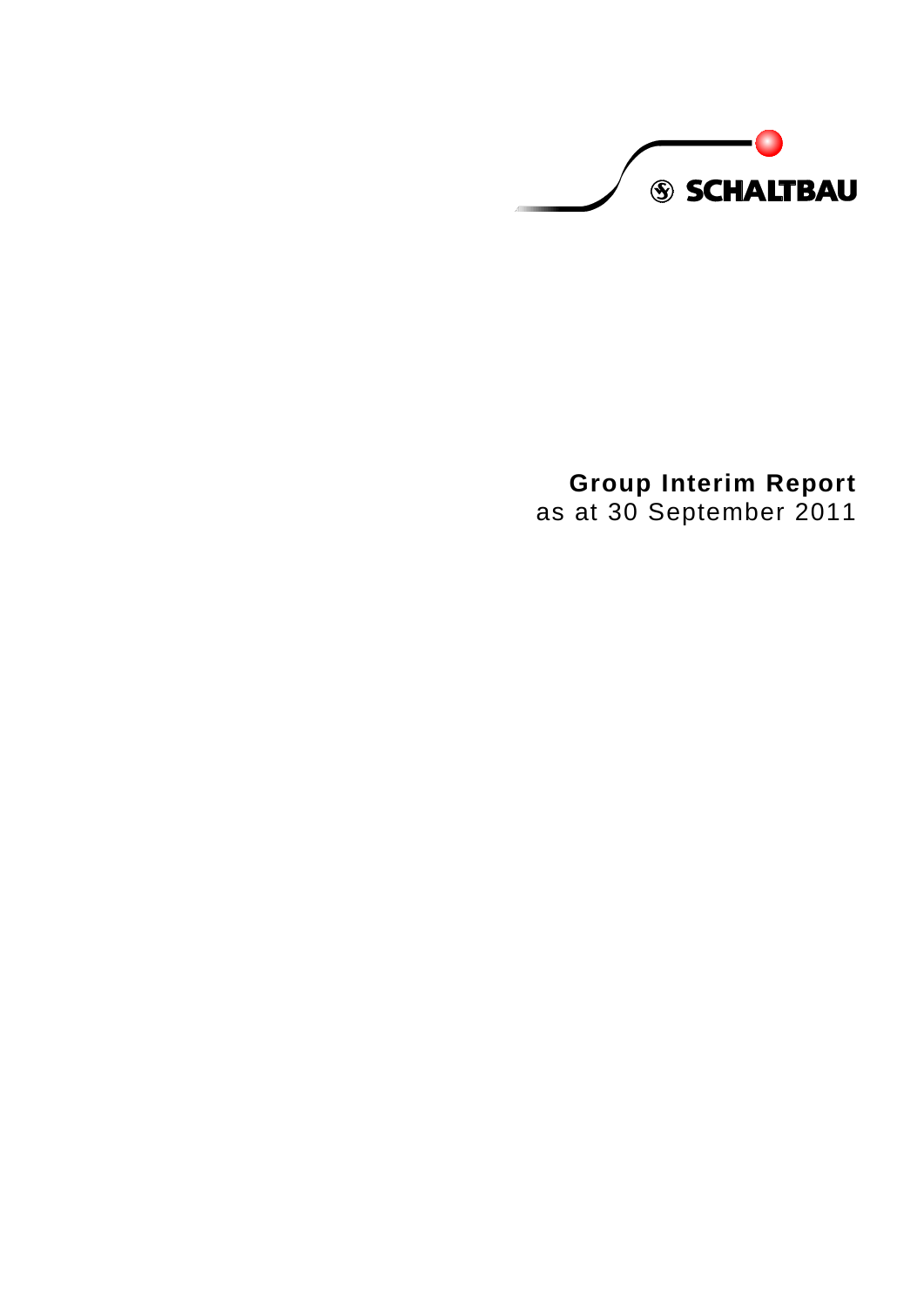# **Schaltbau Group Key Financial Figures for the period ended 30 Sept.**

| <b>Group key financial figures</b>                       |               | 30 Sept. | $30$ Sept. | 3rd quarter | 3rd quarter |
|----------------------------------------------------------|---------------|----------|------------|-------------|-------------|
|                                                          |               | 2011     | 2010       | 2011        | 2010        |
|                                                          |               |          |            |             |             |
| <b>Order situation</b>                                   |               |          |            |             |             |
| Order-intake                                             | $\notin$ m.   | 274.1    | 224.7      | 81.7        | 71.4        |
| Order-book                                               | $\notin$ m.   | 210.9    | 179.9      | 210.9       | 179.9       |
|                                                          |               |          |            |             |             |
| Income statement                                         |               |          |            |             |             |
| Sales                                                    | $\epsilon$ m. | 236.4    | 207.9      | 80.6        | 74.0        |
| Total output                                             | $\notin$ m.   | 244.8    | 214.2      | 84.8        | 76.4        |
| <b>EBITDA</b>                                            | $\notin$ m.   | 28.0     | 22.0       | 8.9         | 8.5         |
| Profit from operating activities (EBIT)                  | $\notin$ m.   | 22.6     | 17.3       | 6.7         | 6.9         |
| EBIT margin                                              | $\%$          | 9.6      | 8.3        | 8.3         | 9.4         |
| Group net profit for the period                          | $\epsilon$ m. | 18.5     | 11.5       | 5.8         | 4.9         |
| Profit attr. to shareholders of the AG                   | $\epsilon$ m. | 16.0     | 9.7        | 5.3         | 4.4         |
| Return on capital employed                               | $\%$          | 18.7     | 16.9       | 16.5        | 20.4        |
|                                                          |               |          |            |             |             |
| <b>Balance sheet</b>                                     |               |          |            |             |             |
| <b>Fixed Assets</b>                                      | $\epsilon$ m. | 72.1     | 62.5       | 72.1        | 62.5        |
| Working capital                                          | $\epsilon$ m. | 89.4     | 73.3       | 89.1        | 73.3        |
| Capital employed                                         | $\notin$ m.   | 161.4    | 135.8      | 161.4       | 135.8       |
| Group equity                                             | $\notin$ m.   | 55.6     | 29.2       | 55.6        | 29.2        |
| Net bank liabilities                                     | $\notin$ m.   | 43.1     | 39.2       | 43.1        | 39.2        |
| Balance sheet total                                      | $\epsilon$ m. | 218.3    | 187.2      | 218.3       | 187.2       |
|                                                          |               |          |            |             |             |
| Personnel                                                |               |          |            |             |             |
| Employees at end of reporting period                     | Number        | 1,738    | 1,614      | 1,738       | 1,614       |
| Personnel expense                                        | € m.          | 70.0     | 64.7       | 23.4        | 21.2        |
| Personnel expense <sup>1</sup> per employee <sup>2</sup> | $\in$ 000     | 61.3     | 59.4       | 61.5        | 58.5        |
| Total output <sup>1</sup> per employee <sup>2</sup>      | $\in$ 000     | 214.2    | 196.9      | 222.5       | 210.6       |
|                                                          |               |          |            |             |             |
| Earnings per share                                       |               |          |            |             |             |
| Earnings per share (undiluted)                           | €             | 8.10     | 5.22       | 2.58        | 2.35        |
| Earnings per share (diluted)                             | €             | 8.10     | 4.88       | 2.58        | 2.19        |

 $1$  Based on figures to date extrapolated to twelve months

 $2$  Weighted average for period including trainees, executive directors and members of Management Board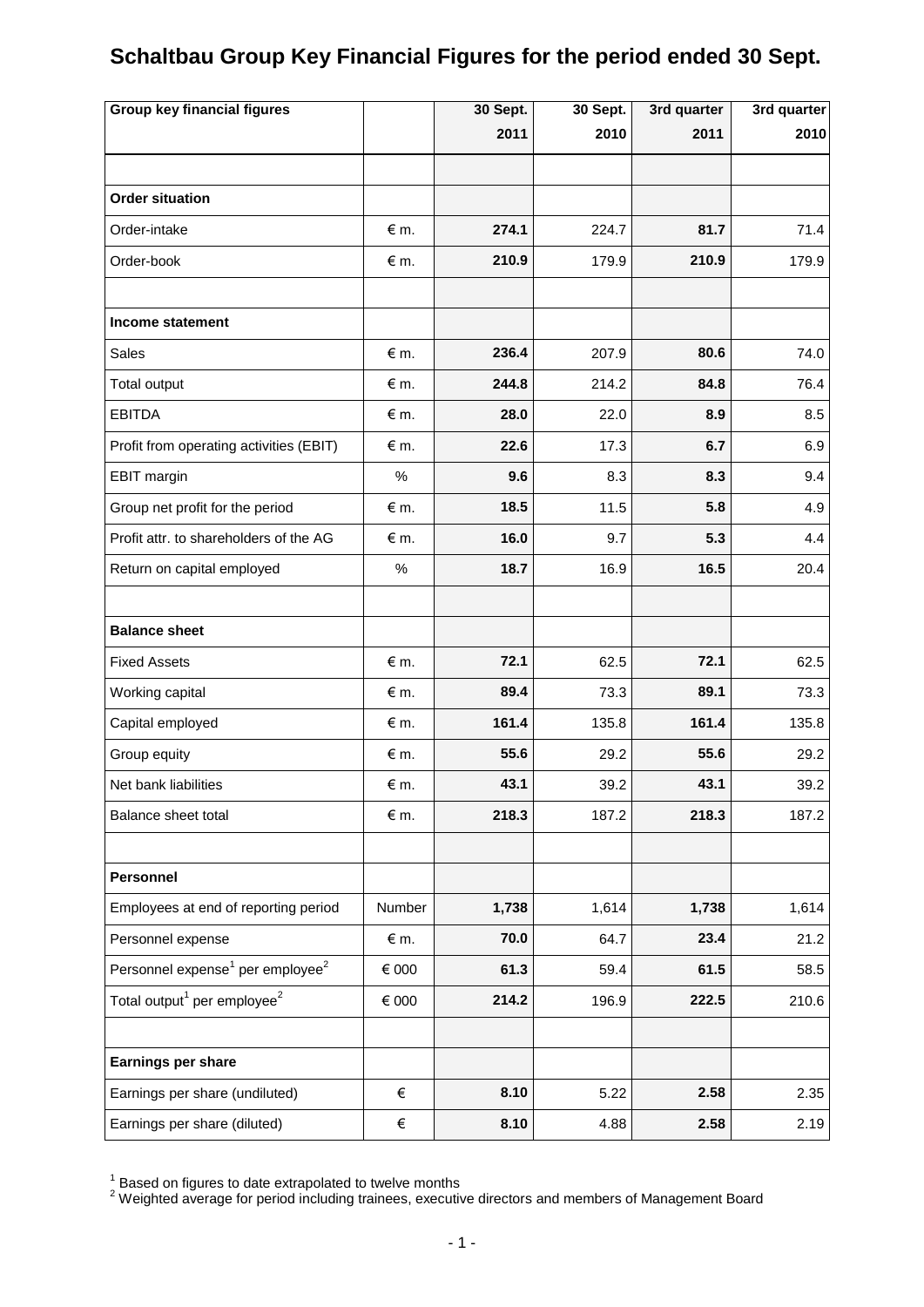# **Contents**

| To the shareholders                                                         |
|-----------------------------------------------------------------------------|
| <b>Group Interim Management Statement</b>                                   |
| Major events in the first nine months of 2011                               |
| <b>Business environment</b>                                                 |
| Order situation                                                             |
| <b>Sales</b>                                                                |
| Group earnings performance                                                  |
| Group financial and net assets position                                     |
| Purchasing                                                                  |
| Significant events occurring after 30 September 2011                        |
| Opportunity and risk report                                                 |
| Outlook and other assertions relating to future developments                |
| Significant transactions with associated companies and persons              |
| <b>Condensed Interim Consolidated Financial Statements as at 30.09.2011</b> |
| Consolidated Income Statement for the period ended 30 September 2011        |
| Consolidated Income Statement for the third quarter 2011                    |
| <b>Consolidated Cash Flow Statement</b>                                     |
| <b>Consolidated Balance Sheet</b>                                           |
| <b>Consolidated Statement of Changes in Equity</b>                          |
| Notes and segment information                                               |
| <b>Disclaimer</b>                                                           |
| <b>Responsibility statement</b>                                             |
| <b>Comment on unaudited status</b>                                          |
|                                                                             |
|                                                                             |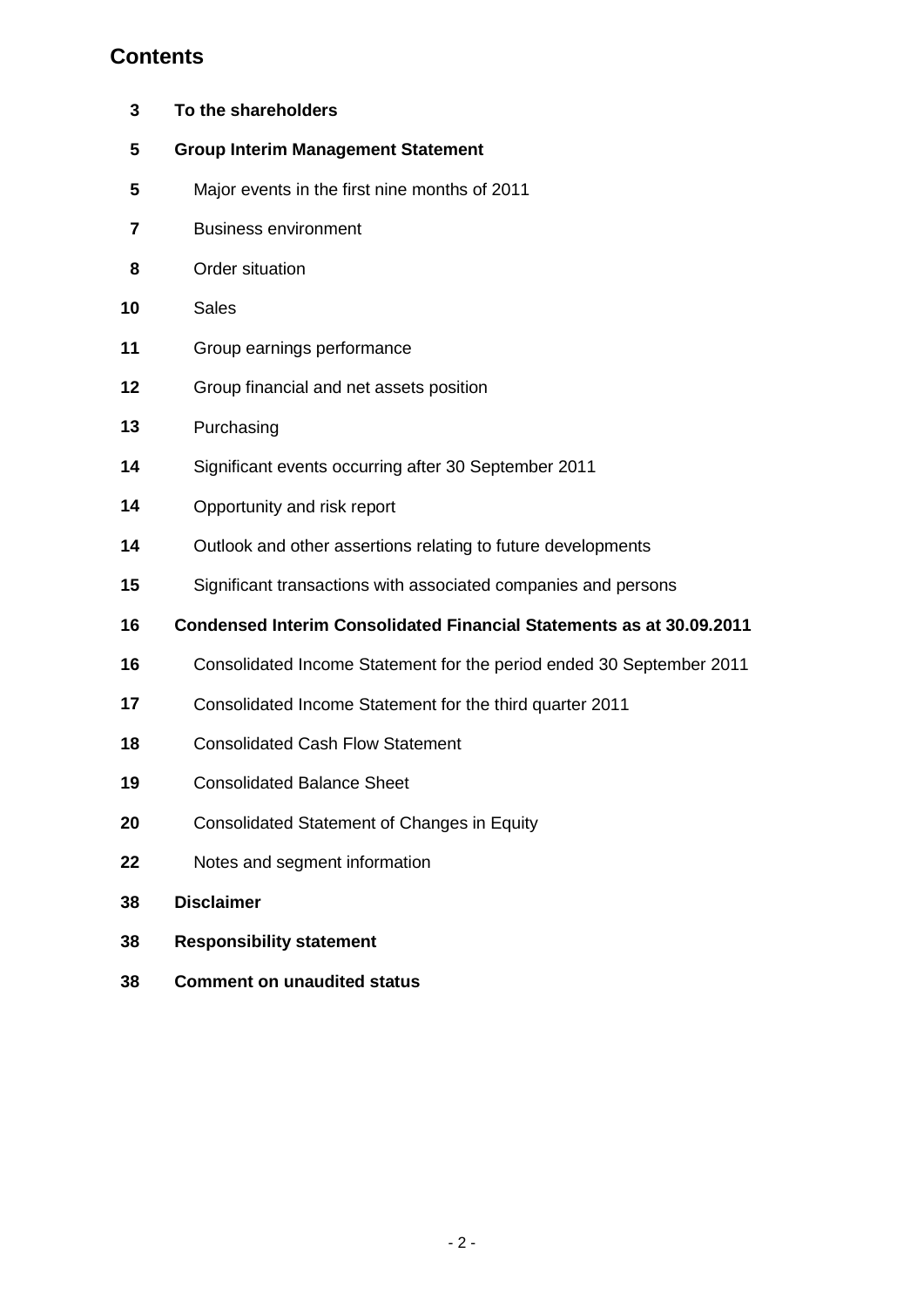# Dear shareholders

The Schaltbau Group continued to perform convincingly throughout the third quarter 2011. On this sound basis, in September we upwardly adjusted our forecast for the full year and now predict earnings per share of  $\epsilon$  8.85.

Future performance is also going to be positive and the diversification of our activities to cover a wider range of products and regions, and therefore also customer groups, is making the Schaltbau Group generally less vulnerable to the impact of isolated incidents.

In the aftermath of the serious accident on a high-speed train line in eastern China in July, the Chinese government ordered a stop to all new railway construction projects as from August. Moreover, a great many lines are deficient. Particularly travellers from the lower income groups avoid using high-speed trains due to the additional expense.

A partial abandoning of previous expansion plans is not likely to have a significant impact on the Schaltbau Group as we only supply a small volume of electromechanical components to high-speed train projects. The fields of passenger and goods transportation, which are of strategic importance for the prosperity of our Group, are quite likely to benefit from future political decisions.

In the face of increasing urbanisation  $-$  by 2020 around 60 per cent of the Chinese population will be living in cities, and the country already has around 50 cities with over one million inhabitants – there does not seem to be an alternative to the consistent expansion of China's public railway transport network. The same is true for freight trains, which are by far the best method of transportation in terms of efficiency. We are expecting the MOR (Ministry of Railways) to thoroughly reconsider its current strategy of expanding the country's railway infrastructure. In all likelihood, after an initial cutback in investment activity, funding will again become constant at an only slightly lower level. For this reason we fully intend to continue expanding our business activities on the Chinese market.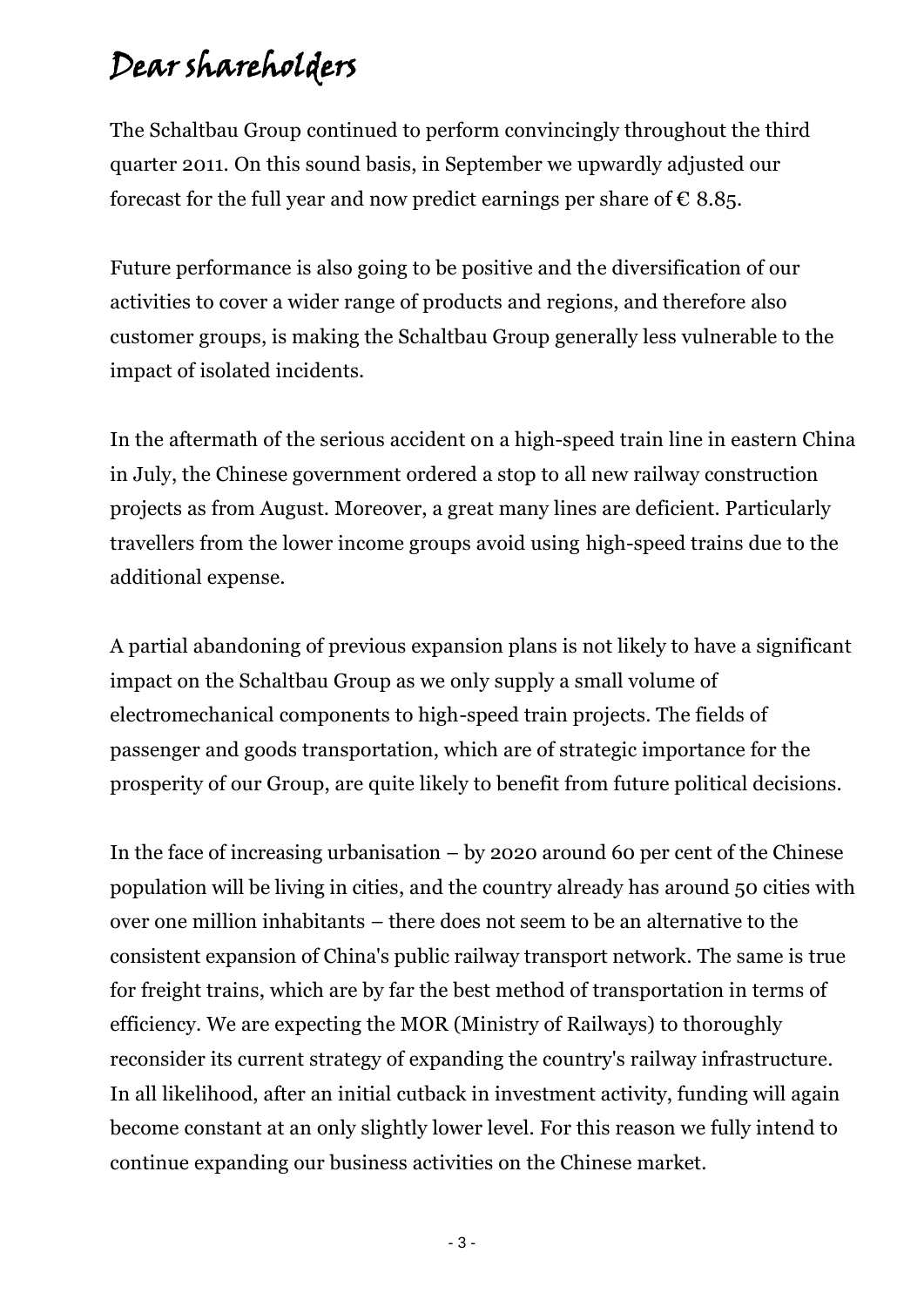With the acquisition of a 25-per-cent share in the UK company Rail Door Solutions Ltd. in October, Bode successfully gained access to the lucrative service business. RDS is a well-known service partner in the making, modernising, repair and maintenance of door systems for railway vehicles, serving markets in both the UK and Ireland. With this transaction we are catering to the growing demands of our customers for greater operational flexibility and prompt service. We also wish to make optimal use of this know-how and expand our range of services to include the bus sector.

At the same time we are therefore consistently pursuing our expansion strategy by additionally internationalising our business base in key markets in thoughtful, measured steps. With this strategy we are also promoting regional diversification, which we will reinforce with the establishing of production plants and also service locations in each of the various countries in the future. We are thereby creating a firm foundation for sustainable, prosperous growth.

In viewing the further operational performance of the Schaltbau Group in the fourth quarter of 2011 and going into 2012, it is important to consider that business activity in the first six months of the current year was exceedingly expansive. However, the normalisation that has meanwhile taken place in many areas is still at a high level.

Dear shareholders, at all events, we of the Schaltbau Group are looking to the future with great optimism.

Best regards

 $\sqrt{2}$ 

Dr. Jürgen H. Cammann Spokesman of the Executive Board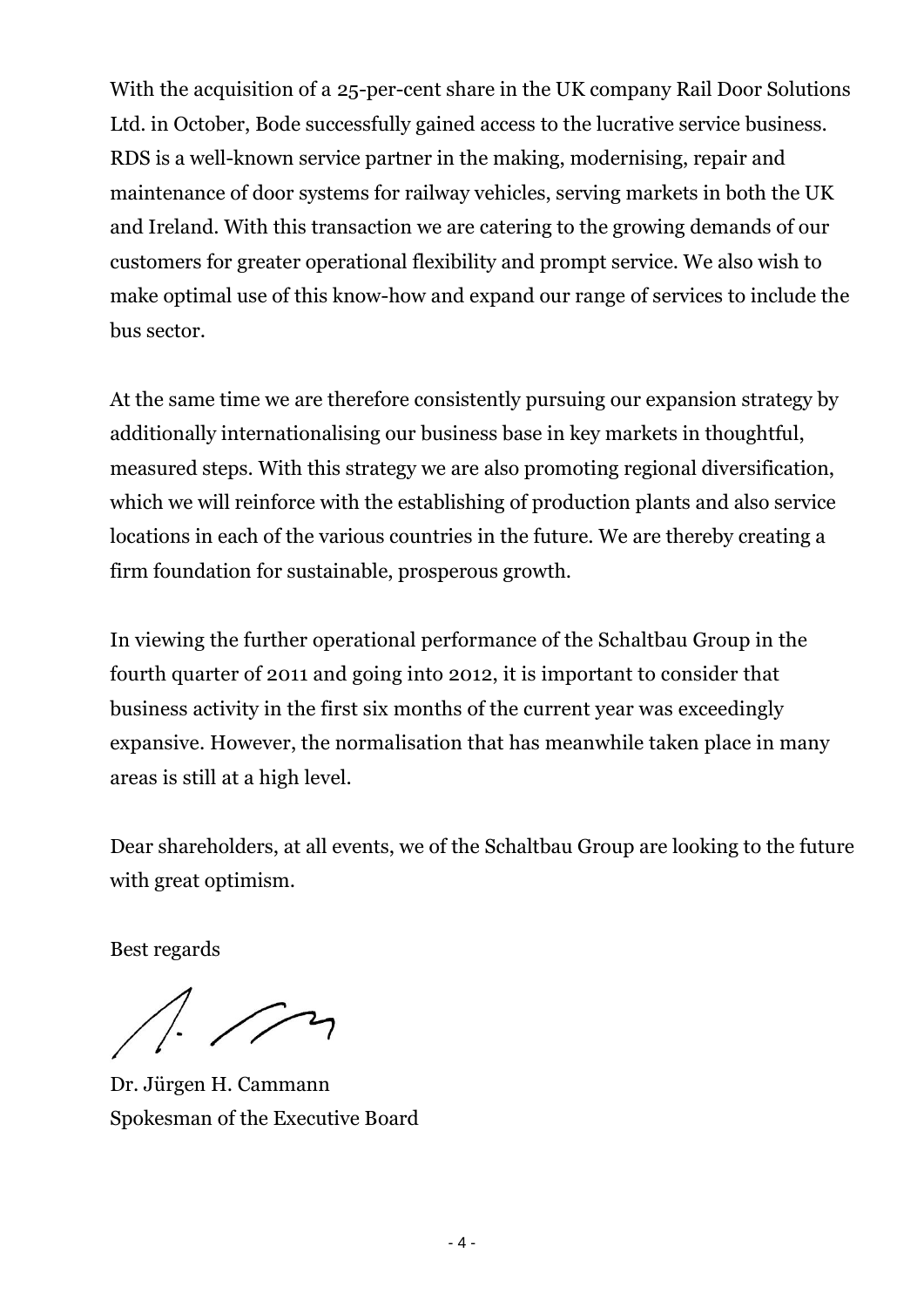# **Group Interim Management Statement**

Again in the third quarter, the Schaltbau Group reported a pleasing improvement in operating performance compared to the previous year. Business activity returned to normal levels after the exceptional momentum seen during the first six months of the year. Overall, order intake, sales and earnings all exceeded our expectations, both for the quarter under report and throughout the first nine months of the current year. The figures presented in August were reason enough for the Executive Board to raise its forecast, predicting earnings per share in the region of  $\epsilon$  8.85 for the fiscal year 2011.

### **Major events in the first nine months of 2011**

On 15 February 2011 Schaltbau GmbH acquired the remaining 50% of shares in Schaltbau North America Inc. via the newly formed Schaltbau America Limited Partnership, Delaware. The full consolidation became effective as from 1 January 2011. The company was previously accounted for in the Group Financial Statements using the equity method. The transaction has additionally underpinned the position of Schaltbau GmbH in the fast-growing railway and industrial lines of business in North America.

A further outstanding event related to the joint venture contract for Xi'an Schaltbau Electric Corporation Ltd., which was extended (prior to the originally foreseen date) on 13 October 2010 through to 2024. The finalising of the contract was subject to approval by the Chinese authorities and officially granted on 11 February 2011. Thus the Schaltbau Group can now make longterm plans in the Components segment in China with a high degree of certainty. Moreover, a growth strategy has been adopted that will involve capital expenditure in an additional manufacturing plant and office building in Xi'an, creating the basic conditions for additionally expanding what is already a highly prosperous joint venture.

With effect from 16 February 2011 Gebr. Bode & Co. Beteiligungs GmbH acquired 10% of the shares of Rawicka Fabryka Wyposazenia Wagonow Sp.z.o.o. (Rawag) of Rawicz and with effect from 28 April an additional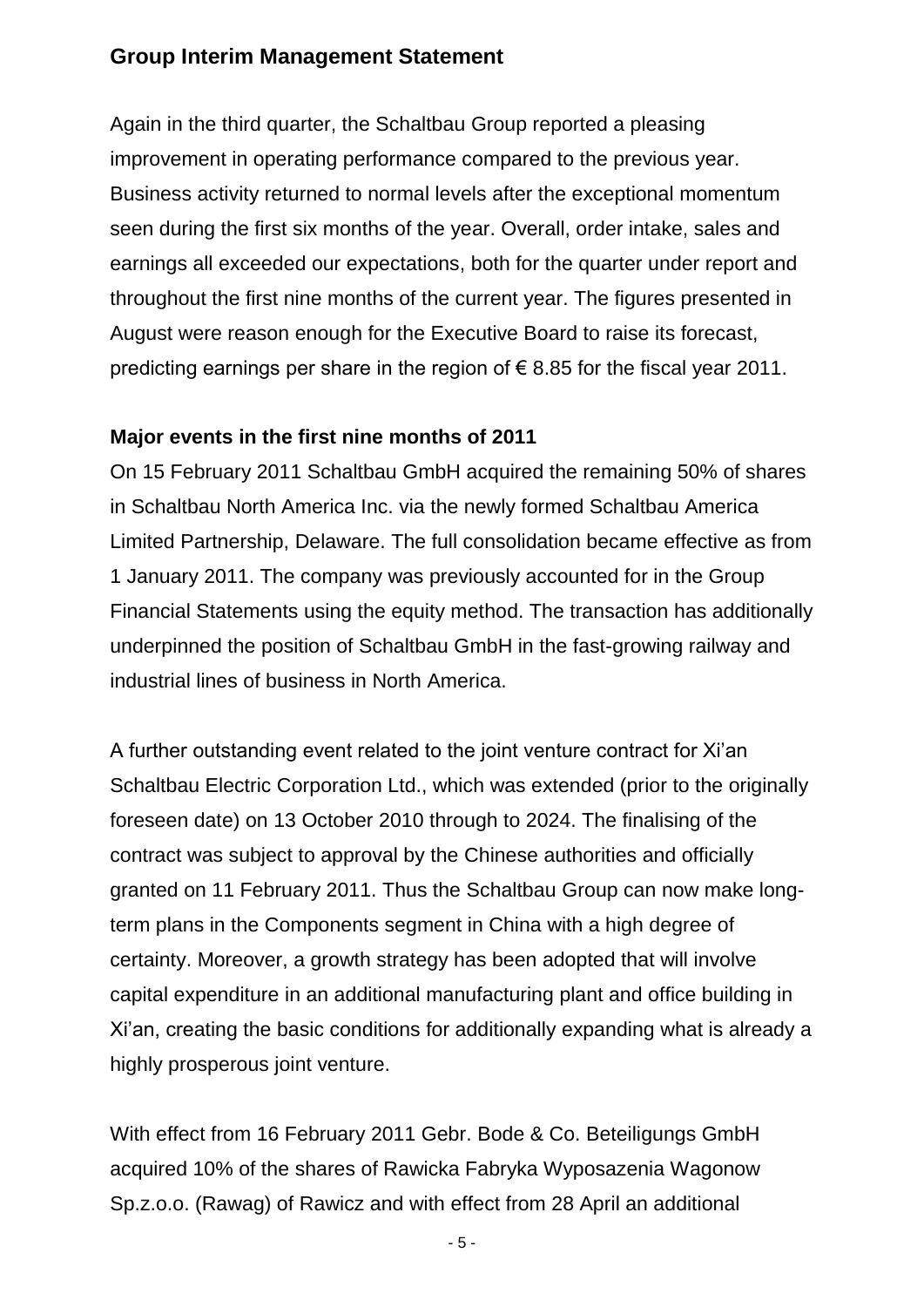purchase of 7.128% was concluded, enabling Bode to increase its share in Rawag to a total of 37.128% by 30 June 2011. Furthermore, an option has been agreed upon for the purchase of further shares, giving Bode the opportunity to take over a majority interest in the Polish company. Rawag manufactures door systems for railway vehicles, buses and trams and also side windows for buses and trams, primarily for customers in Eastern Europe.

Furthermore, together with an industrial partner in South Korea, Bode has meanwhile established a new company, Bode Korea Co. Ltd. Bode holds an 80% share in the company, which will focus on gaining a foothold on the Korean market in future, backed up by its own sales and engineering resources. Thus Bode is well positioned in a further key Asian market with good prospects for growth.

Schaltbau Holding AG gave notice to terminate the convertible bond 2007/2012 it originally issued with effect from 12 April 2011 in accordance with the bond's terms and conditions. The bond, which is sub-divided into 85,000 partial bonds valued at  $\epsilon$  100 each, had originally been issued for a total nominal amount of  $\epsilon$  8.5 million. The termination related to all of the partial bonds in circulation. By 6 May 2011, the last day of the conversion period, 98% of the partial bonds had been converted into Schaltbau shares. The unconverted partial bonds to the value of  $\epsilon$  168,800 were paid back in accordance with the bond conditions. Thus there are now 2,050,730 Schaltbau shares in circulation.

On 18 April 2011 the Supervisory Board of Schaltbau Holding AG agreed to comply with the request of Waltraud Hertreiter to prematurely terminate her executive contract valid till mid-2012. Ms Hertreiter began service as Chief Financial Officer of Schaltbau Holding AG on 1 July 2003 and left the service of the company due to family commitments. Ms Hertreiter resigned from the Executive Board on 10 June 2011. Furthermore, at the same meeting the Supervisory Board resolved to appoint Mr Hans Gisbert Ulmke as further member of the Executive Board of Schaltbau Holding AG with effect from 15 May 2011. With the resignation of Waltraud Hertreiter, Hans Gisbert Ulmke

- 6 -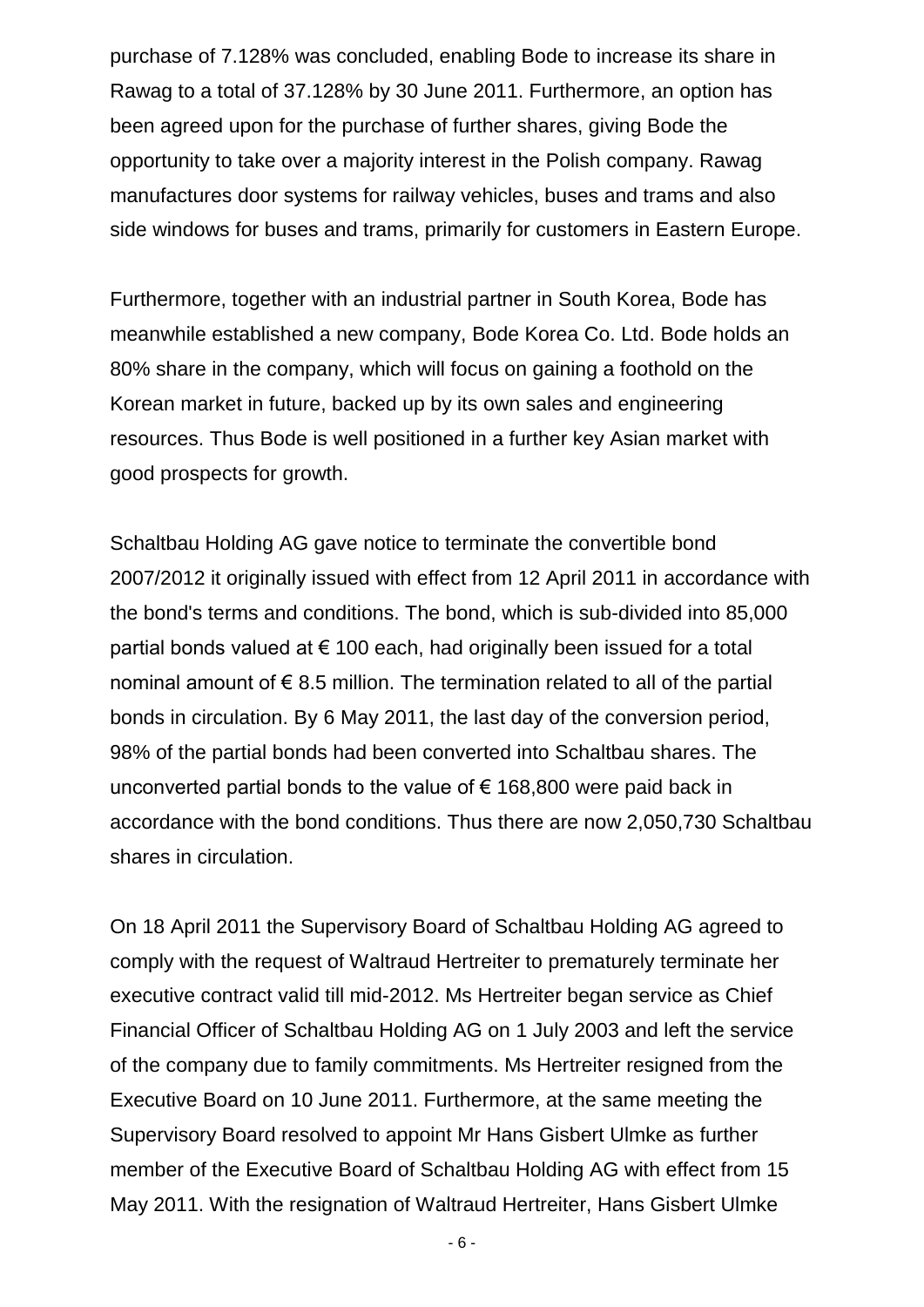took over the post of Chief Financial Officer at Schaltbau Holding AG.

In order to safeguard the Group's growth, both organically and by means of acquisition, Schaltbau Holding AG signed a modified version of the existing consortium loan agreement together with the banks in June 2011. The modified agreement includes a credit volume increase of approximately  $\epsilon$  20 million to  $\epsilon$  65 million and an extension of the repayment period from March 2013 to June 2016 as well as improved conditions.

On 8 June 2011 Gebr. Bode GmbH & Co. KG formed Shenyang Bode Transportation Equipment Co. Ltd. The company maintains door systems for the railway industry, for both domestic projects and the export market.

In September 2011, the companies of the Schaltbau Group based in Shenyang were all brought together under one roof with the opening of the newly completed production and administration building. The development enables Schaltbau to benefit from synergy effects, both in administration and distribution, thereby strengthening the Group's position on the Chinese market.

#### **Business environment**

Uncertainty regarding world economic development has been steadily growing since spring 2011. According to the World Economic Outlook of the International Monetary Fund (IMF) published in September, on one hand the economies of the industrialised nations have been recovering more slowly than expected since the beginning of the year, whereas on the other hand, the adverse impact of the sovereign debt crises has grown since August. The combination and interaction of these two factors is a matter for concern and the risk of a worsening of the economic situation has increased. Consequently, the IMF has significantly lowered the growth forecast for the industrialised countries it announced in its April outlook. By contrast, the current upward trend seen in most of the emerging and developing countries remains robust.

China and India continue to be the main driving forces behind global growth, even though growth rates predicted for China are meanwhile lower. The

- 7 -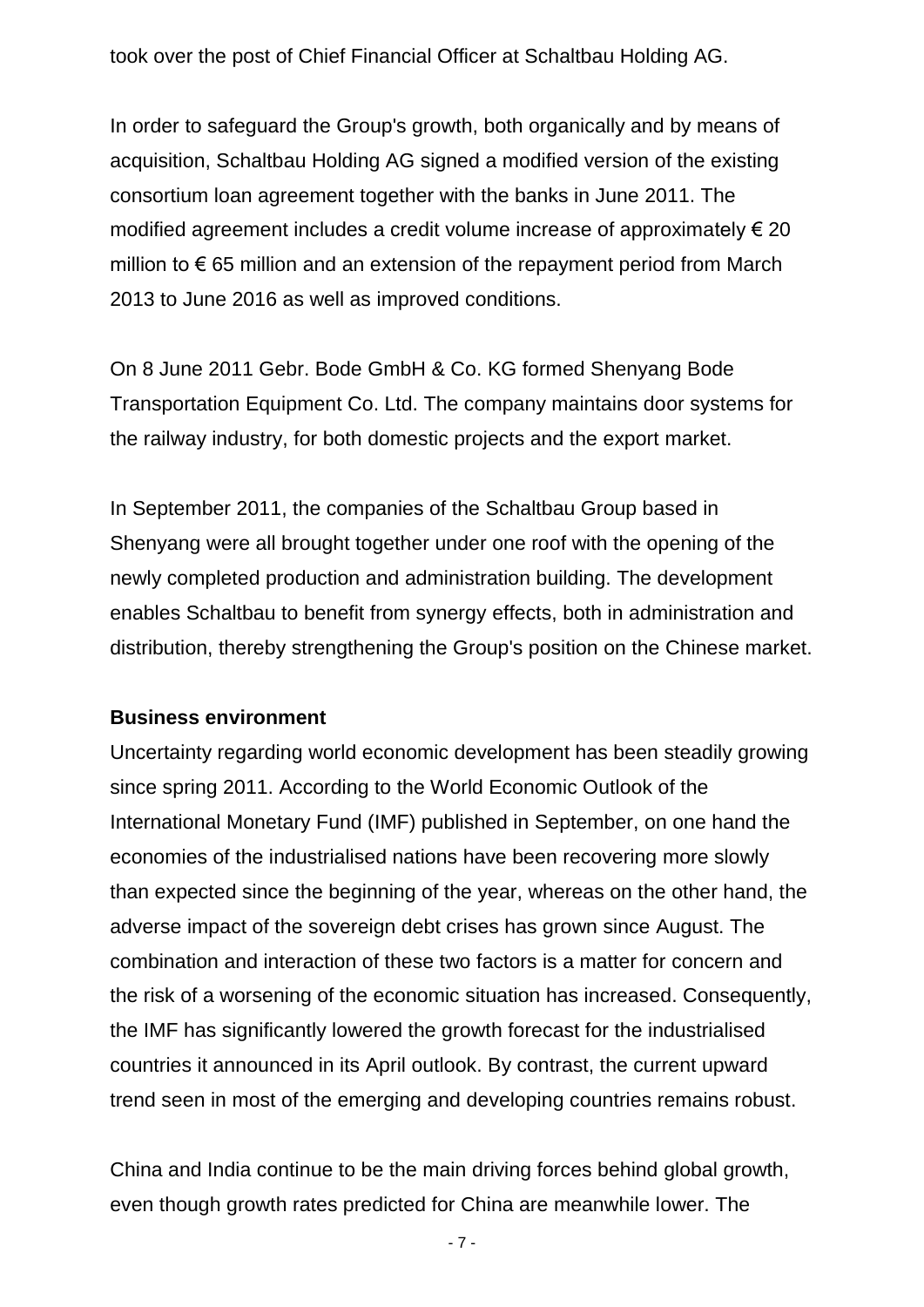railway industry in China is currently undergoing a certain degree of insecurity and the investigation in the wake of the serious accident involving high-speed trains in July initially led to project delays. Apparently, the national expansion of high-speed train systems is also being called into question, as this mode of transportation is not proving to be economically viable. So far, however, the situation has had very little impact on the companies of the Schaltbau Group and there has been no noticeable change in the planned volume of business.

Despite the partial clouding of the economy and the situation described on the Chinese railway market, overall conditions for Schaltbau Holding AG continued to be positive in the third quarter 2011. Undaunted by the turbulent world of fiscal policy and financial markets in general, the volume of incoming orders in the German mechanical and plant engineering sector continued to grow. In the three-month period from June to August 2011, the German Engineering Federation (VDMA) calculated real growth of 8% after the industry had grown percentually in double-digit leaps and bounds in each of the five preceding months. According to the German Association of the Automotive Industry (VDA), the production of light commercial vehicles up to 6 tons grew by as much as 21% over the first eight months of 2011. Apart from the Chinese market, railways business continued to perform dependably worldwide.

#### **Order situation**

Again in the third quarter 2011, the Schaltbau Group reported dynamic business performance. With order volume at € 81.7 million for the quarter under report, the Group distinctly surpassed the figure of  $\epsilon$  71.4 million achieved the previous year. In the nine-month period from January to September 2011, order volume climbed by 22% to total  $\epsilon$  274.1 million compared with  $\epsilon$  224.7 million one year earlier.

Incoming orders in the **Mobile Transportation Technology** segment for the nine-month reporting period were up by 18% on the corresponding previous year's figure and therefore again rose faster than expected. The order situation in the Door Systems for Buses product group gathered considerable pace,

- 8 -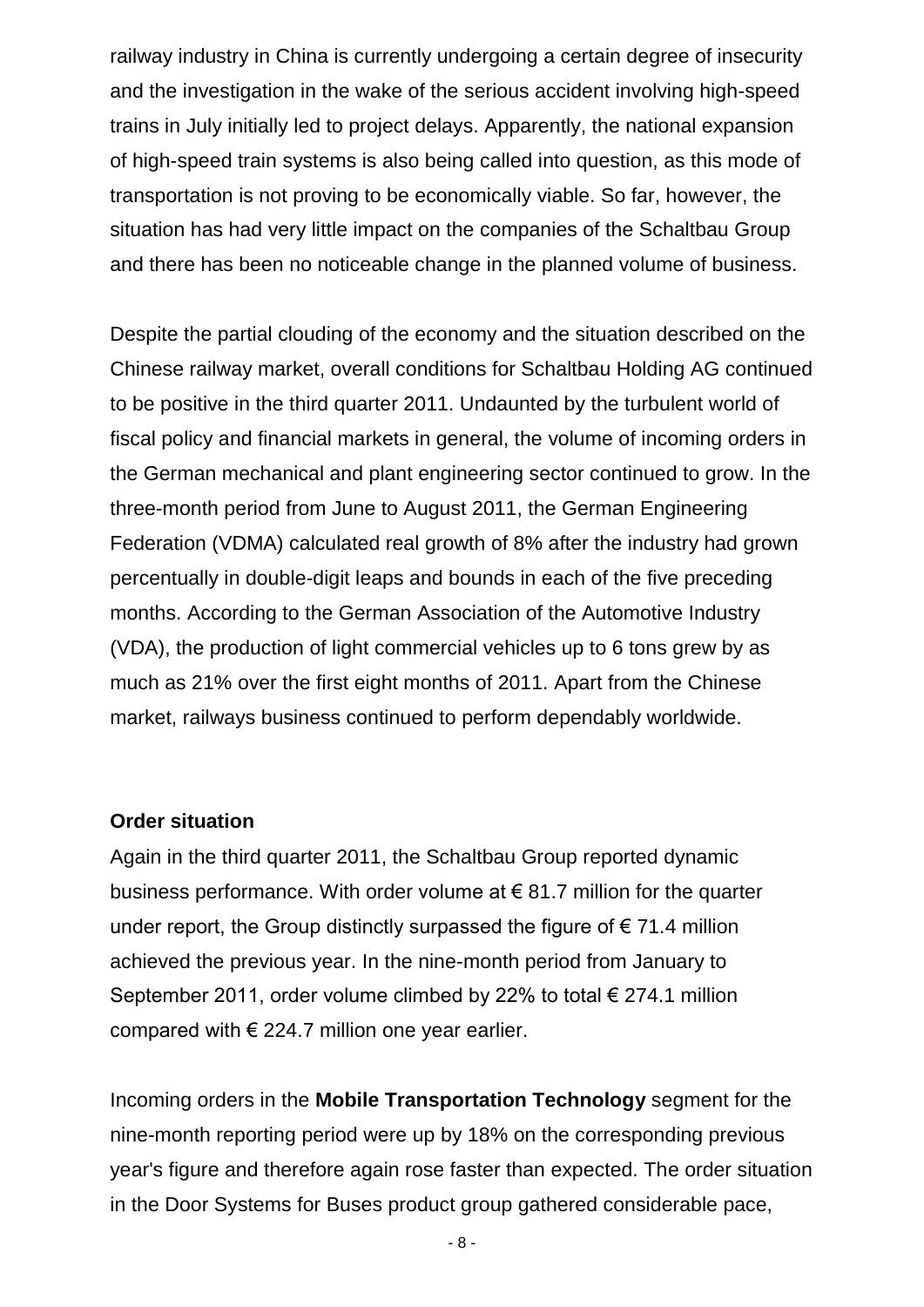maintaining the extremely good level seen in the third quarter of the previous year. Order intake in the Door Systems for Railway Vehicles product group rose sharply in the quarter under report on the back of project-related orders and was therefore noticeably up on the previous year's nine-month period ended 30 September. Business in the Fittings for Sliding Vehicle Doors product group performed very positively due to sweeping demand from the automotive sector.

In the **Stationary Transportation Technology** segment order intake for the nine-month period ended 30 September 2011 was 21% above the previous year's volume, firmly exceeding expectations. Demand for Brake Systems remained high. Again in the third quarter, order volume was well up on the previous year. The increased intake was supported by the ongoing favourable economic environment for container terminals. The third quarter was the strongest so far for wind power braking systems in terms of volume. The Rail Infrastructure business field continued to display the same solid performance seen in the six months up to June. During the nine-month period under report, all of the main product groups consequently improved on their results from the previous year.

The **Components** segment reported 28% growth in incoming orders in the first nine months of 2011. The gratifying result was visible in all of the segment's product groups and across all sales regions. The business environment has meanwhile returned to normal levels when compared to the extremely dynamic pace of developments during the first half of the year. In the third quarter, the segment profited from a large-scale project in Russia comprising orders for connectors, contactors and control devices. Demand at the Chinese joint venture in Xi'an weakened during the quarter under report when compared with the brisk momentum of the first six months, which was partially attributable to short-term difficulties in local framework conditions. On the back of increased demand for contactors in solar applications and a high number of project orders for railway products, Schaltbau North America Inc. continued to perform convincingly. The company has been fully consolidated for the first time since 1 January 2011.

- 9 -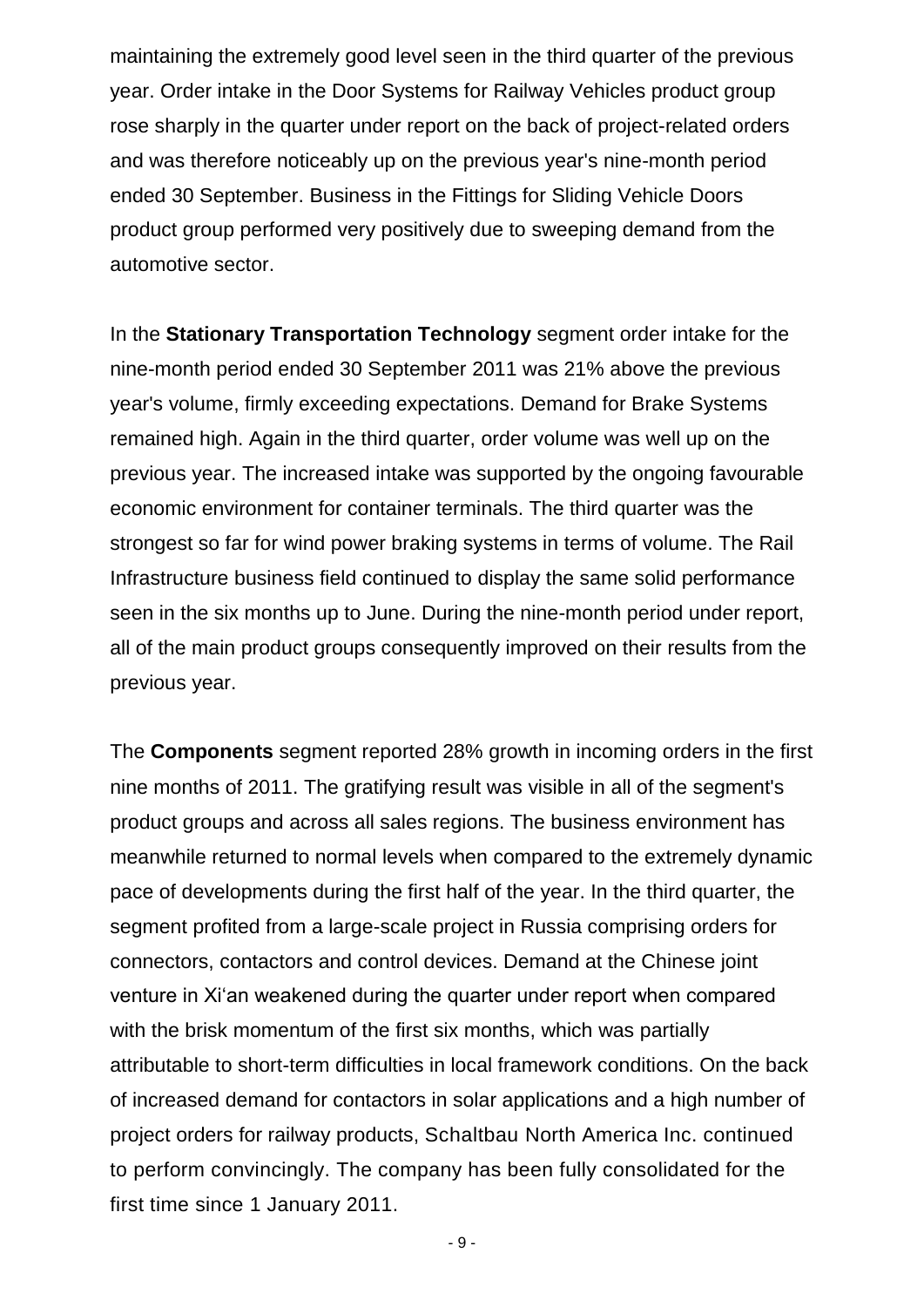The Schaltbau Group's **order book** stood at € 210.9 million on 30 September 2011 as compared with  $\epsilon$  179.9 million at the same point the previous year.

#### **Sales**

Assisted by the good order situation, the Schaltbau Group again performed pleasingly in the third quarter, posting sales of  $\epsilon$  80.6 million compared with € 74.0 million in the same period of 2010. The Schaltbau Group achieved revenue totalling € 236.4 million for this year's nine-month period after posting € 207.9 million in the three quarters ended 30 September 2010, a growth rate of 14%.

Sales performance in the **Mobile Transportation Technology** segment gathered pace in the third quarter and after nine months the previous year's level had been surpassed by 3%. The positive performance is primarily attributable to high demand in the Fittings for Sliding Vehicle Doors product group. Both planning and workflows in the production of railway vehicle doors were successfully optimised during the summer holiday break. The improvements enabled higher output and therefore also even better sales figures in the three-month period to the end of September. At the nine-month stage, the Door Systems for Buses product group had successfully maintained its sales figures at a very high level.

The very good order situation in the Brake Systems business field primarily helped sales in the **Stationary Transportation Technology** segment to grow by 24% during the nine-month period under report. The Rail Infrastructure business field also performed very positively. Sales in this field grew noticeably in contrast to the weak previous year, which had been greatly hampered by harsh weather conditions.

Driven by strong demand, sales in the **Components** segment in 2011 outperformed their previous year's nine-month figure by 19%. Business volume grew right across all product groups. Another reason for the rise in sales revenues was the first-time full consolidation of Schaltbau North

- 10 -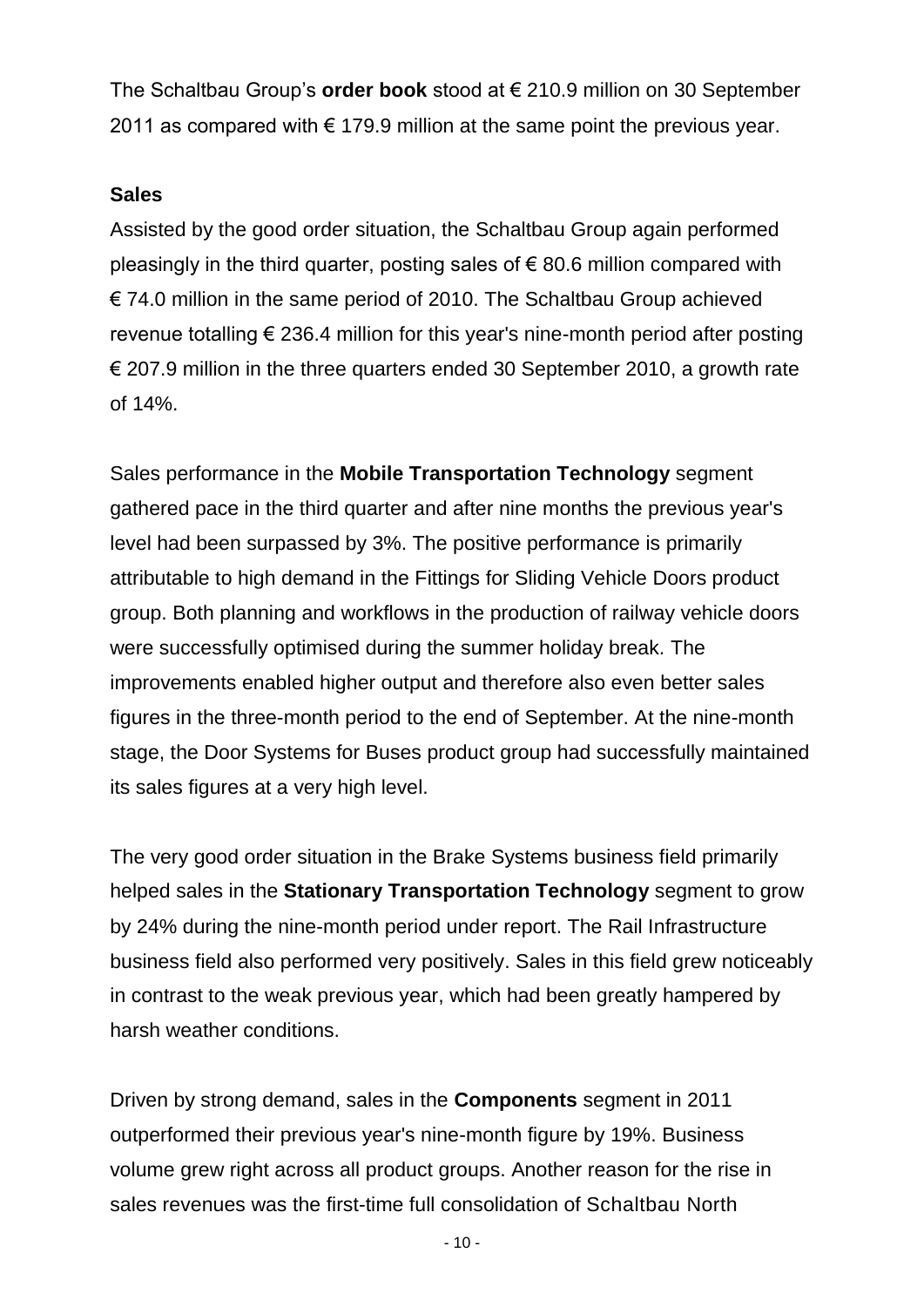America Inc., which performed better than expected, contributing sales figures of  $\epsilon$  4.9 million.

### **Group earnings performance**

Again in the third quarter, the earnings performance of the Schaltbau Group was well up on that of the previous year. Powered by the high growth in sales, total output during the first nine months of 2011 rose by 14.2% to  $\epsilon$  244.8 million (2010: € 214.2 million).

Gross profit improved by 14.1% to reach  $\epsilon$  120.0 million (2010:  $\epsilon$  105.2 million). The cost of materials ratio as a percentage of total output grew only slightly by 0.1% to 51.0% compared to the previous year, despite the unrelenting high prices of essential precious metals. Alterations to the product mix also had a cost-reducing impact.

Due to the expansive growth in business volume and the below-average increase in personnel and other operating expenses, EBIT improved to  $\epsilon$  22.6 million (2010:  $\epsilon$  17.3 million). The EBIT margin rose 1.3 percentage points above the previous year's figure to reach 9.6%.

Group earnings before tax jumped to  $\epsilon$  21.8 million for the period ended 30 September 2011 (2010:  $\epsilon$  13.6 million). This includes the impact of positive exceptional factors within the result from investments as well as expenses in conjunction with the modification of the credit agreement totalling, on a net basis, € 1.6 million. Group net profit for the period improved to € 18.5 million  $(2010: \text{€ } 11.5 \text{ million})$ . After adjusting for the profit attributable to minority interests, the profit attributable to shareholders of Schaltbau Holding AG amounted to  $\epsilon$  16.0 million (2010:  $\epsilon$  9.7 million). Earnings per share stood at € 8.10 compared with  $\epsilon$  5.22 for the first nine months of the previous year.

EBIT for the **Mobile Transportation Technology** segment amounted to  $\epsilon$  6.0 million for the nine-month period (2010: € 6.6 million). The EBIT margin decreased to 6.5% (2010: 7.5%). In the third quarter, however, earnings improved quite noticeably. Throughout the entire reporting period, increases in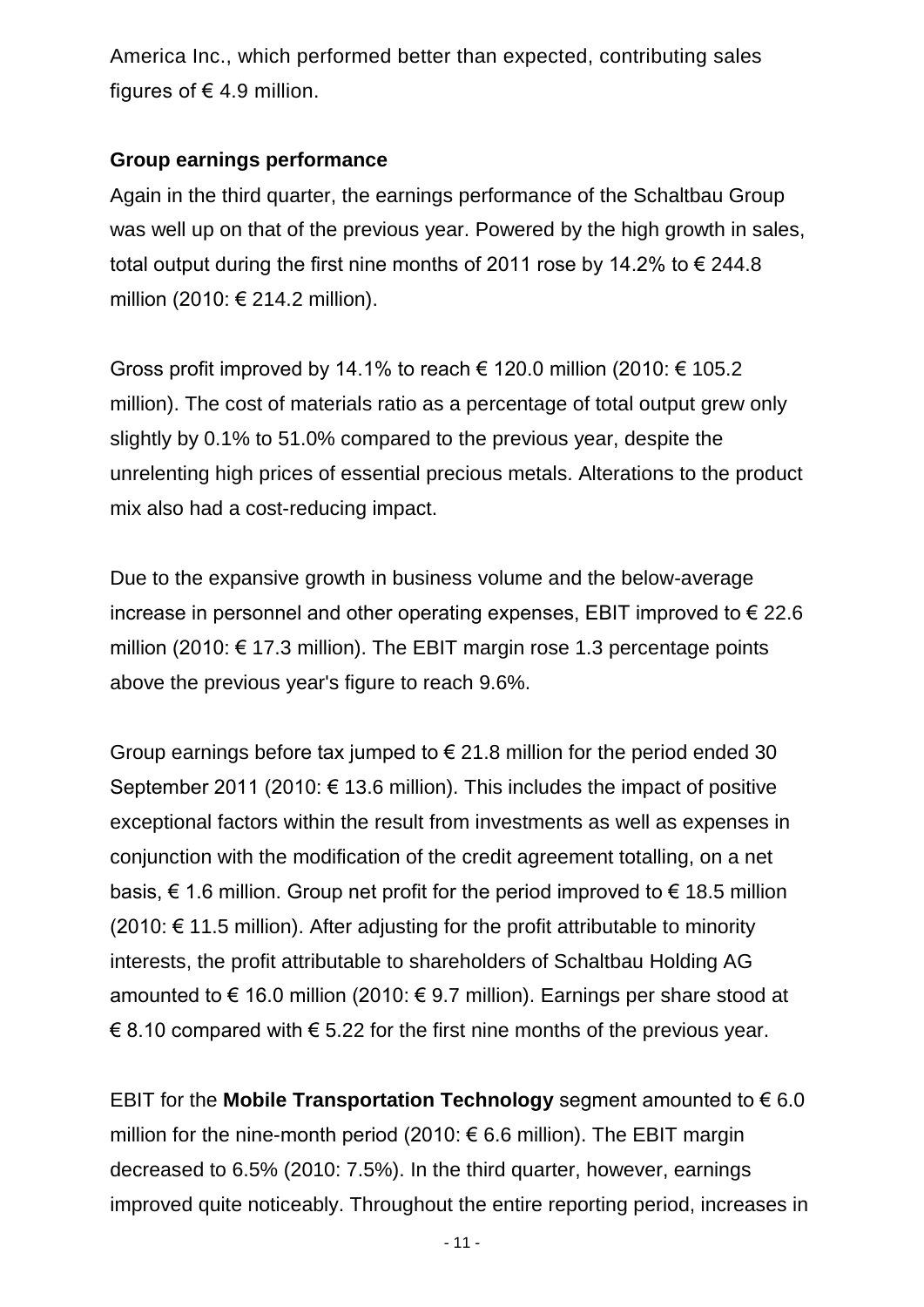personnel costs caused by wage rises and the expiry of the restructuring wage agreement in October 2010 must be taken into account. Furthermore, the entering of new markets requires additional up-front expenditure for both personnel and materials.

The strong sales growth in the **Stationary Transportation Technology** segment resulted in EBIT of  $\epsilon$  6.5 million (2010:  $\epsilon$  3.7 million). The EBIT margin therefore stood at 8.6% (2010: 6.2%). Swept along by the continued outstanding level of sales, the positive earnings trend in the Brake Systems business field seen in the first six months of the year continued throughout the third quarter. As expected, performance in the Rail Infrastructure business field regained its customary vigour after the weather-related sales slump that impaired the previous year's figures.

Despite the higher cost of materials ratio and increased personnel expenditure related to the expansion of production capacity, Research & Development, IT and Sales, the **Components** segment EBIT climbed to € 13.8 million (2010: € 9.7 million). The EBIT margin thus stood at 19.8% (2010: 16.5%).

### **Group financial and net assets position**

The balance sheet total for the Schaltbau Group increased to  $\epsilon$  218.3 million at 30 September 2011 (31 December 2010: € 189.6 million). Equity rose significantly to  $\epsilon$  55.6 million (31 December 2010:  $\epsilon$  33.1 million) and the equity ratio to 25.5% (31 December 2010: 17.5%). Including participation rights capital, which is similar in nature to equity, the equity ratio reached 28.7% (31 December 2010: 21.2%). The considerable improvement resulted from the good level of earnings and the reclassification of debt capital to equity capital coming from the 98% conversion of the convertible bond.

The powerful growth in sales revenues led to a corresponding increase in inventories. Trade accounts receivable also rose quite considerably, which stood in contrast to a comparatively low rise in trade payables and advance payments, so that working capital increased to € 89.4 million (31 December 2010:  $€$  66.8 million). The reduction in the amount of liquidity from which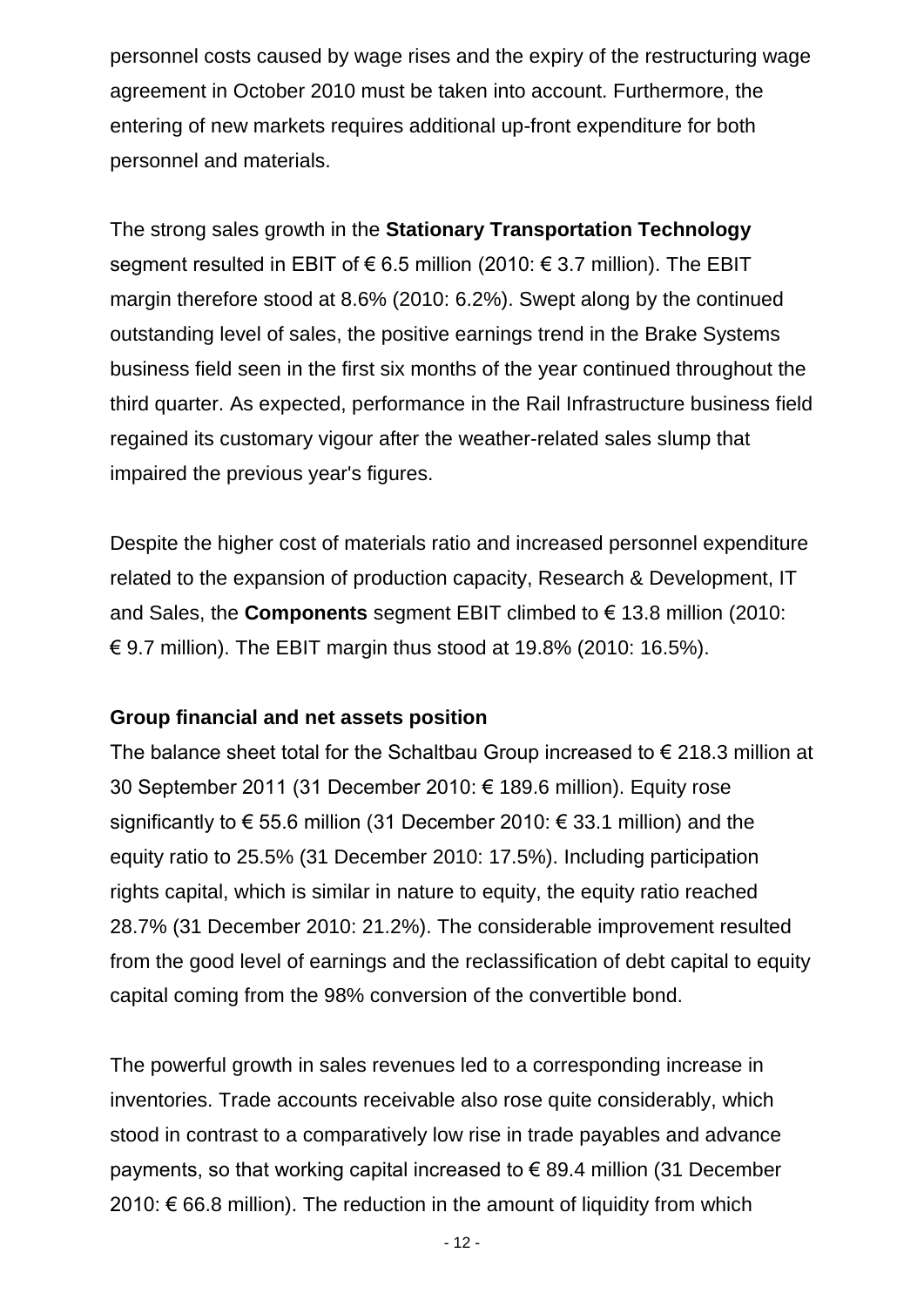financial liabilities were paid back worked in the opposite direction. Net bank liabilities totalled € 43.1 million (31 December 2010: € 31.5 million).

Capital expenditure in property, plant and equipment and intangible assets amounted to  $\epsilon$  5.6 million and was thus slightly higher than the depreciation and amortisation expense of  $\epsilon$  5.4 million. Intangible assets have considerably increased, primarily due to the change in the Group reporting entity.

# **Purchasing**

The general situation on purchasing markets became somewhat less tense in the third quarter 2011. This fact is mainly attributable to the development of raw materials prices, which have tended to fall, particularly the non-ferrous metals so essential for the products made by the Schaltbau Group. The prices of aluminium and copper have dropped considerably since August and are meanwhile well below their highs for the year seen in May and February respectively. The prices of crude oil are again just below levels seen at the start of the year, after having risen exorbitantly until April. The prices of plastics developed well, parallel to the downward trend for crude oil.

In a contrasting development, the price situation for precious metals caused certain difficulties. The uncertainty on financial markets coming from the euro crisis was responsible for an unprecedented increase in demand that caused prices to explode. Gold reached a price of US\$ 1,900 per fine ounce at the beginning of September, a new record high. Despite the subsequent downward adjustment, gold continues to trade at very high levels far above those of the previous year. The price of silver shot up dramatically to almost US\$ 50 per fine ounce during the first four months of the year under report and continued to trade at an extremely high level till late September when compared to prices over the last few years. The subsequent strong downward trend did, however, somewhat alleviate the situation.

The market situation for electronic assemblies and components was quite varied during the first nine months of 2011 and prices recently began to fall significantly. Availability, however, continued to be extremely limited and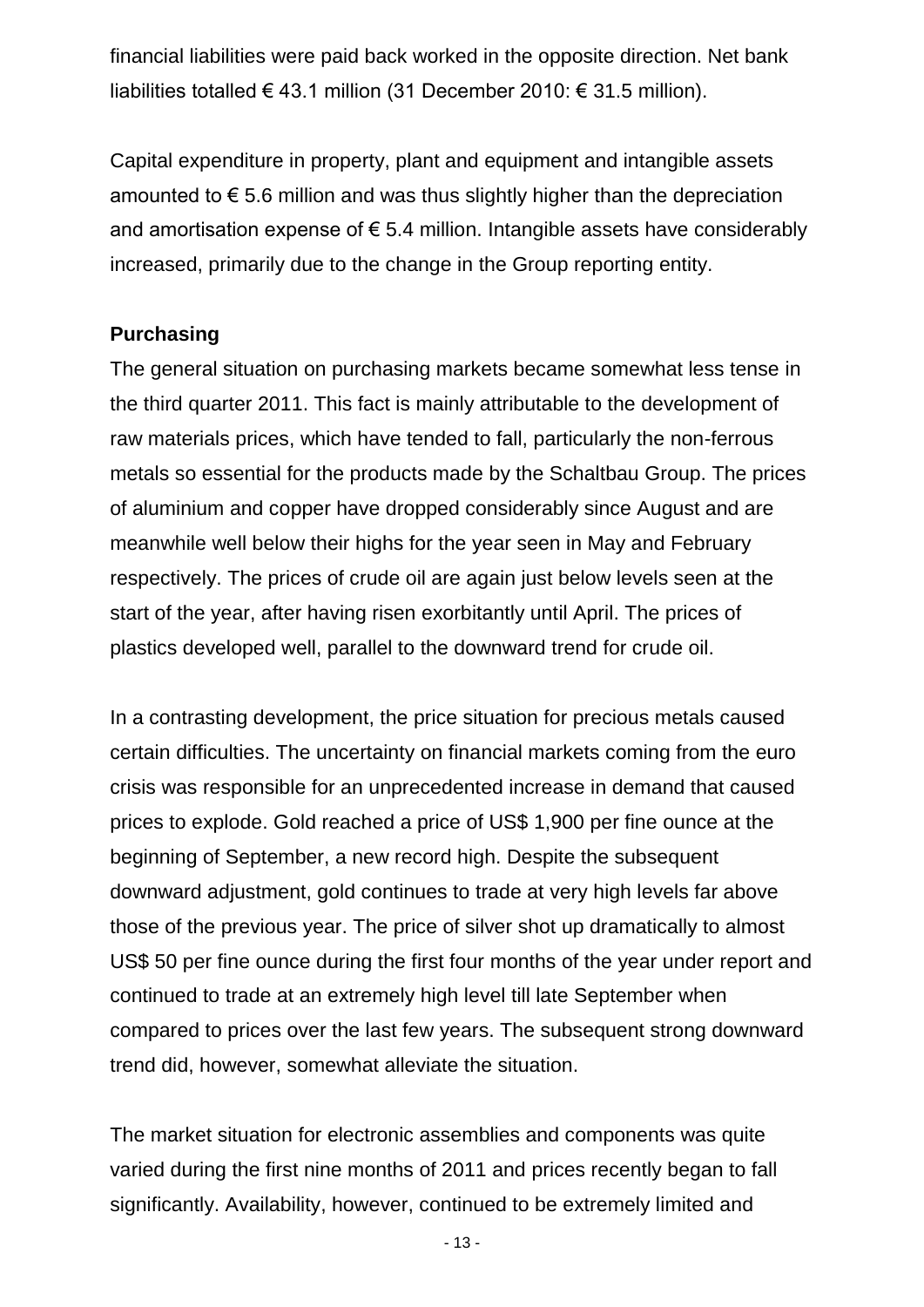allowance still had to be made for long delivery times for certain parts. Timely, efficient planning of requirements therefore continues to be of key importance.

# **Significant events occurring after 30 September 2011**

With economic effect from 25 October 2011, Gebr. Bode GmbH & Co. KG acquired a 25% share in the British company Rail Door Solutions Ltd. (RDS) of Milton Keynes via its subsidiary Gebr. Bode & Co. Beteiligungs-GmbH. Moreover, a purchase option has been agreed upon for further shares, giving Bode the opportunity to take over a majority interest in the company. With this move, the Mobile Transportation Technology segment is strengthening its presence on the UK market for door systems and thus consistently pursuing the Schaltbau Group's declared strategy of expansion. RDS is a well-known service partner in the design, modernisation, repair and maintenance of door systems for railway vehicles and in future also buses, primarily serving customers in the UK and Ireland.

# **Opportunity and risk report**

In the first nine months of the current fiscal year 2011 there were no significant changes to the major risks previously described in the annual financial statements for 2010.

# **Outlook and other assertions relating to future developments**

The general forecast for global economic development worsened noticeably in the third quarter 2011. In its September outlook, the International Monetary Fund (IMF) downwardly adjusted its prediction for global growth in 2011 by 0.3 percentage points to 4.0%. The adjustment essentially reflects the clear loss of pace in current economic momentum noticeable in the industrialised countries, particularly in the USA. A more moderate loss of drive is predicted for the euro zone and Germany is still expected to achieve the strongest growth rate among the major EU states. Predictions for the emerging and developing countries have only slightly worsened and continue to be powered by the economies of China and India, which are still the main factors driving the growth of the world economy.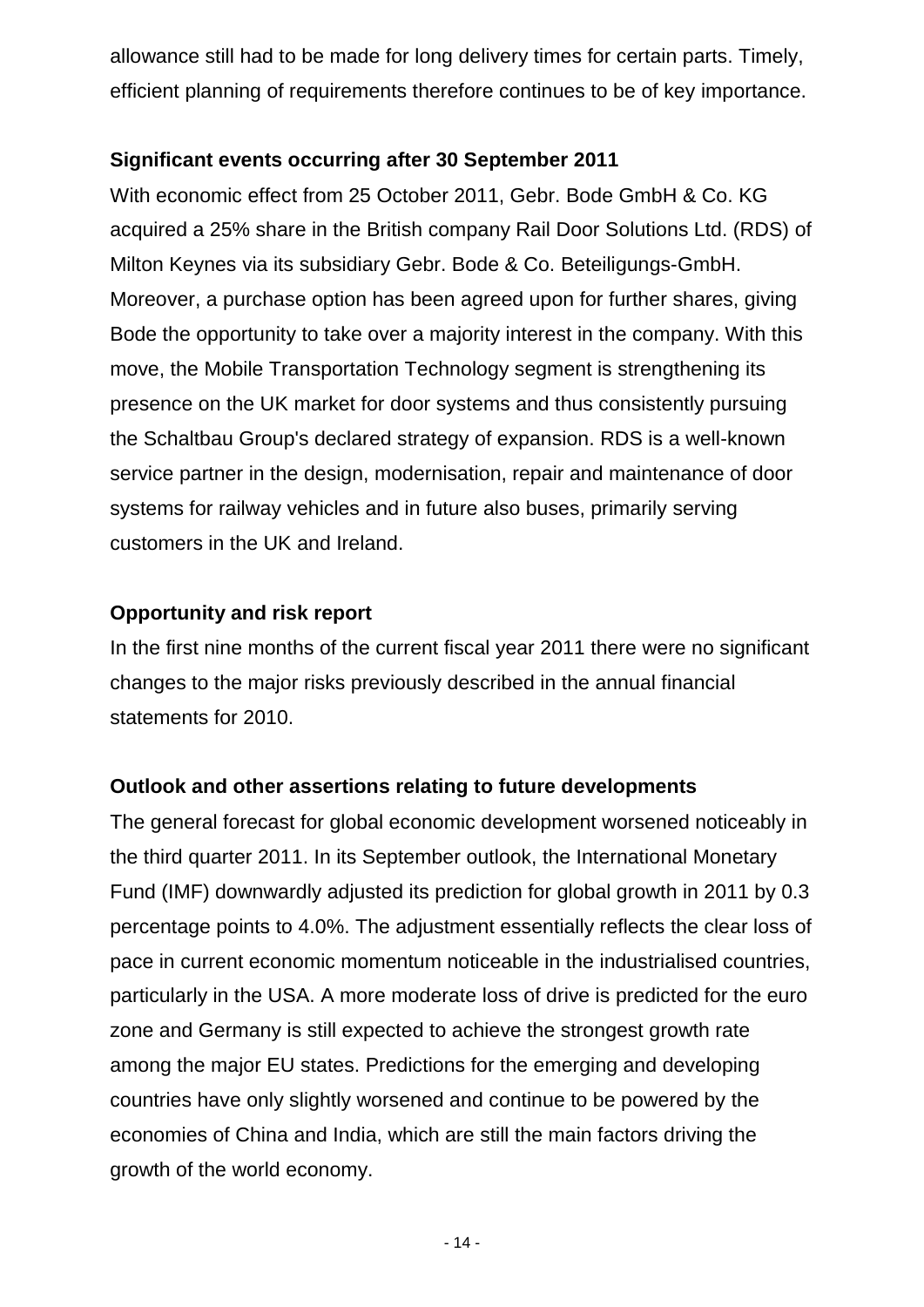The markets of active relevance for the companies of the Schaltbau Group continue to perform very well and the German Engineering Federation (VDMA) expects to record its third consecutive year of growth in 2012. Production volume is predicted to grow by four per cent. The VDMA expects nominal volume to reach approximately  $\epsilon$  197 billion, moderately surpassing the record figure seen in 2008.

Due to the unbroken dynamic business performance displayed in all three segments up to August, the Executive Board has raised its forecast for the fiscal year 2011. Assuming underlying business conditions remain unchanged, Group revenues are now forecast to grow to approximately  $\epsilon$  315 million in 2011 (previous forecast: approx. € 300 million). Earnings from operating activities (EBIT) are now predicted to total  $\epsilon$  29.3 million (previous forecast: € 26.0 million) and Group net profit to reach € 20.9 million (previous forecast: € 18.6 million). Earnings will also be positively influenced by higher exceptional gains recognised in the result from investments. Earnings per share are then likely to total approximately € 8.85 (previous forecast:  $\in$  8.00).

# **Significant transactions with associated companies and persons**

Information available in the Notes.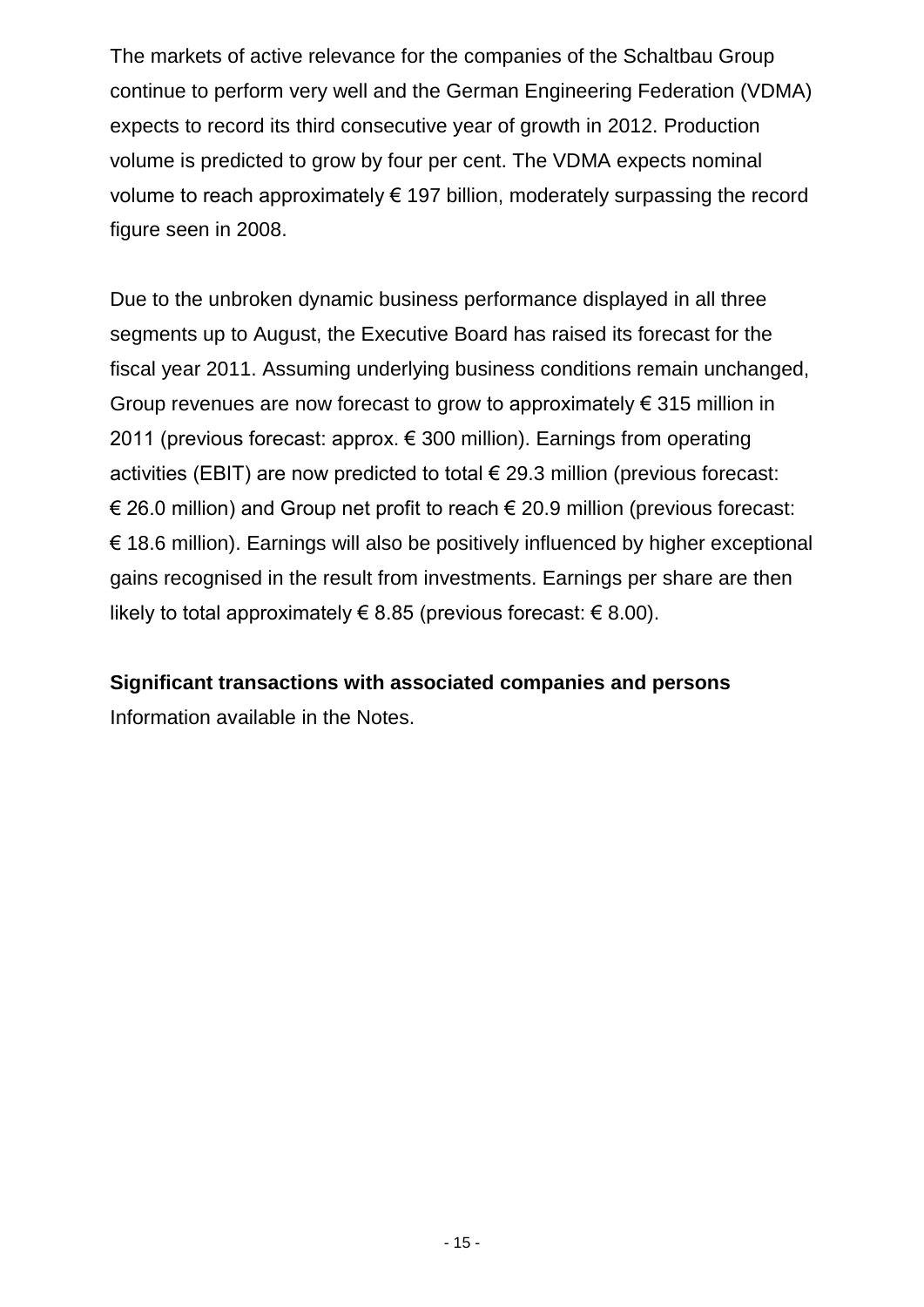# **Condensed Interim Consolidated Financial Statements as at 30.09.2011**

| €000                                                         | 1.1.-30.09.2011 | 1.1.-30.09.2010 |
|--------------------------------------------------------------|-----------------|-----------------|
| Sales<br>1.                                                  | 236,407         | 207,933         |
| Change in inventories of finished and work in progress<br>2. | 7,967           | 5,235           |
| Own work capitalised<br>3.                                   | 384             | 1,019           |
| <b>Total output</b><br>4.                                    | 244,758         | 214,187         |
| Other operating income<br>5.                                 | 1,753           | 3,197           |
| Cost of materials<br>6.                                      | 124,745         | 108,969         |
| Personnel expense<br>7.                                      | 70,043          | 64,671          |
| Amortisation and depreciation<br>8.                          | 5,398           | 4,729           |
| Other operating expenses<br>9.                               | 23,706          | 21,758          |
| 10. Profit from operating activities                         | 22,619          | 17,257          |
| a) Result from at-equity accounted investments               | 1,462           | 841             |
| b) Other results from investments                            | 2,823           |                 |
| 11. Results from investments                                 | 4,285           | 841             |
| a) Interest income                                           | 13              | 58              |
| b) Interest expense                                          | 5,119           | 4,526           |
| 12. Finance result                                           | $-5,106$        | $-4,468$        |
| 13. Profit before tax                                        | 21,798          | 13,630          |
| 14. Income taxes                                             | 3,297           | 2,180           |
| 15. Group net profit for the period                          | 18,501          | 11,450          |
| Analysis of group net profit                                 |                 |                 |
| attributable to minority shareholders                        | 2,485           | 1,704           |
| attributable to the shareholders of Schaltbau Holding AG     | 16,016          | 9,746           |
| Group net profit for the period                              | 18,501          | 11,450          |
| Earnings per share - undiluted:                              | 8.10€           | 5.22€           |
| Earnings per share - diluted:                                | 8.10€           | 4.88€           |

### **Consolidated Income Statement for the period ended 30 September 2011**

## **Statement of Income and Expenses Recognised in Equity**

| €000                                                       |                      | 1.1.-30.09.2011 |              | 1.1.-30.09.2010      |               |              |
|------------------------------------------------------------|----------------------|-----------------|--------------|----------------------|---------------|--------------|
|                                                            | <b>Before</b><br>tax | Tax<br>effect   | After<br>tax | <b>Before</b><br>tax | Tax<br>effect | After<br>tax |
| Group net profit for the period                            |                      |                 | 18,501       |                      |               | 11,450       |
| Unrealised gains/losses arising on currency translations   |                      |                 |              |                      |               |              |
| - from fully consolidated companies                        |                      |                 | 365          |                      |               | 202          |
| - from at-equity accounted companies                       |                      |                 | $-719$       |                      |               | 241          |
| Derivative financial instruments                           |                      |                 |              |                      |               |              |
| - Change in unrealised gains / losses                      | $-514$               | 154             | -360         | $-536$               | 161           | $-375$       |
| - Realised gains / losses                                  | $-257$               | 77              | $-180$       | 3                    | $-1$          | 2            |
| Total income and expenses recognised directly in<br>equity |                      |                 | -894         |                      |               | 70           |
| <b>Comprehensive income</b>                                |                      |                 | 17,607       |                      |               | 11,520       |
| of which:                                                  |                      |                 |              |                      |               |              |
| attributable to minority shareholders                      |                      |                 | 2,655        |                      |               | 1,804        |
| attributable to the shareholders of Schaltbau Holding      |                      |                 | 14,952       |                      |               | 9,716        |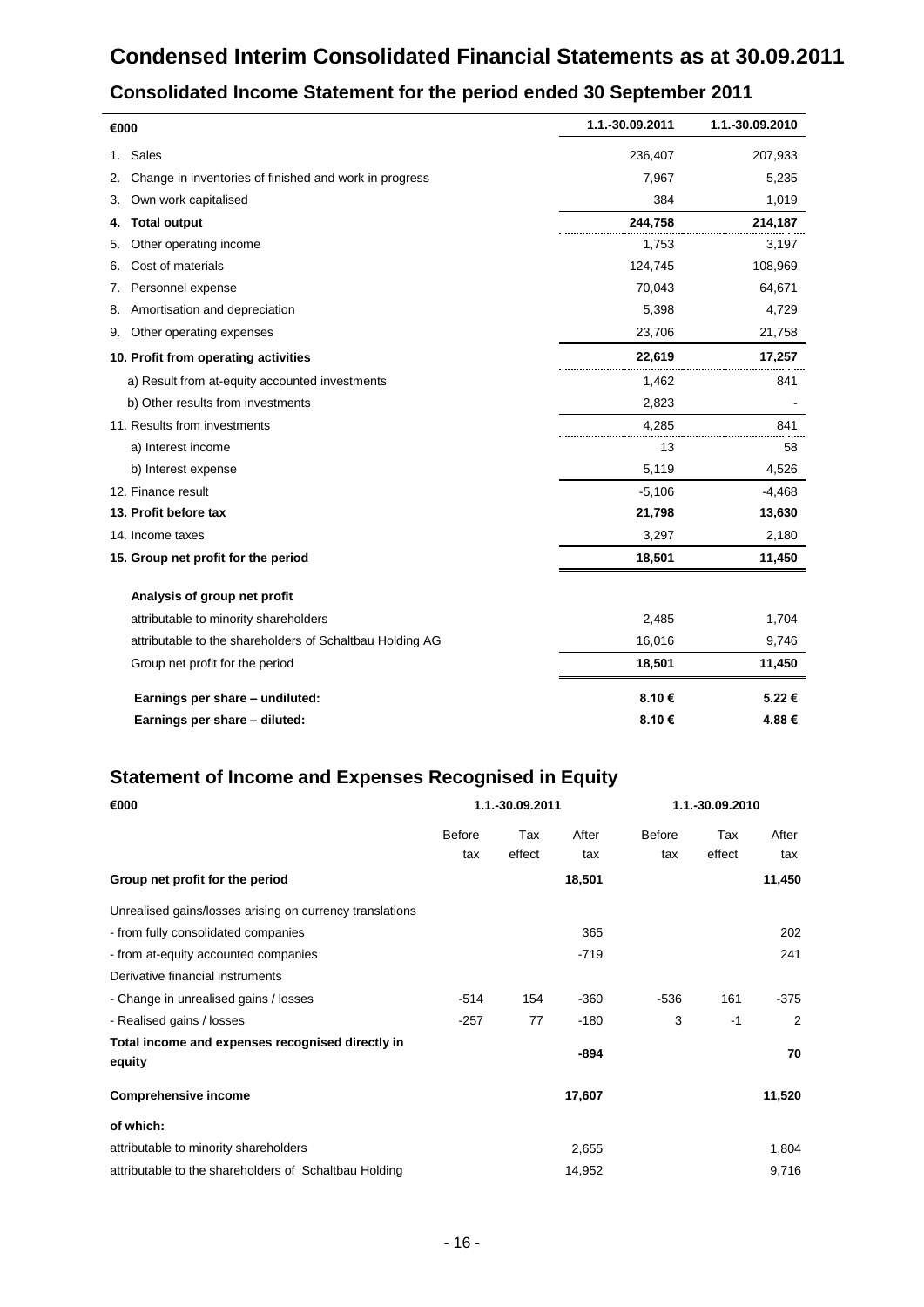# **Consolidated Income Statement for the third quarter 2011**

| €000 |                                                          | 1.7.-30.09.2011 | 1.7.-30.09.2010 |
|------|----------------------------------------------------------|-----------------|-----------------|
| 1.   | Sales                                                    | 80,609          | 74,001          |
| 2.   | Change in inventories of finished and work in progress   | 3,987           | 2,140           |
| 3.   | Own work capitalised                                     | 163             | 225             |
| 4.   | <b>Total output</b>                                      | 84,759          | 76,366          |
| 5.   | Other operating income                                   | 747             | 456             |
| 6.   | Cost of materials                                        | 45,355          | 40,063          |
| 7.   | Personnel expense                                        | 23,412          | 21,209          |
| 8.   | Amortisation and depreciation                            | 2,198           | 1,577           |
| 9.   | Other operating expenses                                 | 7,863           | 7,046           |
|      | 10. Profit from operating activities                     | 6,678           | 6,927           |
|      | a) Result from at-equity accounted investments           | 612             | 245             |
|      | b) Other results from investments                        | 720             |                 |
|      | 11. Results from investments                             | 1,332           | 245             |
|      | a) Interest income                                       | 4               | 24              |
|      | b) Interest expense                                      | 1,241           | 1,562           |
|      | 12. Finance result                                       | $-1,237$        | $-1,538$        |
|      | 13. Profit before tax                                    | 6,773           | 5,634           |
|      | 14. Income taxes                                         | 986             | 735             |
|      | 15. Group net profit for the period                      | 5,787           | 4,899           |
|      | Analysis of group net profit                             |                 |                 |
|      | attributable to minority shareholders                    | 510             | 505             |
|      | attributable to the shareholders of Schaltbau Holding AG | 5,277           | 4,396           |
|      | Group net profit for the period                          | 5,787           | 4,901           |
|      | Earnings per share - undiluted:                          | 2.58€           | 2.35€           |
|      | Earnings per share - diluted:                            | 2.58€           | 2.19€           |
|      |                                                          |                 |                 |

# **Statement of Income and Expenses Recognised in Equity**

| €000                                                       |                      | 1.7.-30.09.2011 |              | 1.7.-30.09.2010      |               |              |
|------------------------------------------------------------|----------------------|-----------------|--------------|----------------------|---------------|--------------|
|                                                            | <b>Before</b><br>tax | Tax<br>effect   | After<br>tax | <b>Before</b><br>tax | Tax<br>effect | After<br>tax |
| Group net profit for the period                            |                      |                 | 5,787        |                      |               | 4,901        |
| Unrealised gains/losses arising on currency translations   |                      |                 |              |                      |               |              |
| - from fully consolidated companies                        |                      |                 | 698          |                      |               | $-619$       |
| - from at-equity accounted companies                       |                      |                 | $-342$       |                      |               | $-88$        |
| Derivative financial instruments                           |                      |                 |              |                      |               |              |
| - Change in unrealised gains / losses                      | $-1,043$             | 313             | $-730$       | 503                  | $-151$        | 352          |
| - Realised gains / losses                                  | $-72$                | 22              | -50          | -10                  | 3             | $-7$         |
| Total income and expenses recognised directly in<br>equity |                      |                 | $-424$       |                      |               | $-362$       |
| <b>Comprehensive income</b>                                |                      |                 | 5,363        |                      |               | 4,539        |
| of which:                                                  |                      |                 |              |                      |               |              |
| attributable to minority shareholders                      |                      |                 | 908          |                      |               | 191          |
| attributable to the shareholders of Schaltbau Holding      |                      |                 | 4,455        |                      |               | 4,348        |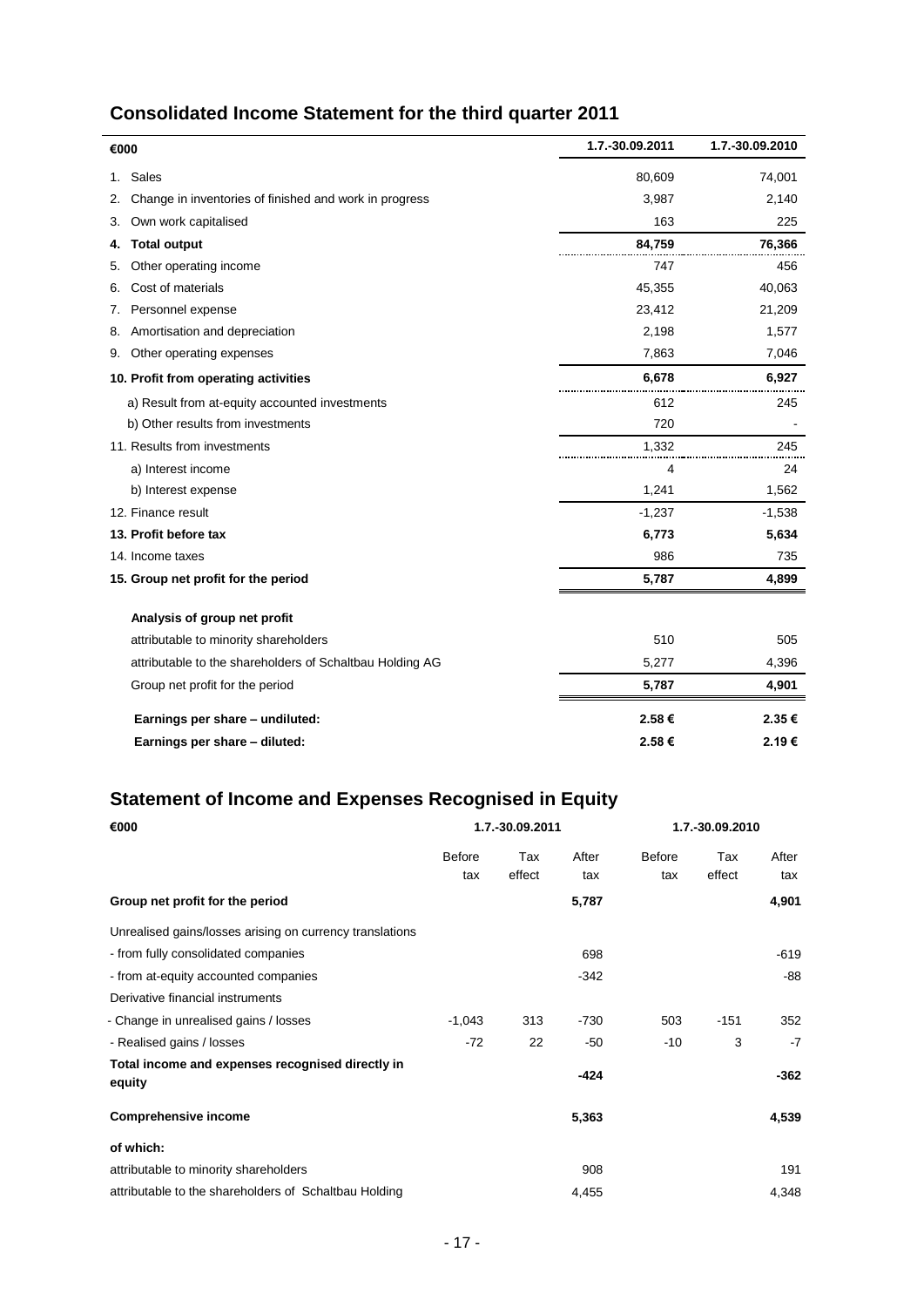|                                                                           | € 000           | € 000           |
|---------------------------------------------------------------------------|-----------------|-----------------|
|                                                                           | 1.1.-30.09.2011 | 1.1.-30.09.2010 |
| Group net profit for the period                                           | 18,501          | 11,450          |
| Amortisation and depreciation on non-current assets                       | 5,798           | 4,727           |
| Gain on disposal of non-current assets                                    | 0               | 44              |
| Finance result                                                            | 5,106           | 4,468           |
| Income tax expense                                                        | 3,297           | 2,180           |
| Change in current assets                                                  | $-25,019$       | $-21,828$       |
| Change in provisions                                                      | 438             | 1,082           |
| Change in current liabilities                                             | 5,635           | 4,573           |
| Dividends received                                                        | 87              | 823             |
| Interest paid                                                             | $-4,551$        | $-3,881$        |
| Interest received                                                         | 13              | 58              |
| Income tax paid                                                           | $-2,508$        | $-3,077$        |
| Other non-cash income / expenses                                          | $-4,548$        | $-909$          |
| Cash flow from operating activities                                       | 2,249           | -290            |
| Payments for investments in:                                              |                 |                 |
| - property, plant and equipment and intangible assets                     | $-5,556$        | $-4,735$        |
| - other investments                                                       | $-4,774$        | $-915$          |
| Proceeds from disposal of:                                                |                 |                 |
| - property, plant and equipment                                           | 8               | 288             |
| - at-equity accounted investments and other equity investments            | 144             | 3,279           |
| Cash flow from investing activities                                       | $-10,178$       | $-2,083$        |
| Dividend payment                                                          | $-2,057$        | $-1,307$        |
| Distribution to minority interests                                        | -752            | $-428$          |
| Capital increase by minorities                                            | 554             |                 |
| Amounts repaid in conjunction with refinancing                            |                 | $-36,407$       |
| Amounts borrowed in conjunction with refinancing                          | 4,000           | 36,407          |
| Loan repayments                                                           | $-1,830$        | $-3,299$        |
| New loans raised                                                          | 100             |                 |
| Change in current financial liabilities                                   | $-242$          | 5,057           |
| Cash flow from financing activities                                       | $-227$          | 23              |
| Change in cash and cash equivalents due to exchange rate fluctuations     | -75             | 140             |
| Change in cash and cash equivalents due changes in group reporting entity | 683             |                 |
| Changes in cash, cash equivalents and securities                          | $-7,548$        | $-2,210$        |
|                                                                           |                 |                 |
| Cash and cash equivalents                                                 | 3,983           | 6,296           |
| at the end of the period<br>at the beginning of the period                | 11,531          | 8,506           |
|                                                                           | $-7,548$        | $-2,210$        |
|                                                                           |                 |                 |

# **Consolidated Cash Flow Statement for the period from 1 Jan. to 30 Sept. 2011**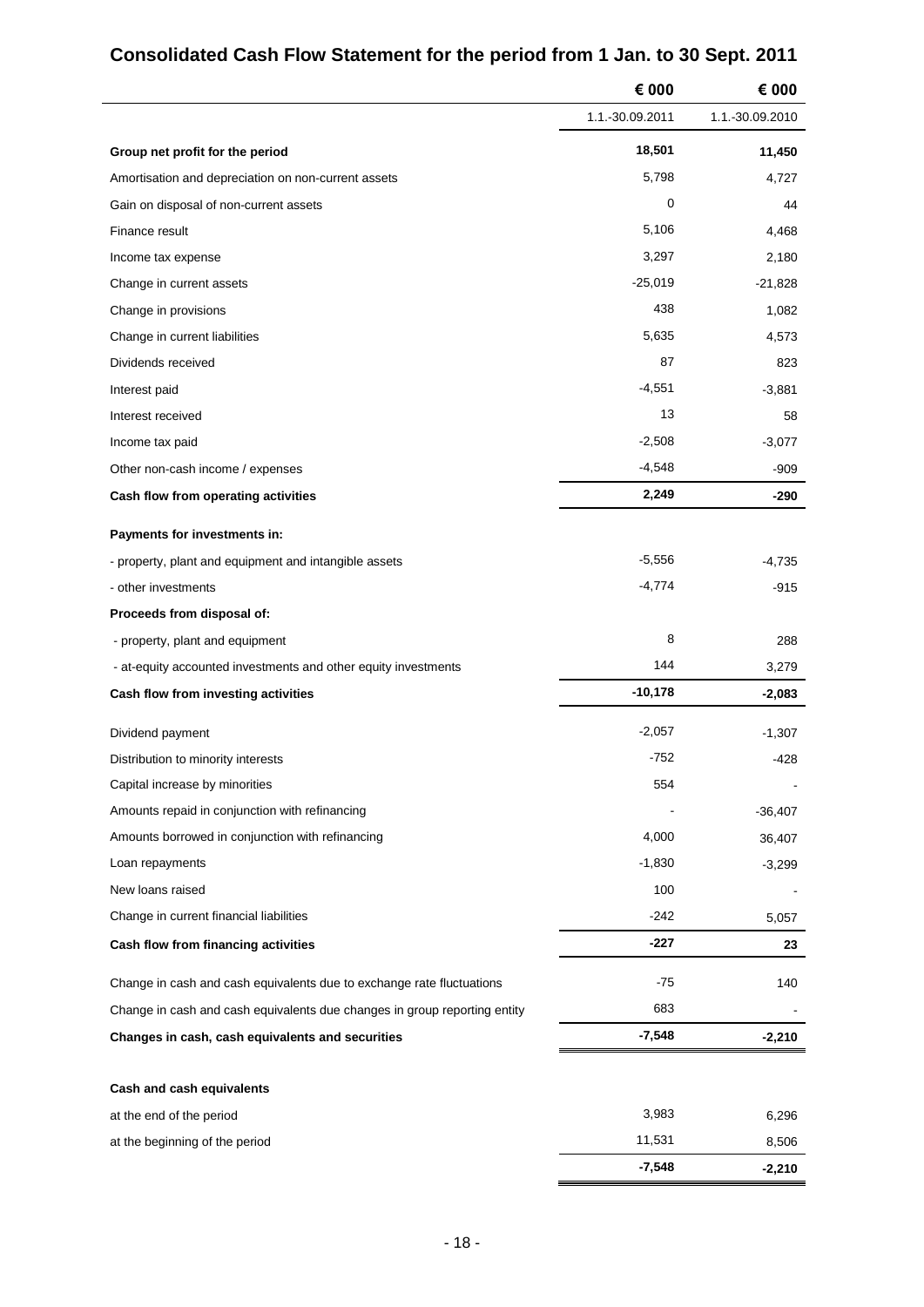# **Consolidated Balance Sheet as at 30 September 2011**

| <b>ASSETS</b>                        | € 000      | € 000      |
|--------------------------------------|------------|------------|
|                                      | 30.09.2011 | 31.12.2010 |
| <b>A. NON-CURRENT ASSETS</b>         |            |            |
| I. Intangible assets                 | 20,018     | 14,523     |
| II. Property, plant and equipment    | 42,623     | 42,063     |
| III. At-equity accounted investments | 5,544      | 4,420      |
| IV. Other investments                | 3,884      | 3,018      |
| V. Deferred tax assets               | 9,446      | 8,961      |
|                                      | 81,515     | 72,985     |
| <b>B.CURRENT ASSETS</b>              |            |            |
| I. Inventories                       | 64,945     | 51,286     |
| II. Trade accounts receivable        | 59,431     | 46,096     |
| III. Income tax receivables          | 58         | 67         |
| IV. Other receivables and assets     | 8,402      | 7,587      |
| V. Cash and cash equivalents         | 3,983      | 11,531     |
|                                      | 136,819    | 116,567    |
| <b>Total assets</b>                  | 218,334    | 189,552    |
| <b>EQUITY AND LIABILITIES</b>        | € 000      | € 000      |
|                                      | 30.09.2011 | 31.12.2010 |
| A. EQUITY                            |            |            |
| Subscribed capital<br>I.             | 7,506      | 6,863      |
| Capital reserves<br>II.              | 15,805     | 8,585      |
| III. Statutory reserves              | 231        | 231        |

| <b>Total equity and liabilities</b>                                        | 218,334 | 189,552  |
|----------------------------------------------------------------------------|---------|----------|
|                                                                            | 86,556  | 76,094   |
| VII. Other liabilities                                                     | 14,612  | 11,558   |
| VI. Advance payments received                                              | 14,447  | 12,182   |
| Trade accounts payable<br>V.                                               | 20,554  | 18,402   |
| IV. Financial liabilities                                                  | 11,777  | 11,692   |
| III. Income taxes payable                                                  | 243     | 124      |
| Other provisions<br>Ш.                                                     | 20,366  | 17,285   |
| Personnel-related accruals<br>ı.                                           | 4,557   | 4,851    |
| <b>C. CURRENT LIABILITIES</b>                                              |         |          |
|                                                                            | 76,132  | 80,352   |
| VII. Deferred tax liabilities                                              | 6,787   | 6,814    |
| VI. Other liabilities                                                      | 19      | 19       |
| <b>Financial liabilities</b><br>V.                                         | 39,059  | 43,098   |
| IV. Other provisions                                                       | 399     | 391      |
| III. Personnel-related accruals                                            | 4,257   | 4,235    |
| Pension provisions<br>Ш.                                                   | 18,541  | 18,744   |
| Participation rights capital<br>ı.                                         | 7,070   | 7,051    |
| <b>B. NON-CURRENT LIABILITIES</b>                                          |         |          |
|                                                                            | 55,646  | 33,106   |
| IX. Minority interests                                                     | 6,332   | 4,550    |
| VIII. Equity attributable to shareholders of Schaltbau Holding AG          | 49,314  | 28,556   |
| VII. Group net profit attributable to shareholders of Schaltbau Holding AG | 16,016  | 12,132   |
| VI. Revaluation reserve                                                    | 3,041   | 3,041    |
| Income/expense recognised directly in equity<br>V.                         | $-313$  | 211      |
| IV. Revenues reserves                                                      | 7,028   | $-2,507$ |
| III. Statutory reserves                                                    | ا ت∠    | اد∠      |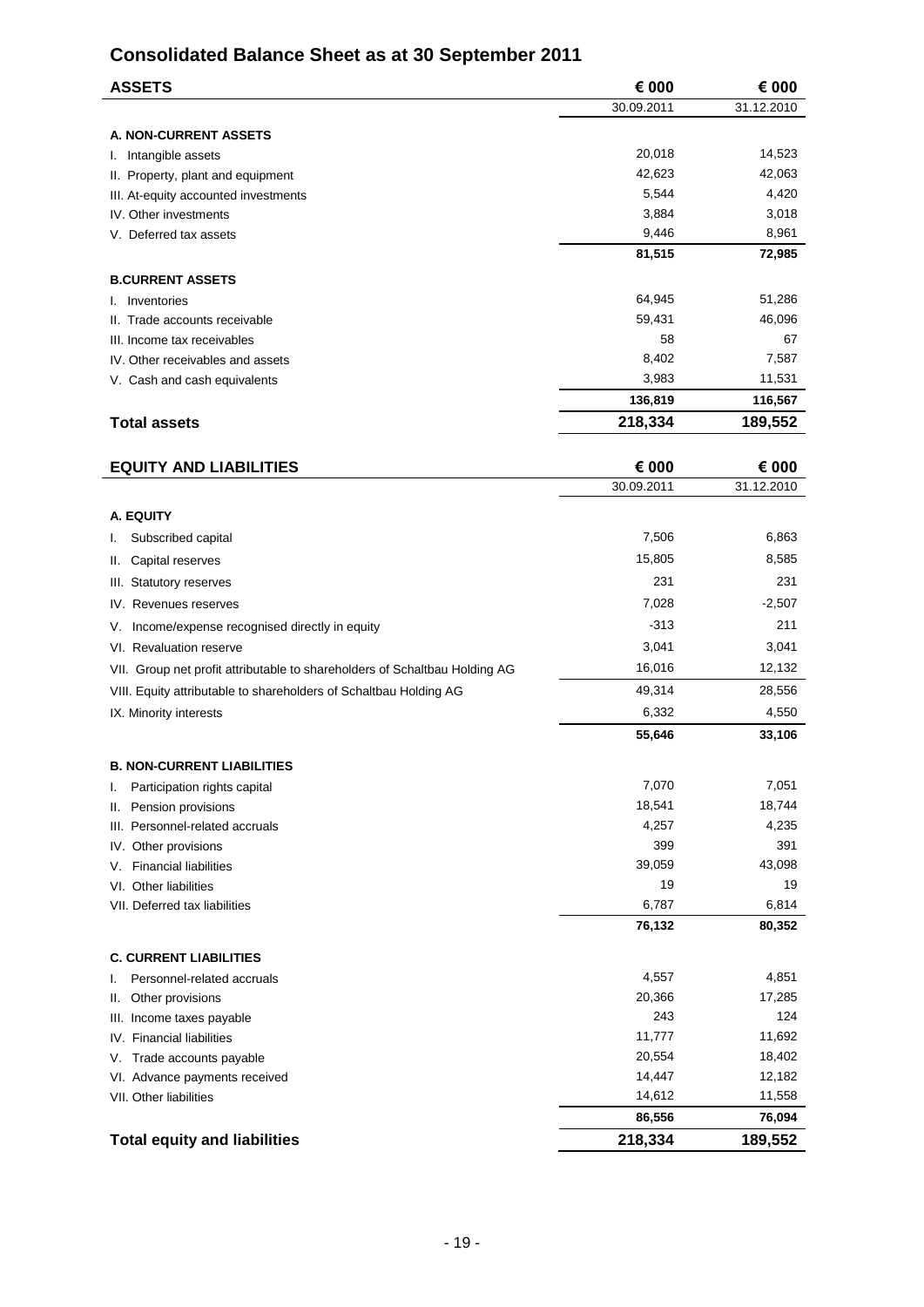# **Consolidated Statement of Changes in Equity as at 30 September 2011**

|                                                      | Equity attributable to shareholders of Schaltbau Holding AG |                     |                       |                |                                                          |                        |
|------------------------------------------------------|-------------------------------------------------------------|---------------------|-----------------------|----------------|----------------------------------------------------------|------------------------|
|                                                      | Subscribed<br>capital                                       | Capital<br>reserves | Statutory<br>reserves | Other          | Revenue Reserves<br>Derivate<br>financial<br>Instruments | Revaluation<br>reserve |
| <b>Balance at 1.1.2010</b>                           | 6,850                                                       | 8,443               | 231                   | $-12,435$      | $-727$                                                   | 3,041                  |
| Profit brought forward                               | 0                                                           | 0                   | $\mathbf 0$           | 12,349         | $\mathbf 0$                                              | 0                      |
| Transfer to capital reserves                         | 0                                                           | 0                   | $\mathbf 0$           | 0              | $\mathbf 0$                                              | 0                      |
| Shares issued                                        | 0                                                           | $\mathbf 0$         | $\mathbf 0$           | 0              | 0                                                        | 0                      |
| Dividend paid                                        | 0                                                           | 0                   | 0                     | $-1,307$       | 0                                                        | 0                      |
| Change in group reporting entity                     | 0                                                           | 0                   | $\mathbf 0$           | 0              | 0                                                        | 0                      |
| Other changes                                        | 0                                                           | 0                   | 0                     | $-266$         | 0                                                        | 0                      |
| Group net profit for the period                      | 0                                                           | $\mathbf 0$         | $\Omega$              | 0              | $\Omega$                                                 | 0                      |
| Income and expenses recognised<br>directly in equity | 0                                                           | 0                   | $\mathbf 0$           | $\mathbf 0$    | $-373$                                                   | 0                      |
| Income and expenses recognised in<br>equity          | 0                                                           | 0                   | $\mathbf 0$           | 0              | $-373$                                                   | 0                      |
| <b>Balance at 30.9.2010</b>                          | 6,850                                                       | 8,443               | 231                   | $-1,659$       | $-1,100$                                                 | 3,041                  |
| <b>Balance at 1.10.2010</b>                          | 6,850                                                       | 8,443               | 231                   | $-1,659$       | $-1,100$                                                 | 3,041                  |
| Profit brought forward                               | 0                                                           | 0                   | $\mathbf 0$           | 0              | 0                                                        | 0                      |
| Transfer to capital reserves                         | 0                                                           | 0                   | $\mathbf 0$           | 0              | 0                                                        | 0                      |
| Shares issued                                        | 13                                                          | 142                 | $\mathbf 0$           | 0              | 0                                                        | 0                      |
| Dividend paid                                        | 0                                                           | $\mathbf 0$         | $\mathbf 0$           | 0              | 0                                                        | 0                      |
| Change in group reporting entity                     | 0                                                           | 0                   | 0                     | 0              | 0                                                        | 0                      |
| Other changes                                        | 0                                                           | 0                   | $\mathbf 0$           | 0              | 0                                                        | 0                      |
| Group net profit for the period                      | 0                                                           | 0                   | $\Omega$              | 0              | $\mathbf 0$                                              | $\mathbf 0$            |
| Income and expenses recognised<br>directly in equity | 0                                                           | $\mathbf 0$         | $\mathbf 0$           | 0              | 252                                                      | 0                      |
| Income and expenses recognised in<br>equity          | 0                                                           | 0                   | $\mathbf 0$           | 0              | 252                                                      | 0                      |
| <b>Balance at 31.12.2010</b>                         | 6,863                                                       | 8,585               | 231                   | $-1,659$       | $-848$                                                   | 3,041                  |
|                                                      |                                                             |                     |                       |                |                                                          |                        |
| <b>Balance at 1.1.2011</b>                           | 6,863                                                       | 8,585               | 231                   | $-1,659$       | $-848$                                                   | 3,041                  |
| Profit brought forward                               | 0                                                           | 0                   | $\pmb{0}$             | 12,132         | 0                                                        | 0                      |
| Transfer to capital reserves                         | 0                                                           | $\pmb{0}$           | $\mathbf 0$           | $\mathbf 0$    | 0                                                        | $\mathbf 0$            |
| Shares issued                                        | 643                                                         | 7,220               | $\mathbf 0$           | 0              | 0                                                        | 0                      |
| Dividend paid                                        | 0                                                           | $\pmb{0}$           | $\mathbf 0$           | $-2,057$       | 0                                                        | 0                      |
| Change in group reporting entity                     | 0                                                           | $\pmb{0}$           | 0                     | 0              | 0                                                        | 0                      |
| Other changes                                        | 0                                                           | $\pmb{0}$           | $\mathbf 0$           | 0              | 0                                                        | 0                      |
| Group net profit for the period                      | $\pmb{0}$                                                   | $\pmb{0}$           | $\pmb{0}$             | 0              | 0                                                        | $\mathbf 0$            |
| Income and expenses recognised<br>directly in equity | 0                                                           | $\overline{0}$      | $\pmb{0}$             | $\overline{0}$ | $-540$                                                   | $\mathbf 0$            |
| Income and expenses recognised in<br>equity          | 0                                                           | 0                   | $\mathbf 0$           | 0              | $-540$                                                   | 0                      |
| <b>Balance at 30.9.2011</b>                          | 7,506                                                       | 15,805              | 231                   | 8,416          | $-1,388$                                                 | 3,041                  |

Note: rounding differences may arise due to the use of electronic rounding aids.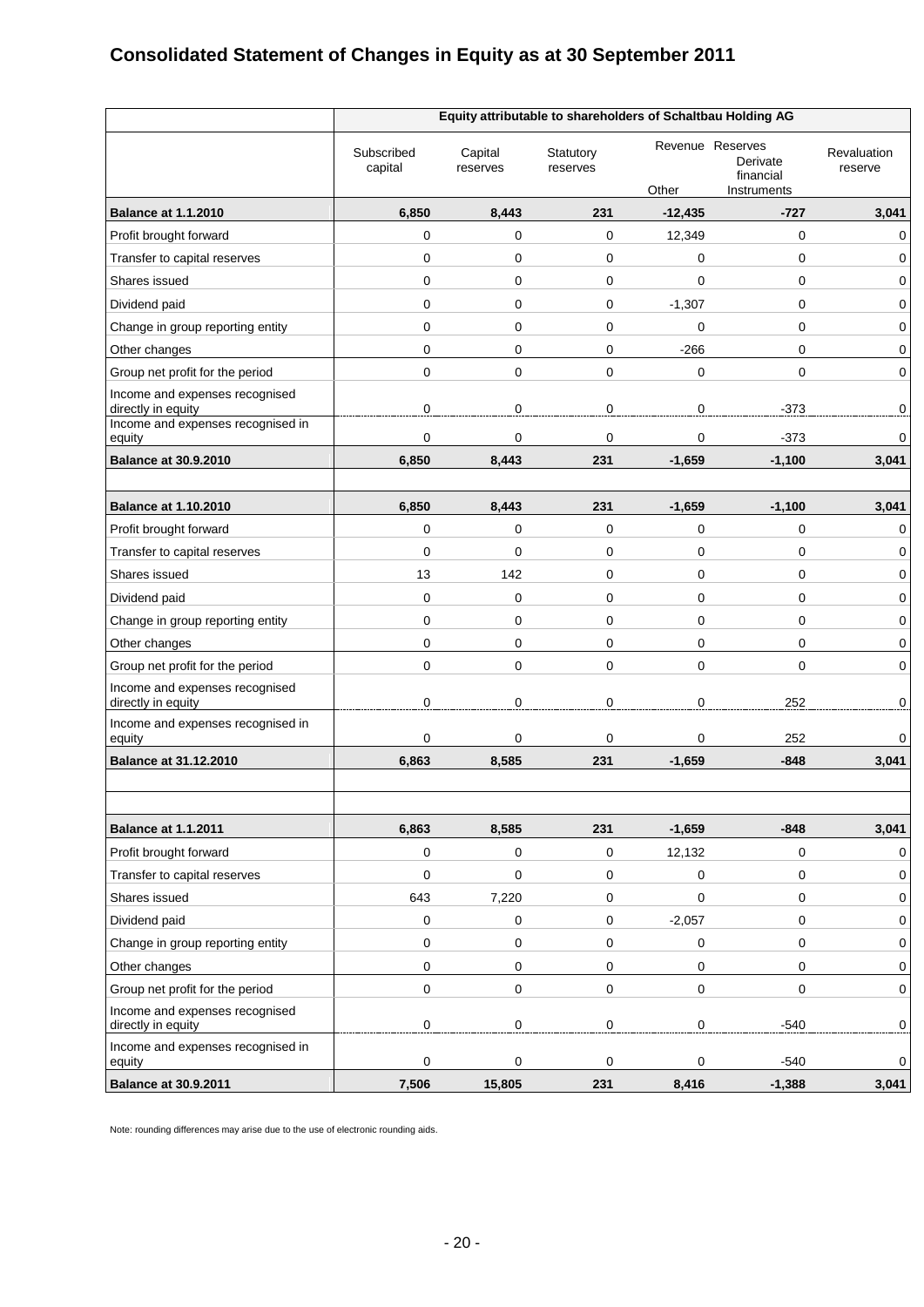|                                                  |                                 |                              |                 |                            | Minority interests in equity    |                  | Group equity     |
|--------------------------------------------------|---------------------------------|------------------------------|-----------------|----------------------------|---------------------------------|------------------|------------------|
| Income/expenses recognised<br>directly in equity |                                 | Net profit for<br>the period | Total           | in capital and<br>reserves | in net profit for<br>the period | Total            |                  |
| from fully<br>consolidation                      | from at-equity<br>consolidation |                              |                 |                            |                                 |                  |                  |
| $-345$                                           | 179                             | 12,349                       | 17,586          | 1,191                      | 1,743                           | 2,934            | 20,520           |
| $\pmb{0}$                                        | $\boldsymbol{0}$                | $-12,349$                    | $\mathbf 0$     | 1,743                      | $-1,743$                        | 0                | 0                |
| $\pmb{0}$                                        | $\boldsymbol{0}$                | $\pmb{0}$                    | $\pmb{0}$       | $\pmb{0}$                  | 0                               | $\pmb{0}$        | 0                |
| $\pmb{0}$                                        | $\pmb{0}$                       | $\pmb{0}$                    | $\mathbf 0$     | $\pmb{0}$                  | $\pmb{0}$                       | $\pmb{0}$        | $\mathbf 0$      |
| $\mathbf 0$                                      | $\mathbf 0$                     | $\mathsf{O}\xspace$          | $-1,307$        | $-1,276$                   | $\pmb{0}$                       | $-1,276$         | $-2,583$         |
| $\mathbf 0$                                      | 0                               | $\mathsf{O}\xspace$          | $\mathbf 0$     | $\pmb{0}$                  | $\mathbf 0$                     | $\pmb{0}$        | $\pmb{0}$        |
| $\mathbf 0$                                      | $-33$                           | $\mathbf 0$                  | $-299$          | $\pmb{0}$                  | $\pmb{0}$                       | $\pmb{0}$        | $-299$           |
| $\pmb{0}$                                        | $\boldsymbol{0}$                | 9,746                        | 9,746           | $\pmb{0}$                  | 1,704                           | 1,704            | 11,450           |
| 102                                              | 241                             | $\mathbf 0$                  | $-30$           | 100                        | $\pmb{0}$                       | 100              | 70               |
|                                                  |                                 |                              |                 |                            |                                 |                  |                  |
| 102<br>$-243$                                    | 241<br>387                      | 9,746<br>9,746               | 9,716<br>25,696 | 100<br>1,758               | 1,704<br>1,704                  | 1,804<br>3,462   | 11,520<br>29,158 |
|                                                  |                                 |                              |                 |                            |                                 |                  |                  |
| $-243$                                           | 387                             | 9,746                        | 25,696          | 1,758                      | 1,704                           | 3,462            | 29,158           |
| $\pmb{0}$                                        | $\pmb{0}$                       | $\pmb{0}$                    | $\pmb{0}$       | $\pmb{0}$                  | $\pmb{0}$                       | $\mathbf 0$      | $\pmb{0}$        |
| $\pmb{0}$                                        | 0                               | 0                            | $\mathbf 0$     | $\pmb{0}$                  | 0                               | 0                | $\pmb{0}$        |
| $\pmb{0}$                                        | $\mathbf 0$                     | 0                            | 155             | 0                          | 0                               | 0                | 155              |
| $\mathbf 0$                                      | $\mathbf 0$                     | $\mathbf 0$                  | $\mathbf 0$     | 0                          | $\mathbf 0$                     | 0                | $\pmb{0}$        |
| $\pmb{0}$                                        | 0                               | 0                            | $\mathbf 0$     | 0                          | 0                               | 0                | 0                |
| $\mathbf 0$                                      | $\pmb{0}$                       | $\mathsf{O}\xspace$          | $\mathbf 0$     | $\pmb{0}$                  | $\pmb{0}$                       | $\pmb{0}$        | $\pmb{0}$        |
| $\pmb{0}$                                        | $\boldsymbol{0}$                | 2,386                        | 2,386           | $\mathbf 0$                | 917                             | 917              | 3,303            |
|                                                  |                                 |                              |                 |                            |                                 |                  |                  |
| 169                                              | $-102$                          | $\pmb{0}$                    | 319             | 171                        | $\pmb{0}$                       | 171              | 490              |
| 169                                              | $-102$                          | 2,386                        | 2,705           | 171                        | 917                             | 1,088            | 3,793            |
| $-74$                                            | 285                             | 12,132                       | 28,556          | 1,929                      | 2,621                           | 4,550            | 33,106           |
|                                                  |                                 |                              |                 |                            |                                 |                  |                  |
|                                                  |                                 |                              |                 |                            |                                 |                  |                  |
| $-74$                                            | 285                             | 12,132                       | 28,556          | 1,929                      | 2,621                           | 4,550            | 33,106           |
| $\pmb{0}$                                        | 0                               | $-12,132$                    | $\mathbf 0$     | 2,621                      | $-2,621$                        | $\mathbf 0$      | 0                |
| $\pmb{0}$                                        | $\pmb{0}$                       | $\pmb{0}$                    | $\pmb{0}$       | $\pmb{0}$                  | $\pmb{0}$                       | $\pmb{0}$        | 0                |
| $\pmb{0}$                                        | 0                               | $\mathsf{O}\xspace$          | 7,863           | 554                        | $\pmb{0}$                       | 554              | 8,417            |
| $\pmb{0}$                                        | $\pmb{0}$                       | $\pmb{0}$                    | $-2,057$        | $-1,427$                   | $\pmb{0}$                       | $-1,427$         | $-3,484$         |
| $\pmb{0}$                                        | 0                               | $\pmb{0}$                    | $\pmb{0}$       | $\mathbf 0$                | $\pmb{0}$                       | $\boldsymbol{0}$ | $\pmb{0}$        |
| $\pmb{0}$                                        | $\mathbf 0$                     | 0                            | 0               | $\pmb{0}$                  | $\pmb{0}$                       | $\mathbf 0$      | 0                |
| $\pmb{0}$                                        |                                 | 16,016                       | 16,016          | $\mathbf 0$                | 2,485                           | 2,485            | 18,501           |
| 196                                              | $-720$                          | $\pmb{0}$                    | $-1,064$        | 170                        | $\pmb{0}$                       | 170              | $-894$           |
|                                                  |                                 |                              |                 |                            |                                 |                  |                  |
| 196                                              | $-720$                          | 16,016                       | 14,952          | 170                        | 2,485                           | 2,655            | 17,607           |
| 122                                              | $-435$                          | 16,016                       | 49,314          | 3,847                      | 2,485                           | 6,332            | 55,646           |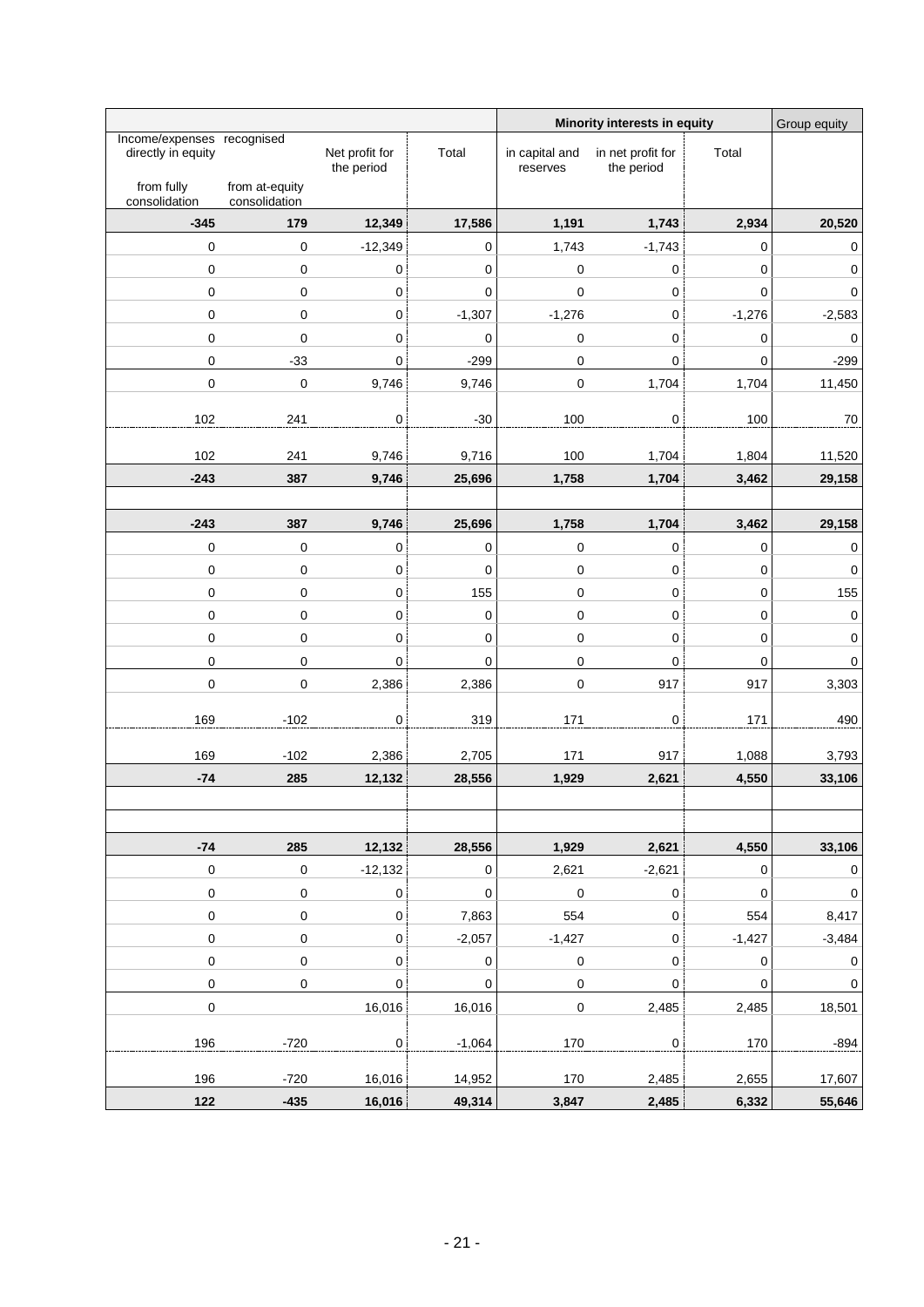# **Notes and segment information as at 30 September 2011**

#### **DESCRIPTION OF BUSINESS**

The Schaltbau Group is one of the leading manufacturers of components and equipment for traffic technology and industry. In addition to electro-mechanical components and equipment, the Group supplies door systems for buses and trains, safety systems for level crossings, equipment for railway vehicles, point heating systems, maritime aids and industrial braking systems. Its innovative and future-oriented products make Schaltbau a highly influential business partner in the area of traffic technology.

#### **BASIS OF PREPARATION**

The Interim Financial Report of Schaltbau Holding AG, Munich, has been prepared in accordance with the requirements of IAS 34 "Interim Financial Reporting", issued by the International Accounting Standards Board (IASB), and with those of German Accounting Standard No. 16 "Interim Reporting" issued by the Accounting Standards Committee of Germany (DRSC). The same accounting principles and policies have been applied as in the consolidated financial statements for the fiscal year ended 31 December 2009.

In addition to the figures reported in the financial statements, the interim report also includes explanatory notes to selected financial statement items.

#### **BUSINESS COMBINATIONS / GROUP REPORTING ENTITY**

In order to strengthen its position in the fast-growing railway and industrial lines of business in North America, on 15 February 2011 Schaltbau GmbH acquired, via the newly founded and fully consolidated Schaltbau America Limited Partnership, Delaware, the remaining 50 % of the shares of Schaltbau North America Inc. for a purchased consideration of US\$ 3,852,000. Schaltbau North America Inc. has been fully consolidated with effect from 1 January 2011 on the basis that control over the entity has already been attained; previously, it had been consolidated using the equity method.

Compared to 31 December 2010, two fully consolidated companies have therefore been added to the group reporting entity.

With effect from 16 February 2011 Gebr. Bode & Co. Beteiligungs GmbH acquired a further 10% of the shares of Rawicka Fabryka Wyposazenia Wagonow Sp.z.o.o. (Rawag), Rawicz, for a purchase consideration of € 398,000; with effect from 28 April 2011 a further 7.128 % of the shares were acquired for a purchase consideration of EUR 243,000, bringing Bode's investment up to 37.128%. A purchase option has also been agreed for further shares, giving Bode the opportunity to take over a majority interest in the Polish company. The company will be consolidated using the equity method after a further 10% of the shares have been acquired.

Gebr. Bode & Co. Beteiligungs GmbH also founded two new companies during the period under report. Bode Korea Co., Ltd. in Seoul (South Korea) was founded jointly with a local industrial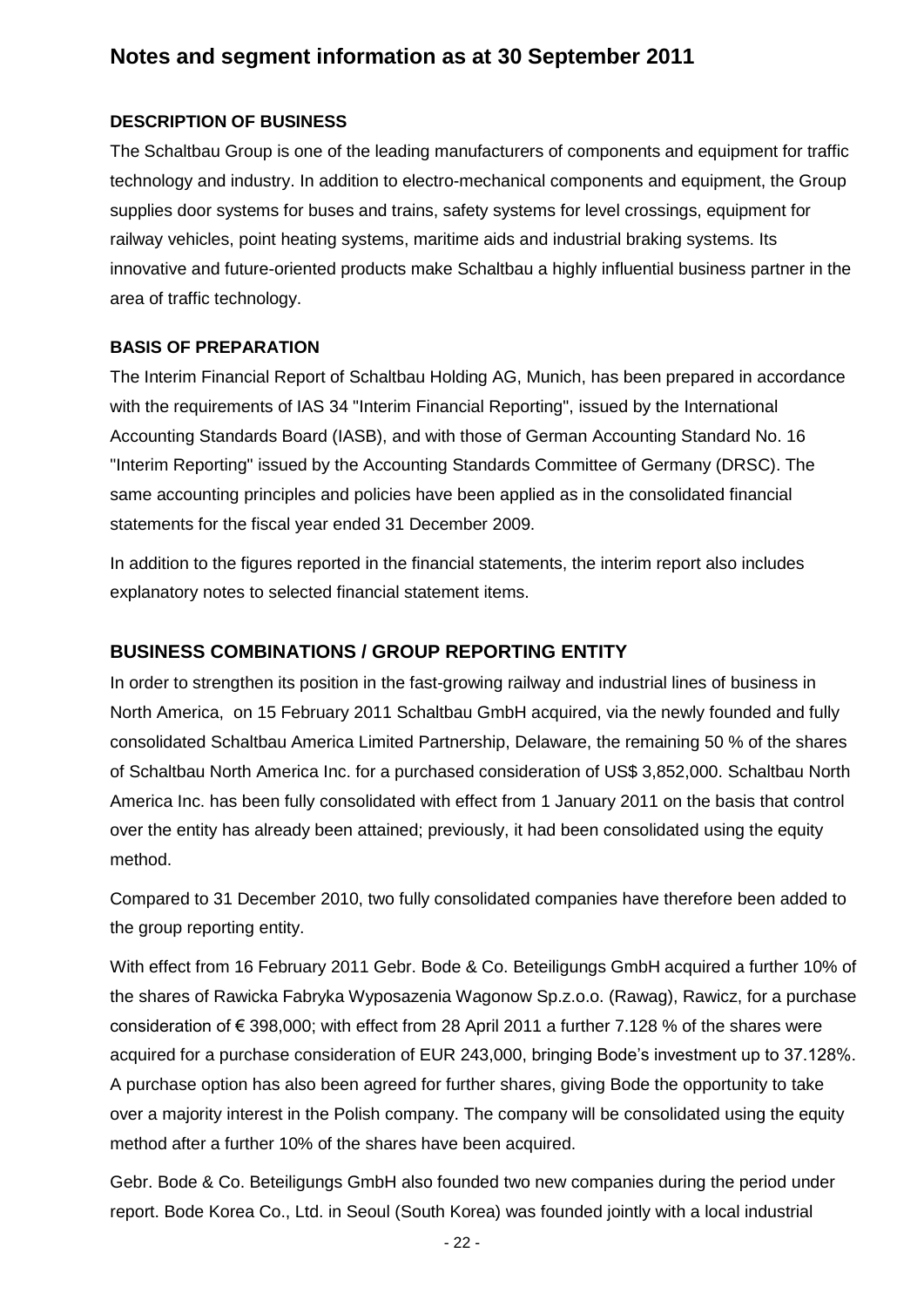partner with effect from 18 February 2011, with Bode holding 80% of the shares. Shenyang Bode Transportation Equipment Co., Ltd. in Shenyang (China) was founded with effect from 8 June 2011, with Bode holding 100% of the shares. Due to the low volume of business, the two new companies are not consolidated.

In accordance with an agreement certified by public notary on 18 April 2011, the investment in OLB Oberlandbahn Fahrzeugbereitstellungs GmbH, Munich, was sold for a consideration of EUR 144,000. This entity had previously been accounted for at-equity and stood in the balance sheet with a carrying amount of zero.

Bode Polska Sp.z.o.o., Rzeszow (Poland) was liquidated, having never commenced operations. The company was removed from the Commercial Register on 11 July 2011.

As a result of the changes in the group reporting entity, the interim report figures are not fully comparable with the previous year. The principal effects on the consolidated balance sheet at 30 September 2011 attributable to the acquisition of the remaining shares in Schaltbau North America Inc. and the foundation of Schaltbau America Limited Partnership are shown in the following balance sheet. In order to achieve better comparability, the amounts shown must be deducted from or, in the case of figures with a negative sign, added to the corresponding line items in the consolidated balance sheet as at 30 September 2011.

#### Balance Sheet at 30 September 2011

|                                                                | €000     |                                                       | €000  |
|----------------------------------------------------------------|----------|-------------------------------------------------------|-------|
| Intangible assets and property, plant<br>and equipment         | 5.519    | Revenue reserves including<br>translation differences | 20    |
| Investments                                                    | $-999$   | Unappropriated profit                                 | 2,780 |
| Deferred tax assets                                            |          | Deferred tax liabilities                              | 149   |
| Inventories                                                    | 699      | Provisions                                            | 55    |
| Receivables from associated<br>companies                       | $-1.346$ | Liabilities to banks                                  | 2,393 |
| Trade accounts receivable and other<br>assets                  | 968      | Payables to associated companies                      |       |
| Cash and cash equivalents (including<br>marketable securities) | 629      | Trade accounts payable and other<br>liabilities       | 73    |
|                                                                | 5,470    |                                                       | 5,470 |

The amount reported as "Investments" corresponds to the at-equity valuation at 31 December 2010 since no at-equity adjustments have been recorded in conjunction with the provisional consolidation in 2011.

The following income statement shows the impact of the transaction on earnings for the period. In order to achieve better comparability, the amounts shown must also be deducted from the corresponding line items in the consolidated income statement.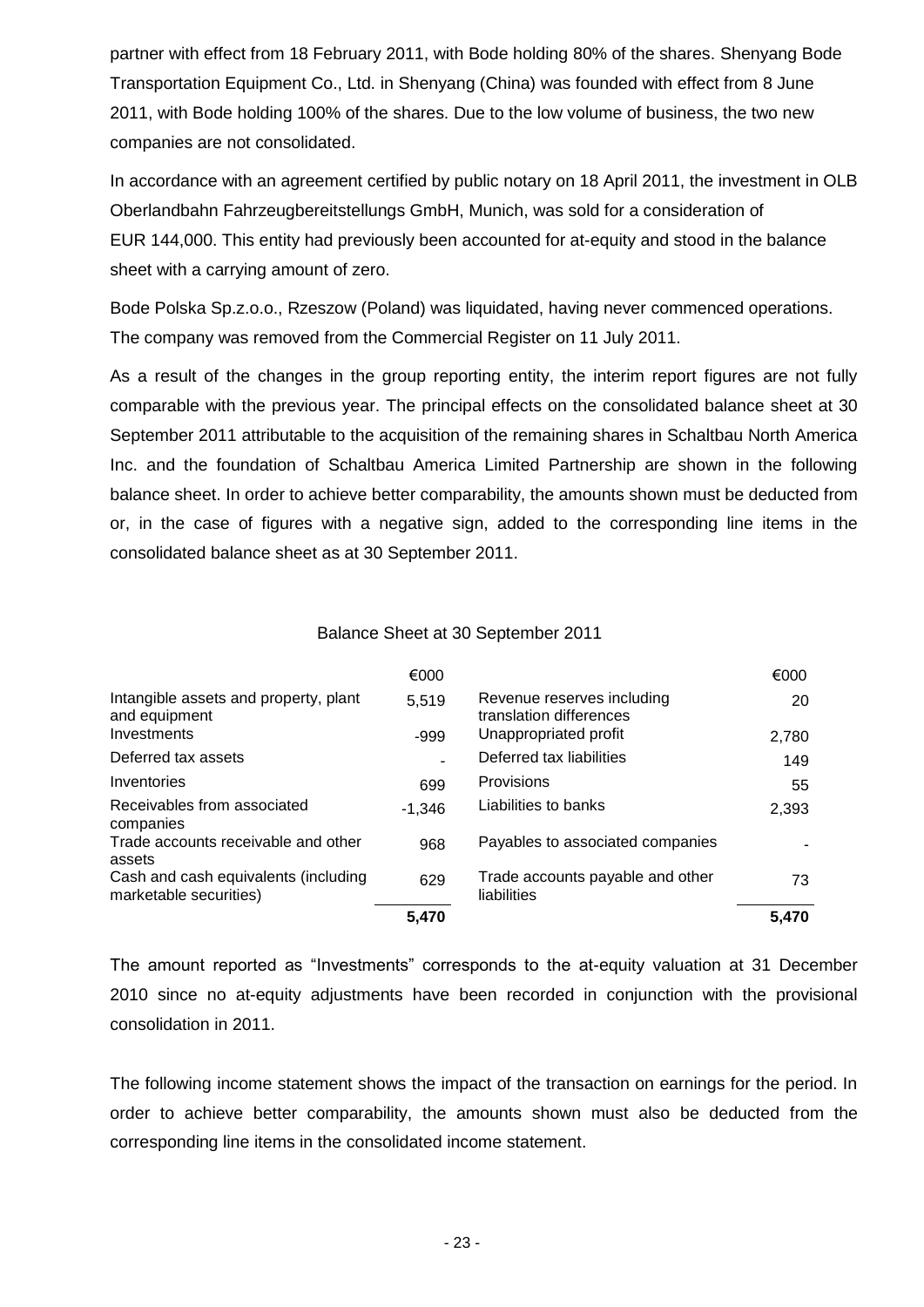| Income statement 1 Jan. - 30 Sept. 2011 |  |      |
|-----------------------------------------|--|------|
|                                         |  | €000 |

**Income statement 1 Jan. – 30 Sept. 2011 Income statement 1 July – 30 Sept. 2011**  $\epsilon$ 000  $\epsilon$ 000  $\epsilon$ 

| Sales                           | 2,200 | <b>Sales</b>                    | 772   |
|---------------------------------|-------|---------------------------------|-------|
| Change in inventories           | 125   | Change in inventories           | 124   |
| Other operating income          | 26    | Other operating income          | 9     |
| Cost of materials               | 323   | Cost of materials               | 160   |
| Personnel expense               | 602   | Personnel expense               | 204   |
| Amortisation and depreciation   | 417   | Amortisation and depreciation   | 417   |
| Other operating expenses        | 300   | Other operating expenses        | 146   |
| Result on investments           | 2,400 | Result on investments           | 720   |
| Net interest result             | -66   | Net interest result             | $-21$ |
| Income taxes                    | 263   | Income taxes                    | 18    |
| Group net profit for the period | 2.780 | Group net profit for the period | 695   |

The result on investments increased by EUR 720,000 during the third quarter, since no impairment was recognised on the estimated fair values of the acquired assets and liabilities of Schaltbau North America Inc. Fair value adjustments on acquired assets and liabilities resulted in the recognition of an asset of EUR 0.8 million for orders taken over, net of a deferred tax liability of EUR 0.3 million. The acquired order-book, the carrying amount of which is not tax-deductible, is being amortised over three years in line with the corresponding recognition of sales. The corresponding expense relating to the work completed on acquired orders during the fiscal year 2011 is included in the amortisation and depreciation expense for the period ended 30 September 2011. A corresponding deferred tax benefit worked in the opposite direction. No other unrecognised fair value adjustments have been identified.

The acquisition of the remaining shares of Schaltbau North America Inc., based on assets and liabilities at the date of full consolidation (1 January 2011) measured in accordance with US GAAP, had the following impact:

#### Disclosures in €000

|                                                             | Carrying<br>amounts at<br>acquisition<br>date | Adjust<br>ments | Fair values<br>at<br>acquisition<br>date |
|-------------------------------------------------------------|-----------------------------------------------|-----------------|------------------------------------------|
| Intangible assets                                           | 92                                            | 395             | 487                                      |
| Property, plant and equipment                               | 1                                             |                 |                                          |
| Inventories                                                 | 190                                           |                 | 190                                      |
| Receivables and other assets                                | 376                                           |                 | 376                                      |
| Cash and cash equivalents (including marketable securities) | 132                                           |                 | 132                                      |
| <b>Total assets acquired</b>                                | 791                                           |                 | 1,186                                    |
| Deferred tax liabilities                                    |                                               | 158             | 158                                      |
| Other provisions                                            | 207                                           |                 | 207                                      |
| Trade accounts payable and other liabilities                | 437                                           |                 | 437                                      |
| <b>Total liabilities acquired</b>                           | 644                                           |                 | 802                                      |
| Net assets acquired                                         |                                               |                 | 384                                      |
| Acquisition cost                                            |                                               |                 | 2,852                                    |
| Goodwill                                                    |                                               |                 | 2,468                                    |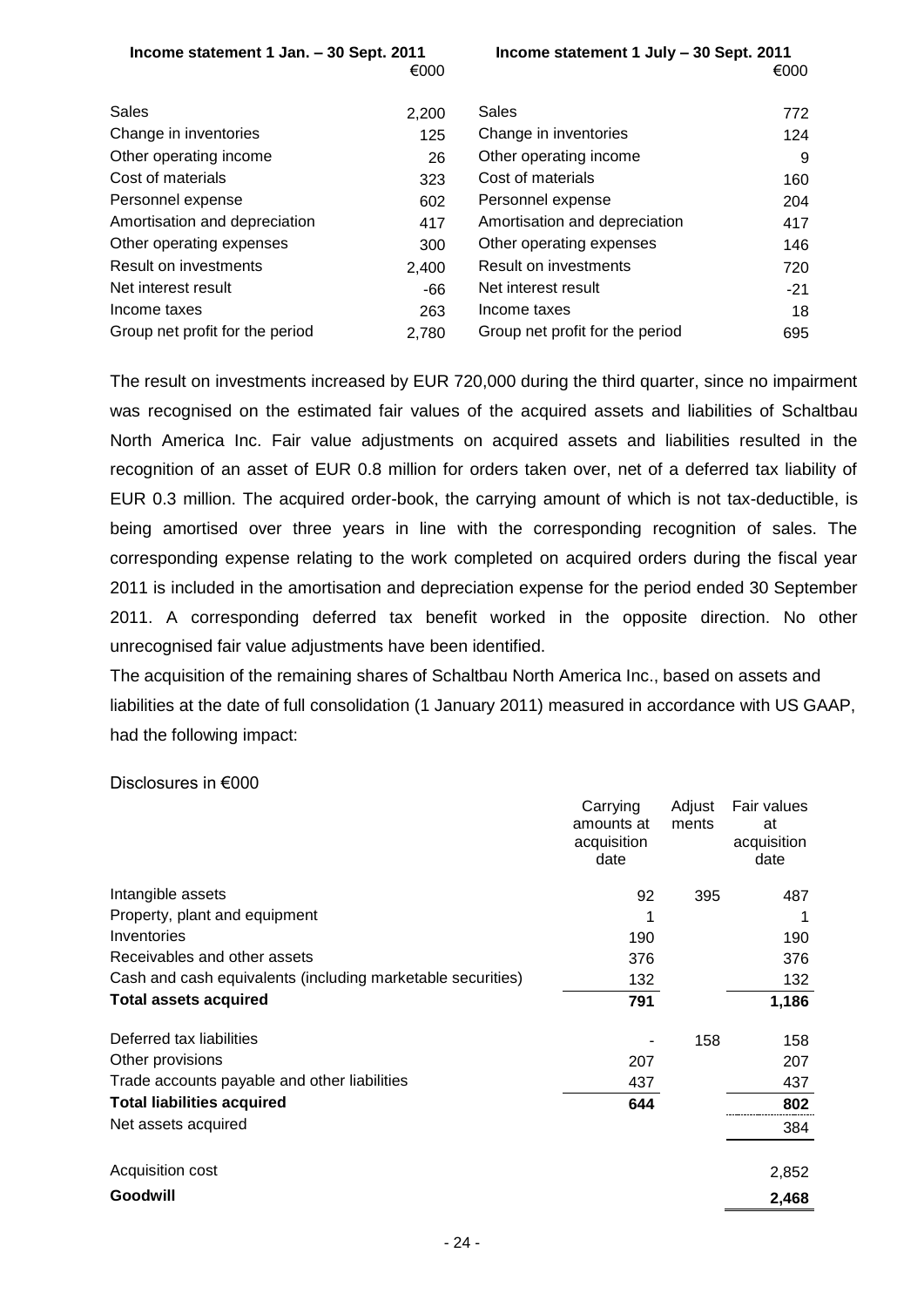The amounts shown represent 50% of the values of the items acquired (at acquisition date), based on the percentage acquired. The addition of the new shares to the 50% already held and the transitional consolidation gave rise to additional goodwill of € 2.5 million (thus in all € 5.1 million), of which approximately € 2.4 million is recorded as a gain in other results from investments.

The acquisitions of shares in Rawag described above resulted in that company being accounted for for the first time using the equity method. As a result of the purchase considerations paid for the shares, the previous carrying amount of the investment was increased by  $\epsilon$  0.7 million, which is also recorded as a gain in other results from investments.

#### **USE OF ESTIMATES**

For the purposes of drawing up the consolidated financial statements, it is necessary to make estimates and assumptions which affect the carrying amounts of assets, liabilities and contingent liabilities at the balance sheet and the amounts of income and expense recognised in the period under report. Actual results can differ from estimates as a result of changes in the economic situation and due to other circumstances.

#### **FOREIGN CURRENCY TRANSLATION**

The financial statements of consolidated companies whose functional currency is not the Euro are drawn up in accordance with the modified closing rate method.

Exchange rates relevant for foreign currency translation into Euro changed as follows:

|                       | <b>Closing rate</b> |            | Average rate             |                          |
|-----------------------|---------------------|------------|--------------------------|--------------------------|
|                       | 30.09.2011          | 31.12.2010 | $1.1.$ bis<br>30.09.2011 | $1.1.$ bis<br>30.09.2010 |
| Chinese renminbi vuan | 8.6959              | 8.7626     | 9.1433                   | 8.9771                   |
| US dollar             | 1.3598              | 1.3253     | 1.4073                   | 1.3170                   |
| British pound         | 0.8702              | 0.8568     | 0.8715                   | 0.8585                   |
| New Turkish lire      | 2.5186              | 2.0610     | 2.2877                   | 2.0045                   |
| Polish Zloty          | 4.4367              | 3.9715     | 4.0154                   | 4.0124                   |

#### **ACCOUNTING PRINCIPLES AND POLICIES**

#### **Deferred taxes**

A corporation rate of 16 % and a trade municipal tax rate of 14 % have been used to measure deferred taxes for the Group's German companies. Deferred taxes for the Group's foreign companies are based on the tax rates applicable in the countries concerned.

#### **Derivative financial instruments**

Forward commodity contracts were concluded in the third quarter 2011 to hedge against price fluctuations relating to the silver content of intermediate products. Fair value gains and losses, net of deferred tax, are recognised directly in equity (hedge-accounting).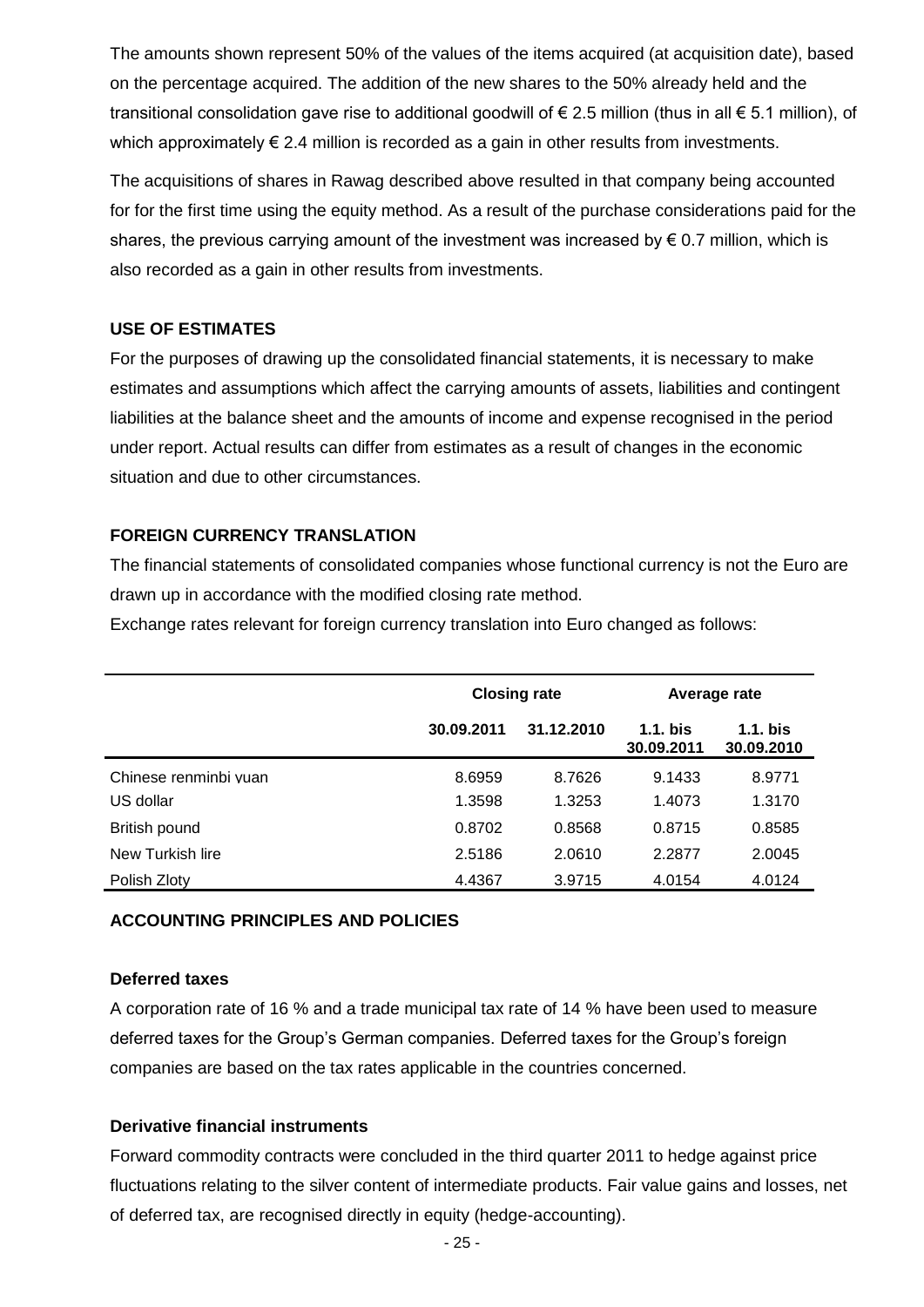#### **Income taxes**

Income taxes payable for German companies are based on a tax rate of approximately 30%. Income taxes for the Group's foreign companies are based on the tax rates applicable in the countries concerned.

#### **Provisions**

Pension provisions are measured on the basis of values stated in the relevant actuarial reports for 2011, taking into account pensions paid during the period under report. The provision for obligations for early retirement part-time working arrangements is based on management estimates, unlike in the financial statements for the year ended 31 December 2010 when the provision was based on actuarial reports.

#### **Contingent liabilities**

Contingent liabilities correspond to contingent obligations existing at the balance sheet date.

#### **Consolidated cash flow statement**

The cash flow statement shows changes in the Schaltbau Group's cash and cash equivalents during the period under report. Cash and cash equivalents comprise cheques, cash in hand and cash at bank.

The cash flow statement has been prepared in accordance with IAS 7, with cash flows classified into cash flows from operating, investing and financing activities. The cash flow from operating activities is determined using the indirect method.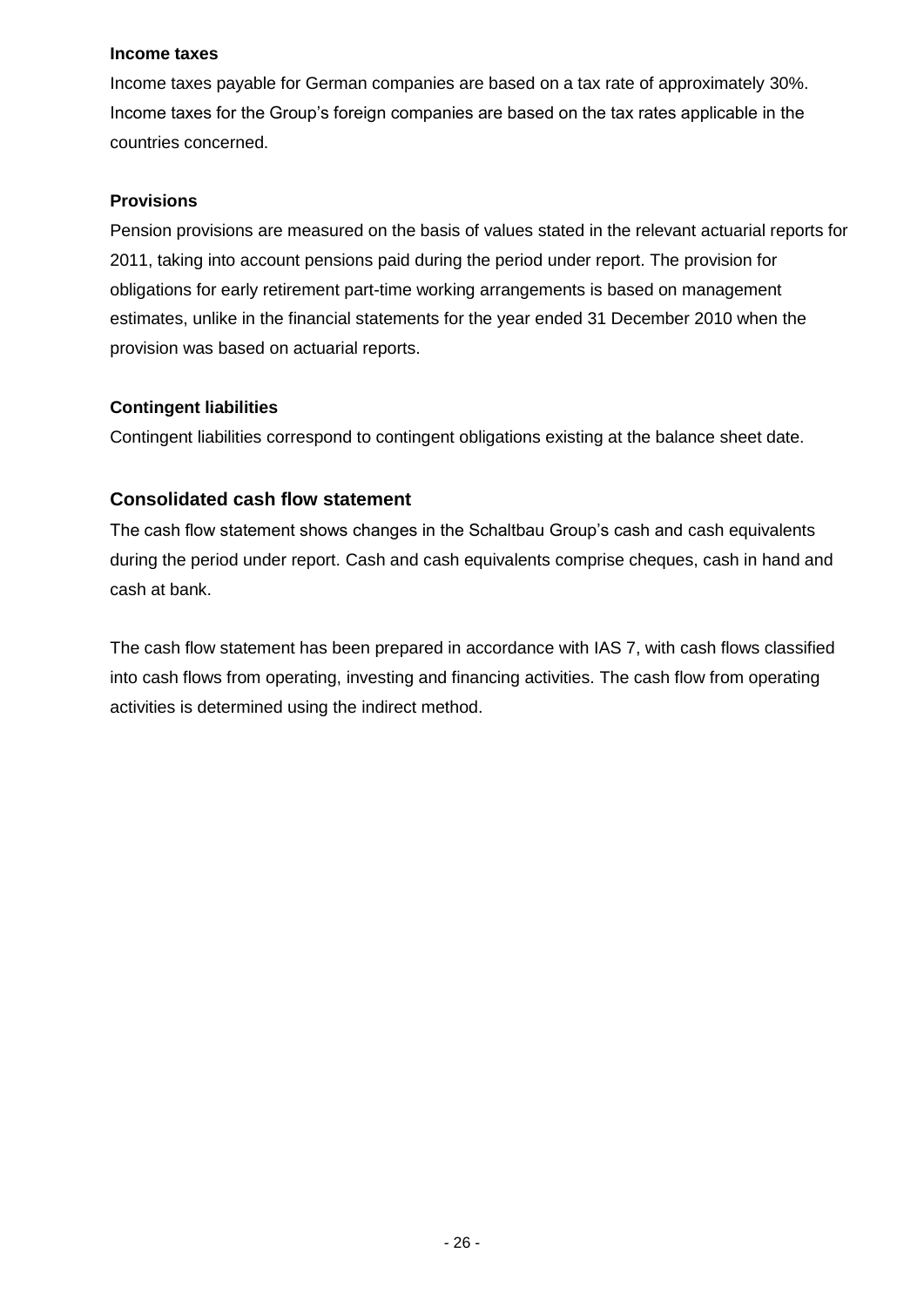### **ANALYSIS OF SELECTED ITEMS REPORTED IN THE FINANCIAL STATEMENTS**

#### **PERSONNEL EXPENSE / EMPLOYEES**

| in $\epsilon$ 000  | $1.1 - 30.09$ .                               | 2011   | 2010   |
|--------------------|-----------------------------------------------|--------|--------|
| Wages and salaries |                                               | 58,823 | 53,962 |
|                    | Social security, pension and welfare expenses | 11,220 | 10,709 |
|                    |                                               | 70,043 | 64,671 |
| <b>EMPLOYEES</b>   |                                               |        |        |
|                    |                                               | 2011   | 2010   |
| <b>Employees</b>   |                                               | 1,524  | 1,451  |

These employee figures show the weighted average for the period under report (including trainees, executives and board members).

#### **RESULT FROM INVESTMENTS**

Other results from investments include the impact of items described in the section "Business combinations / Group reporting entity" as well as an impairment loss recognised on the investment in a non-consolidated foreign subsidiary.

#### **FINANCIAL RESULT**

| in $\epsilon$ 000<br>$1.1 - 30.09.$  | 2011      | 2010    |
|--------------------------------------|-----------|---------|
| Other interest and similar income    | 13        | 58      |
| (of which from affiliated companies) | $(\cdot)$ | (15)    |
| Interest and similar expenses        | $-5,119$  | - 4,526 |
| (of which to affiliated companies)   | (- 5)     | $(-4)$  |
|                                      | - 5.106   | - 4.468 |

Interest expenses include € 761,000 (1.1. – 30.09.2010: € 724,000) relating to the interest component of the allocation to the pension provision. In accordance with IFRS, interest expense for the nine-month period to 30 September 2011 includes all contract-related fees for the consortium loan. In the previous year, contract fees were spread over the remainder of the contarct from March onwards.

#### **INCOME TAXES**

| in € 000<br>$1.1 - 30.09.$            | 2011     | 2010     |
|---------------------------------------|----------|----------|
| Income tax expense                    | $-3,810$ | - 1,880  |
| Deferred tax income (2010: - expense) | 513      | $-300$   |
|                                       | $-3,297$ | $-2,180$ |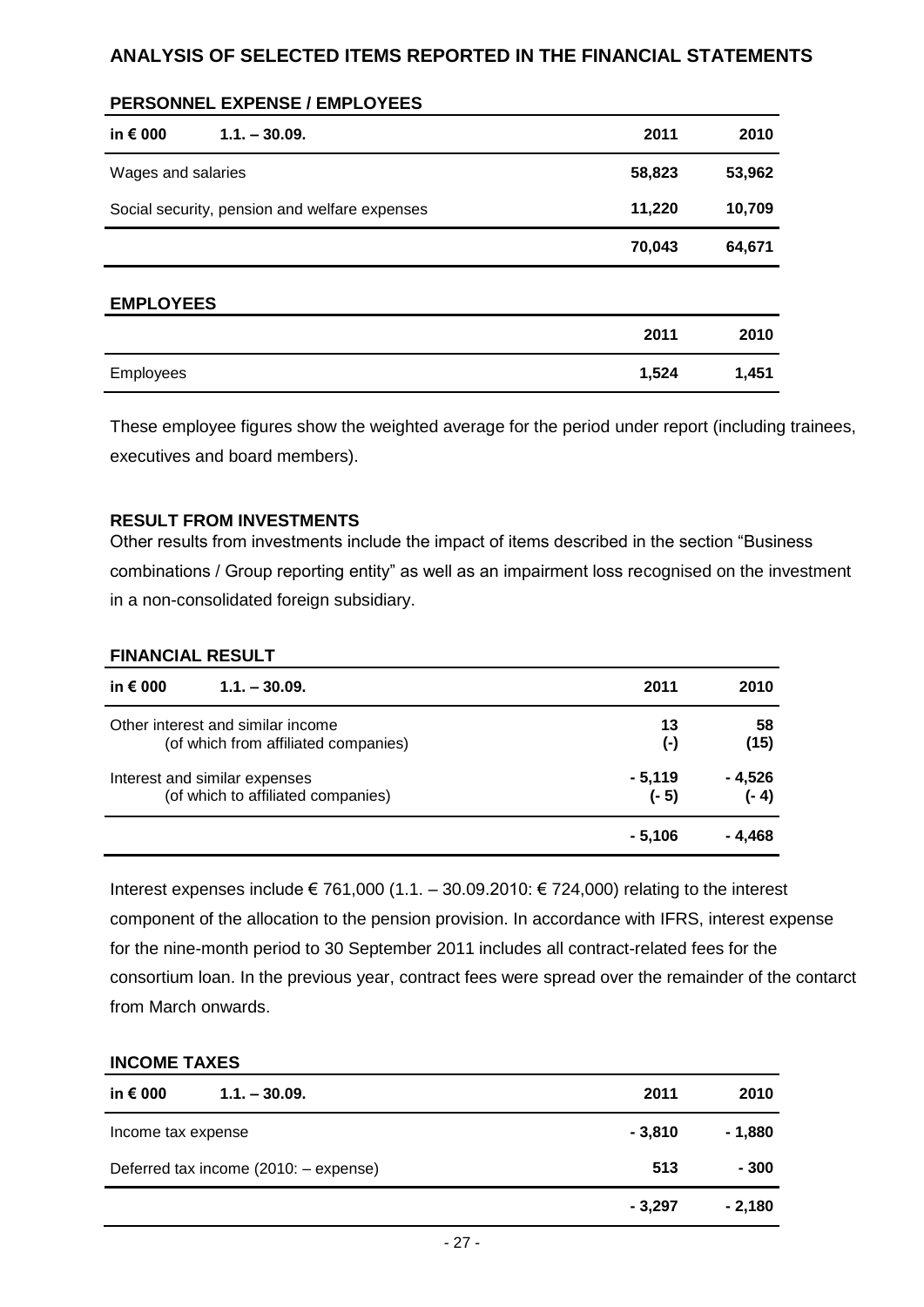Compared with the financial statements as at 31 December 2010, no adjustments were made to deferred taxes on tax losses available for carryforward for companies operating within Germany.

# **NOTES TO THE CONSOLIDATED BALANCE SHEET**

### **INTANGIBLE ASSETS, PLANT PROPERTY AND EQUIPMENT AND INVESTMENTS**

The increase in intangible assets reflects primarily the provisional valuations for the purposes of consolidating Schaltbau North America Inc. (see comments in the section "Business combinations / Group reporting entity".

The **revaluation method** has only been applied for land. The revaluation reserve did not change during the period under report.

#### **INVENTORIES**

| in $\epsilon$ 000                       | 30.09.2011 | 31.12.2010 |
|-----------------------------------------|------------|------------|
| Raw materials, consumables and supplies | 30,110     | 23,000     |
| Work in progress                        | 23,235     | 18,788     |
| Finished products, goods for resale     | 11,551     | 8,982      |
| Advance payments to suppliers           | 49         | 516        |
|                                         | 64,945     | 51,286     |

Write-downs amounting to €351,000 (2010: €65,000) and reversals of write-downs amounting to €6,000 (2010: €33,000) were recorded during the period under report.

#### **RECEIVABLES AND OTHER ASSETS**

| in $\epsilon$ 000                                                          | 30.09.2011 | 31.12.2010 |
|----------------------------------------------------------------------------|------------|------------|
| Trade accounts receivable                                                  | 59,431     | 46,096     |
| Receivables from affiliated companies                                      | 3,129      | 2,352      |
| Receivables from associated companies                                      | 1,528      | 849        |
| Receivables from companies with which an investment relationship<br>exists | 0          | 260        |
| Income tax receivables                                                     | 58         | 67         |
| Positive fair values of derivative instruments                             | 0          | 236        |
| Other assets                                                               | 3,745      | 3,890      |
|                                                                            | 67,891     | 53,750     |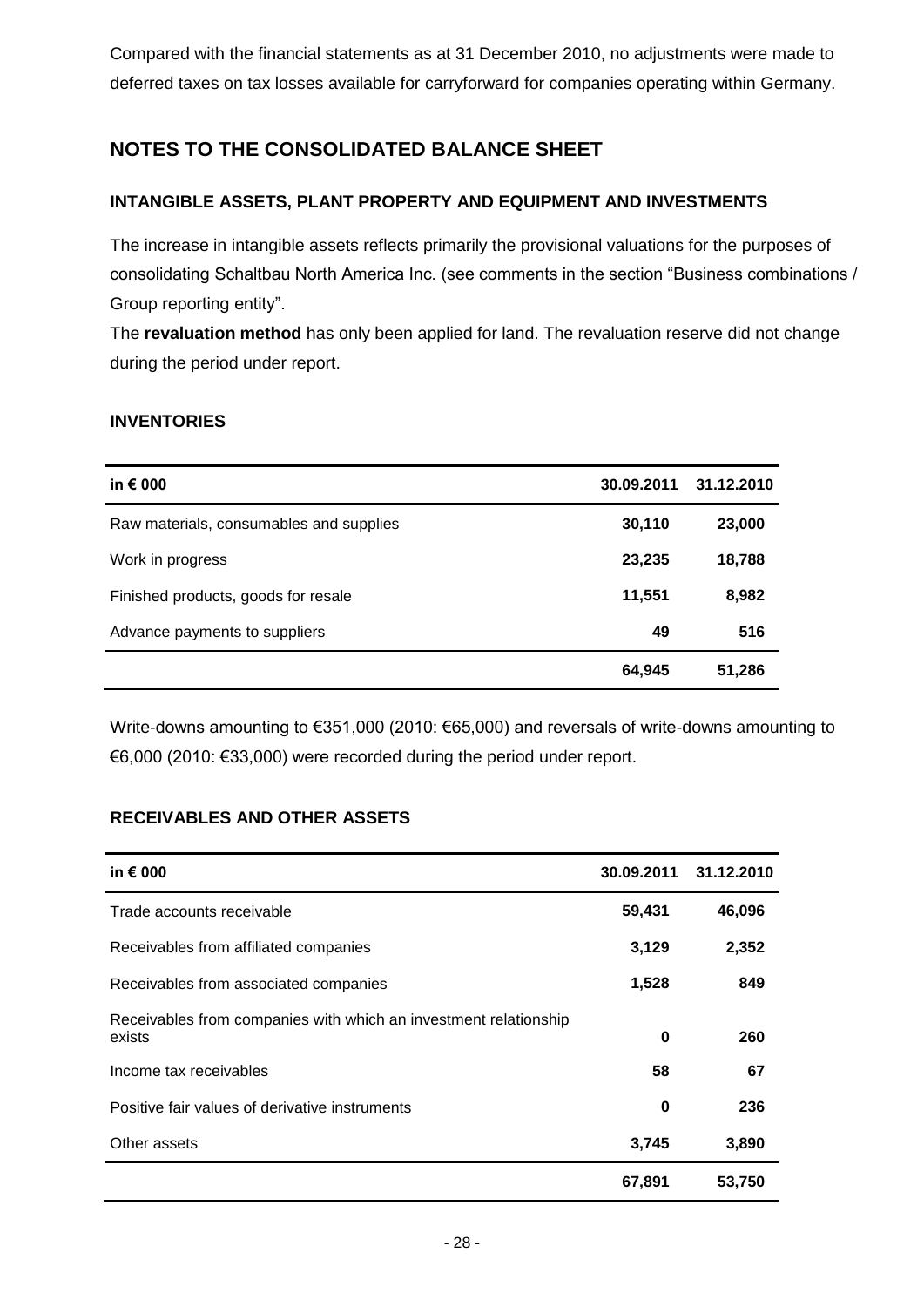Allowances on trade accounts receivable amounted to € 2,670,000 (31 December 2010: €2,118,000). Write-downs amounting to €546,000 (2010: €556,000) and reversals of write-downs amounting to € 44,000 (2010: €190,000) were recorded against receivables and other assets.

# **CASH AND CASH EQUIVALENTS**

| in $\epsilon$ 000        |       | 30.09.2011 31.12.2010 |
|--------------------------|-------|-----------------------|
| Cheques and cash on hand | 54    | 3.197                 |
| Cash at bank             | 3,929 | 8,334                 |
|                          | 3,983 | 11,531                |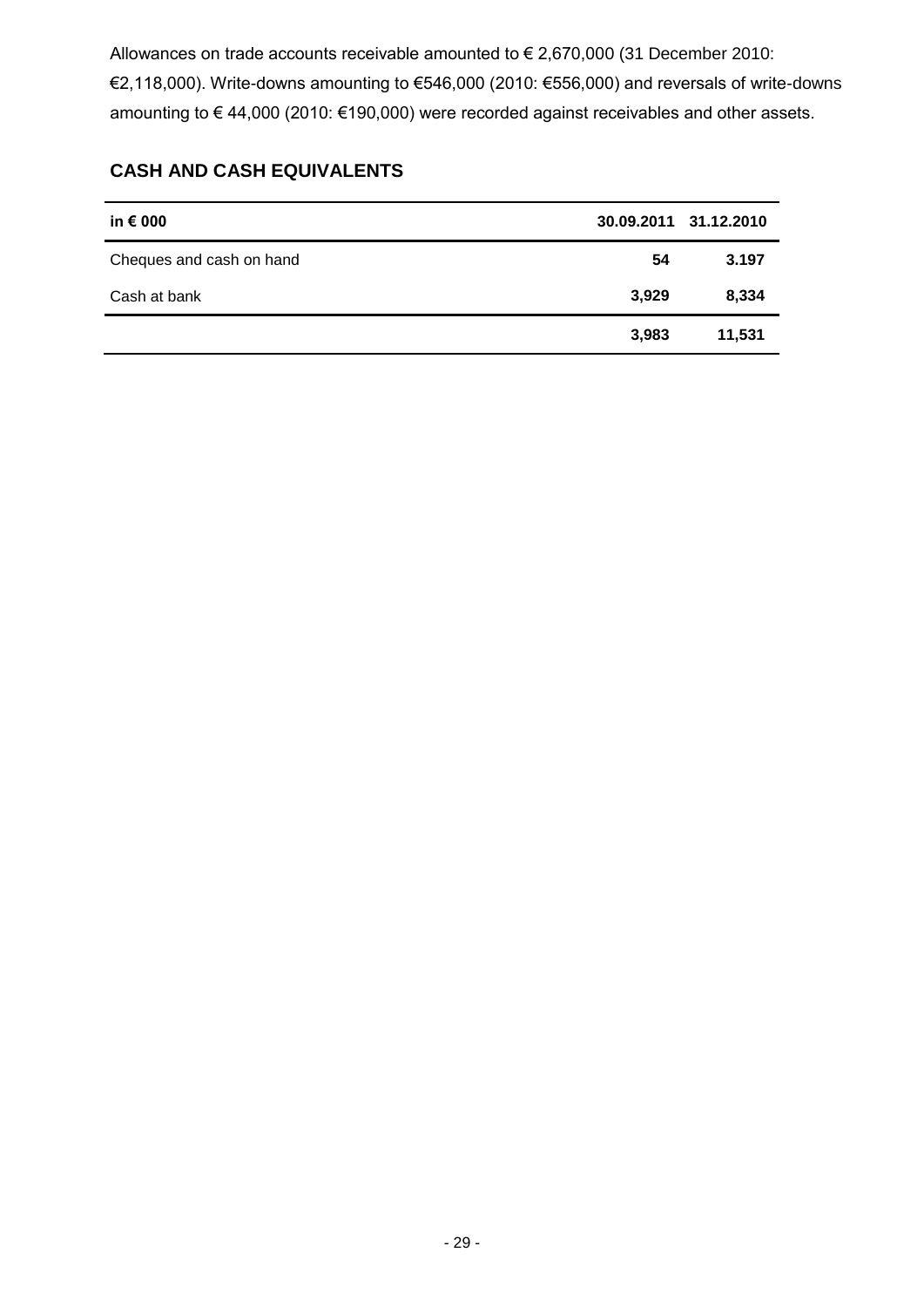#### **CHANGES IN GROUP EQUITY**

The conversion of convertible bonds has raised share capital as at 30 September 2011 by  $\epsilon$ 643,000 and the capital reserve by  $\epsilon$  7.220 million. These and further details relating to balance sheet items are available in the **Statement of Changes in Equity.** We refer also to the explanatory comments provided in the management report.

#### **PROVISIONS**

| in € 000                       | 30.09.2011 | 31.12.2010 |
|--------------------------------|------------|------------|
| <b>Non-current provisions</b>  |            |            |
| Pension provision              | 18,541     | 18,744     |
| Personnel-related accruals     | 4,257      | 4,235      |
| Warranties                     | 399        | 391        |
| Other non-current provisions   | 4,656      | 4,626      |
|                                | 23,197     | 23,370     |
|                                |            |            |
| <b>Current provisions</b>      |            |            |
| Personnel-related accruals     | 4,557      | 4,851      |
| Current tax                    | 3,137      | 1,643      |
| Warranties                     | 6,795      | 6,614      |
| Outstanding costs and material | 8,881      | 8,039      |
| Other provisions               | 1,553      | 989        |
| Other current provisions       | 24,923     | 22,136     |
| Total provisions               | 48,120     | 45,506     |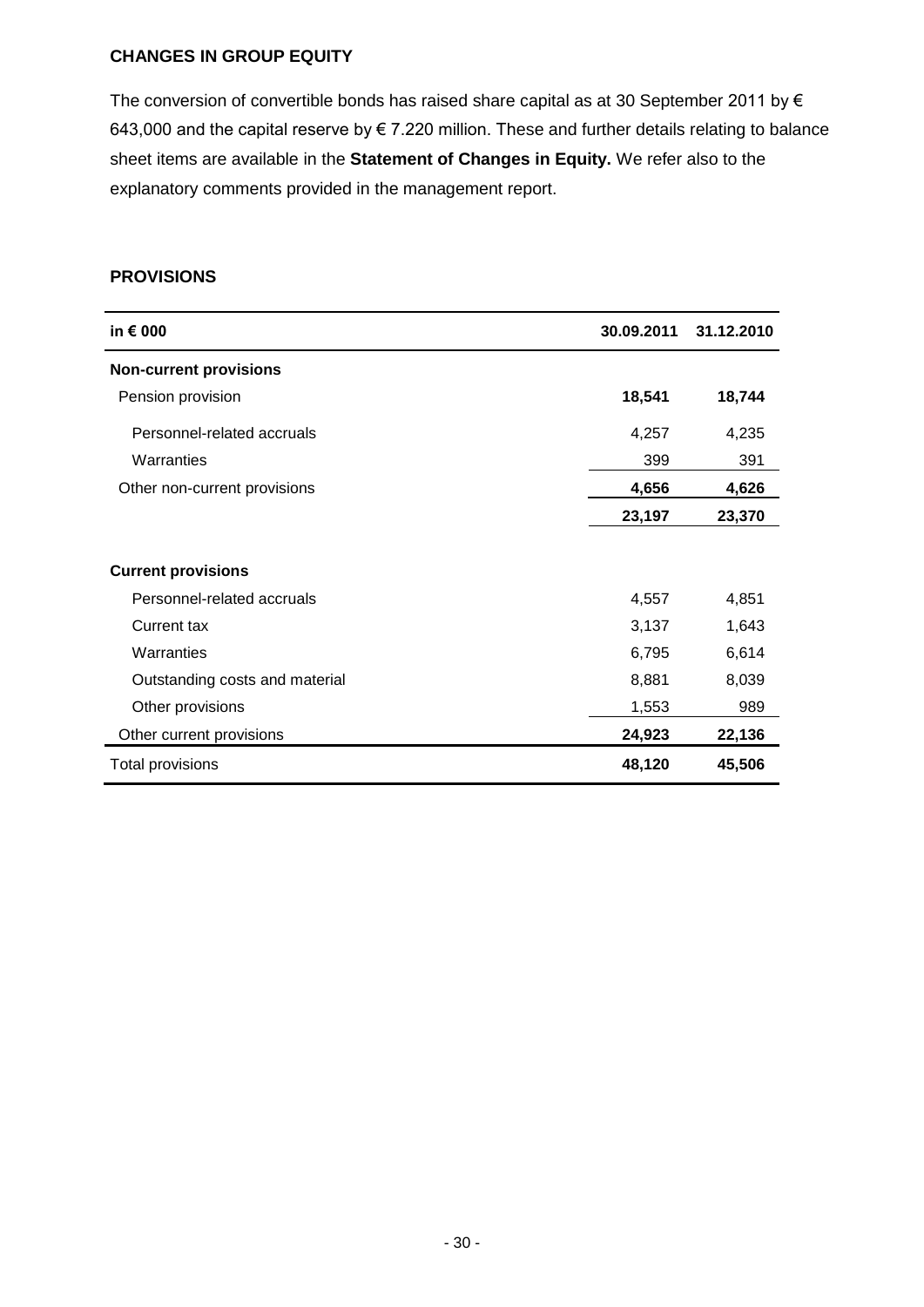#### **LIABILITIES**

| in € 000                            | 30.09.2011 |         | 31.12.2010 |
|-------------------------------------|------------|---------|------------|
| <b>Non-current liabilities</b>      |            |         |            |
| Liabilities to banks                | 35,465     |         | 31,502     |
| Other financial liabilities         | 3,594      |         | 11,596     |
| <b>Financial liabilities</b>        |            | 39,059  | 43,098     |
| Other liabilities                   |            | 19      | 19         |
|                                     |            | 39,078  | 43,117     |
| <b>Current liabilities</b>          |            |         |            |
| Current income tax liabilities      |            | 243     | 124        |
| Liabilities to banks                | 11,630     |         | 11,551     |
| Other financial liabilities         | 147        |         | 141        |
| <b>Financial liabilities</b>        |            | 11,777  | 11,692     |
| Trade accounts payable              |            | 20,554  | 18,402     |
| Advance payments received           |            | 14,447  | 12,182     |
| Payables to affiliated companies    | 372        |         | 252        |
| Liabilities to other group entities | 319        |         | 381        |
| Negative fair values of derivatives | 2,126      |         | 1,350      |
| Sundry other liabilities            | 11,795     |         | 9,575      |
| <b>Other liabilities</b>            |            | 14,612  | 11,558     |
|                                     |            | 61,633  | 53,958     |
| <b>Total liabilities</b>            |            | 100,711 | 97,075     |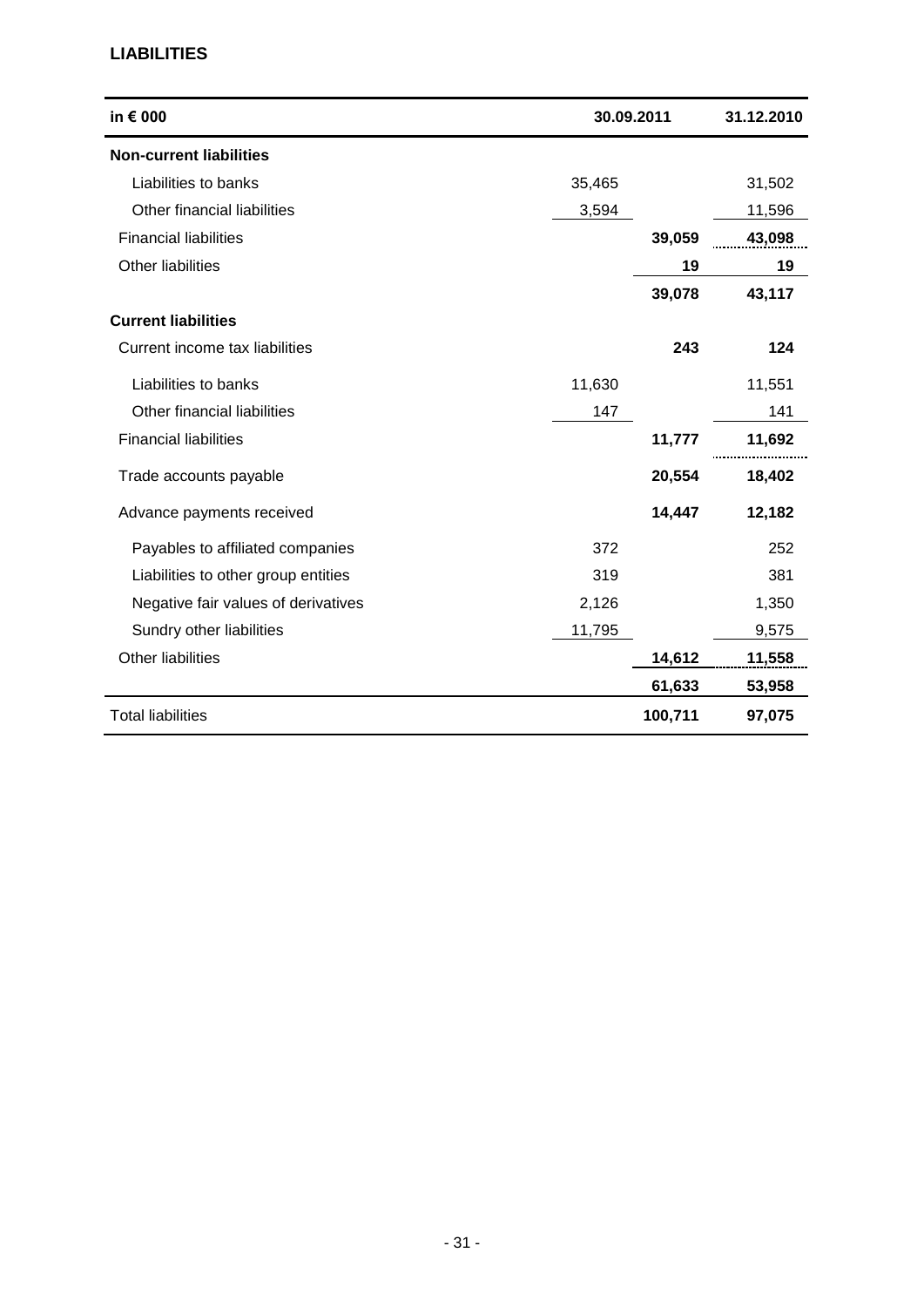### **PRODUCT-BASED SEGMENT INFORMATION**

| Disclosures in € 000                        | <b>Mobile Transportation</b><br><b>Technology</b> |          | <b>Stationary Transportation</b><br><b>Technology</b> |          |  |
|---------------------------------------------|---------------------------------------------------|----------|-------------------------------------------------------|----------|--|
| $1.1. - 30.09.$                             | 2011                                              | 2010     | 2011                                                  | 2010     |  |
| Order-intake (external)                     | 109,317                                           | 92,648   | 84,722                                                | 69,665   |  |
| Sales                                       | 91,730                                            | 88,837   | 75,519                                                | 60,763   |  |
| - of which external                         | 91,730                                            | 88,837   | 74,740                                                | 60,082   |  |
| - of which with other segment               | $\pmb{0}$                                         | 0        | 779                                                   | 681      |  |
| External order-book                         | 107,067                                           | 93,140   | 53,714                                                | 49,963   |  |
| <b>EBITDA</b>                               | 7,357                                             | 7,686    | 7,782                                                 | 4,984    |  |
| Result from operating activities (EBIT)     | 5,987                                             | 6,645    | 6,452                                                 | 3,741    |  |
| Result from at-equity accounted investments | 1,462                                             | 443      | 0                                                     | 0        |  |
| Other results from investments              | 679                                               | 0        | $-400$                                                | 0        |  |
| Interest income                             | 92                                                | 36       | 136                                                   | 17       |  |
| Interest expense                            | $-524$                                            | $-604$   | $-1,131$                                              | $-918$   |  |
| Income taxes                                | $-271$                                            | $-406$   | 48                                                    | $-199$   |  |
| Segment result / Group result               | 7,425                                             | 6,114    | 5,105                                                 | 2,641    |  |
| Changes in group reporting entity           | $\pmb{0}$                                         | 0        | 0                                                     | 0        |  |
| Capital expenditure on investments          | 1,151                                             | 389      | 906                                                   | 512      |  |
| Impairment losses on investments            | $\mathbf 0$                                       | 0        | $-400$                                                | 0        |  |
| Capital expenditure <sup>1)</sup>           | 1,558                                             | 748      | 2,133                                                 | 2,407    |  |
| Amortisation and depreciation <sup>1)</sup> | $-1,370$                                          | $-1,041$ | $-1,330$                                              | $-1,243$ |  |
| Impairment losses                           | 0                                                 | 0        | 0                                                     | 0        |  |
| Reversal of impairment losses               | 12                                                | 12       | 25                                                    | 103      |  |
| Other significant non-cash expenses         | $-2,159$                                          | $-2,552$ | $-3,252$                                              | $-5,178$ |  |
| Segment assets <sup>2)</sup>                | 63,128                                            | 59,445   | 77,249                                                | 67,653   |  |
| Investments accounted for at-equity         | 5,544                                             | 3,397    | $\boldsymbol{0}$                                      | 0        |  |
| Capital employed <sup>3)</sup>              | 50,164                                            | 43,023   | 26,034                                                | 49,065   |  |
| Segment liabilities <sup>4)</sup>           | 31,686                                            | 33,423   | 55,130                                                | 49,414   |  |
| Employees (average as per HGB)              | 484                                               | 466      | 480                                                   | 462      |  |
| EBIT margin <sup>5)</sup>                   | 6.5%                                              | 7.5%     | 8.6%                                                  | 6.2%     |  |
| Return on capital employed 6)               | 15.9%                                             | 20.6%    | 33.0%                                                 | 10.2%    |  |

\*\*) = in / on intangible assets and property, plant and equipment<br>\*2) = Balance sheet total<br>\*3) = Working capital (inventories + trade accounts receivable – advance payments received – trade accounts payable) plus non-curr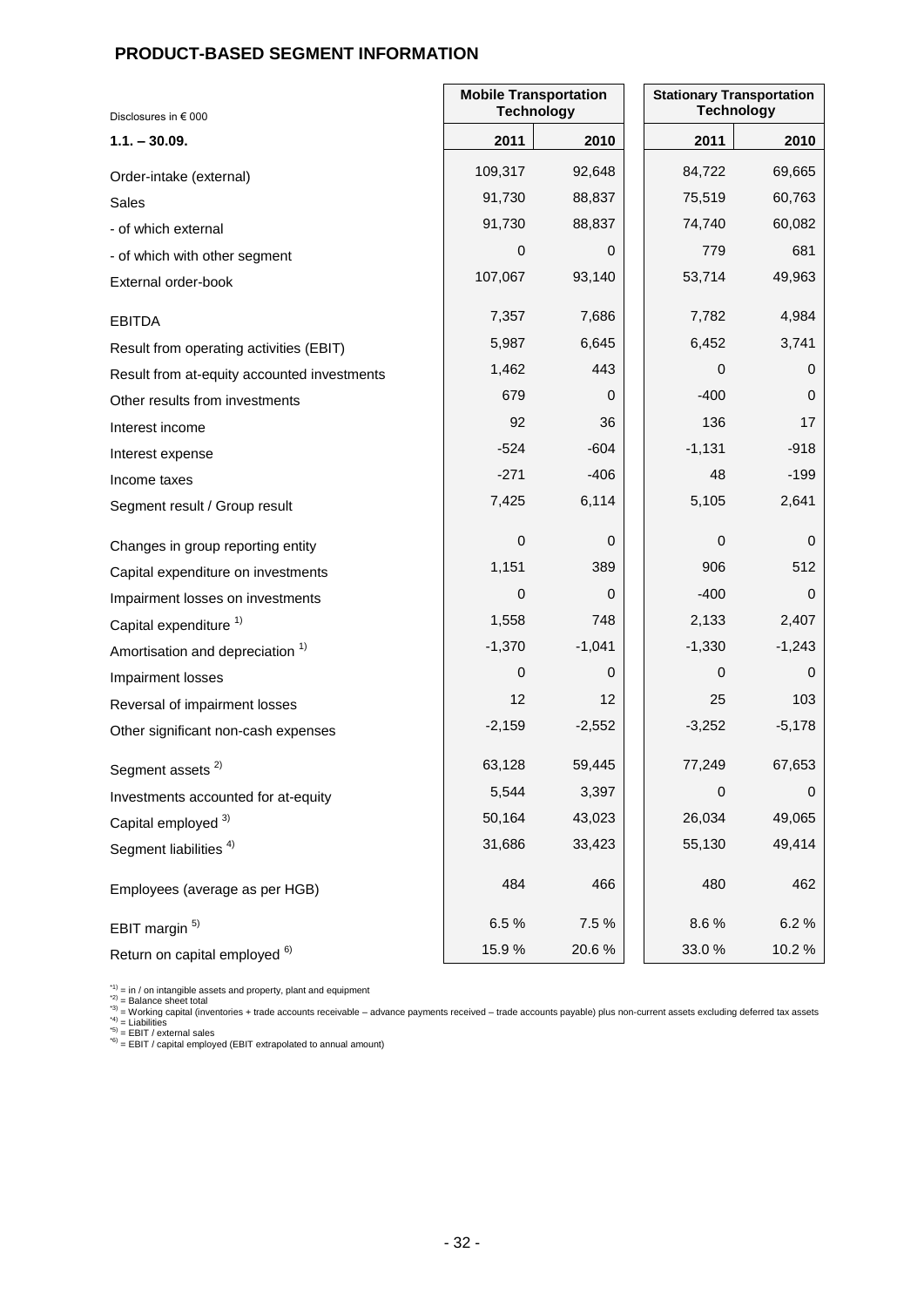|             | <b>Components</b> |  | Sub-total |          | Holding,<br><b>Reconciling items</b> |             | <b>Schaltbau Group</b> |             |
|-------------|-------------------|--|-----------|----------|--------------------------------------|-------------|------------------------|-------------|
| 2011        | 2010              |  | 2011      | 2010     | 2011                                 | 2010        | 2011                   | 2010        |
| 80,006      | 62,317            |  | 274,045   | 224,630  | 76                                   | 76          | 274,121                | 224,706     |
| 70,243      | 59,212            |  | 237,492   | 208,812  | $-1,085$                             | 879         |                        |             |
| 69,861      | 58,937            |  | 236,331   | 207,856  | 76                                   | 77          | 236,407                | 207,933     |
| 382         | 275               |  | 1,161     | 956      | $-1,161$                             | $-956$      |                        |             |
| 50,088      | 36,812            |  | 210,869   | 179,915  |                                      |             | 210,869                | 179,915     |
| 16,152      | 11,806            |  | 31,291    | 24,476   | $-3,274$                             | $-2,490$    | 28,017                 | 21,986      |
| 13,830      | 9,709             |  | 26,269    | 20,095   | $-3,650$                             | $-2,838$    | 22,619                 | 17,257      |
| $\mathbf 0$ | 398               |  | 1,462     | 841      | 0                                    | 0           | 1,462                  | 841         |
| 2,400       | $\mathbf 0$       |  | 2,679     | 0        | 144                                  | 0           | 2,823                  | $\mathbf 0$ |
| 46          | 23                |  | 274       | 76       | $-261$                               | $-18$       | 13                     | 58          |
| $-1,299$    | $-953$            |  | $-2,954$  | $-2,475$ | $-2,165$                             | $-2,051$    | $-5,119$               | $-4,526$    |
| $-1,369$    | $-814$            |  | $-1,592$  | $-1,419$ | $-1,705$                             | $-761$      | $-3,297$               | $-2,180$    |
| 13,608      | 8,363             |  | 26,138    | 17,118   | $-7,637$                             | $-5,668$    | 18,501                 | 11,450      |
| 4,917       | 0                 |  | 4,917     | 0        | 0                                    | 0           | 4,917                  | 0           |
| $\pmb{0}$   | 14                |  | 2,057     | 915      | 0                                    | $\mathbf 0$ | 2,057                  | 915         |
| $\pmb{0}$   | 0                 |  | $-400$    | 0        | 0                                    | 0           | $-400$                 | $\mathbf 0$ |
| 1,647       | 1,352             |  | 5,338     | 4,507    | 218                                  | 228         | 5,556                  | 4,735       |
| $-2,321$    | $-2,095$          |  | $-5,021$  | $-4,379$ | $-376$                               | $-348$      | $-5,397$               | $-4,727$    |
| $-897$      | $-621$            |  | $-897$    | $-621$   | 0                                    | 0           | $-897$                 | $-621$      |
| 13          | 108               |  | 50        | 223      | $\mathbf 0$                          | 67          | 50                     | 290         |
| $-2,991$    | $-1,440$          |  | $-8,402$  | $-9,170$ | $-3,806$                             | $-2,942$    | $-12,208$              | $-12,112$   |
| 89,364      | 69,879            |  | 229,741   | 196,977  | $-11,407$                            | $-9,768$    | 218,334                | 187,209     |
| $\pmb{0}$   | 849               |  | 5,544     | 4,246    | $\pmb{0}$                            | 0           | 5,544                  | 4,246       |
| 72,460      | 56,361            |  | 148,658   | 148,449  | 12,786                               | $-12,638$   | 161,444                | 135,811     |
| 53,404      | 43,085            |  | 140,220   | 125,922  | 22,468                               | 32,129      | 162,688                | 158,051     |
| 541         | 506               |  | 1,504     | 1,434    | $20\,$                               | 17          | 1,524                  | 1,451       |
| 19.8%       | 16.5%             |  |           |          |                                      |             | 9.6%                   | 8.3%        |
| 25.4 %      | 23.0%             |  |           |          |                                      |             | 18.7%                  | 16.9%       |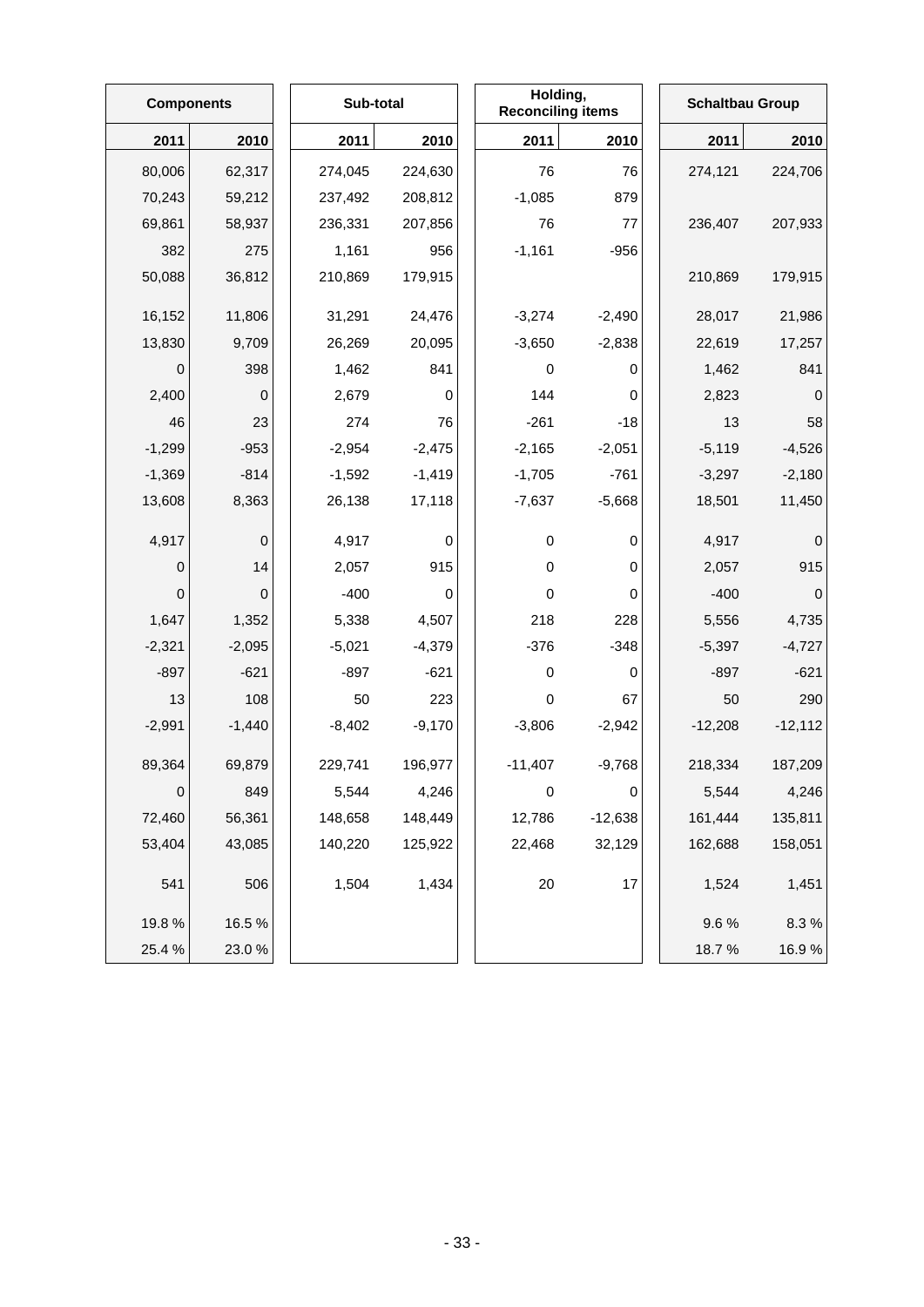| Disclosures in € 000                        |                  | <b>Mobile Transportation</b><br><b>Technology</b> | <b>Stationary Transportation</b> | <b>Technology</b> |
|---------------------------------------------|------------------|---------------------------------------------------|----------------------------------|-------------------|
| $1.7. - 30.09.$                             | 2011             | 2010                                              | 2011                             | 2010              |
| Order-intake (external)                     | 32,912           | 27,503                                            | 27,613                           | 25,117            |
| <b>Sales</b>                                | 31,964           | 29,532                                            | 27,900                           | 24,862            |
| - of which external                         | 31,964           | 29,532                                            | 27,566                           | 24,666            |
| - of which with other segment               | 0                | 0                                                 | 334                              | 196               |
| External order-book                         | 107,067          | 93,140                                            | 53,714                           | 49,963            |
| <b>EBITDA</b>                               | 3,090            | 2,376                                             | 3,300                            | 3,588             |
| Result from operating activities (EBIT)     | 2,537            | 2,043                                             | 2,817                            | 3,160             |
| Result from at-equity accounted investments | 612              | 104                                               | 0                                | 0                 |
| Other results from investments              | 0                | 0                                                 | 0                                | 0                 |
| Interest income                             | 19               | 20                                                | 40                               | 9                 |
| Interest expense                            | $-167$           | $-193$                                            | $-371$                           | $-327$            |
| Income taxes                                | $-159$           | $-189$                                            | 47                               | 34                |
| Segment result / Group result               | 2,842            | 1,785                                             | 2,533                            | 2,876             |
| Changes in group reporting entity           | $\pmb{0}$        | 0                                                 | 0                                | 0                 |
| Capital expenditure on investments          | 250              | 239                                               | 43                               | 332               |
| Impairment losses on investments            | 0                | 0                                                 | 0                                | 0                 |
| Capital expenditure <sup>1)</sup>           | 704              | 291                                               | 773                              | 622               |
| Amortisation and depreciation <sup>1)</sup> | $-553$           | $-333$                                            | $-483$                           | $-428$            |
| Impairment losses                           | $\boldsymbol{0}$ | 0                                                 | 0                                | 0                 |
| Reversal of impairment losses               | 12               | 12                                                | 25                               | 0                 |
| Other significant non-cash expenses         | $-85$            | $-537$                                            | $-968$                           | $-2,384$          |
| Segment assets <sup>2)</sup>                | 63,128           | 59,445                                            | 77,249                           | 67,653            |
| Investments accounted for at-equity         | 5,544            | 3,397                                             | 0                                | 0                 |
| Capital employed 3)                         | 50,164           | 43,023                                            | 26,034                           | 49,065            |
| Segment liabilities <sup>4)</sup>           | 31,686           | 33,423                                            | 55,130                           | 49,414            |
| Employees (average as per HGB)              | 484              | 466                                               | 480                              | 462               |
| EBIT margin <sup>5)</sup>                   | 7.9%             | 6.9%                                              | 10.2%                            | 12.8%             |
| Return on capital employed <sup>6)</sup>    | 20.2%            | 19.0%                                             | 43.3%                            | 25.8%             |

\*\*) = in / on intangible assets and property, plant and equipment<br>\*2) = Balance sheet total<br>\*3) = Working capital (inventories + trade accounts receivable – advance payments received – trade accounts payable) plus non-curr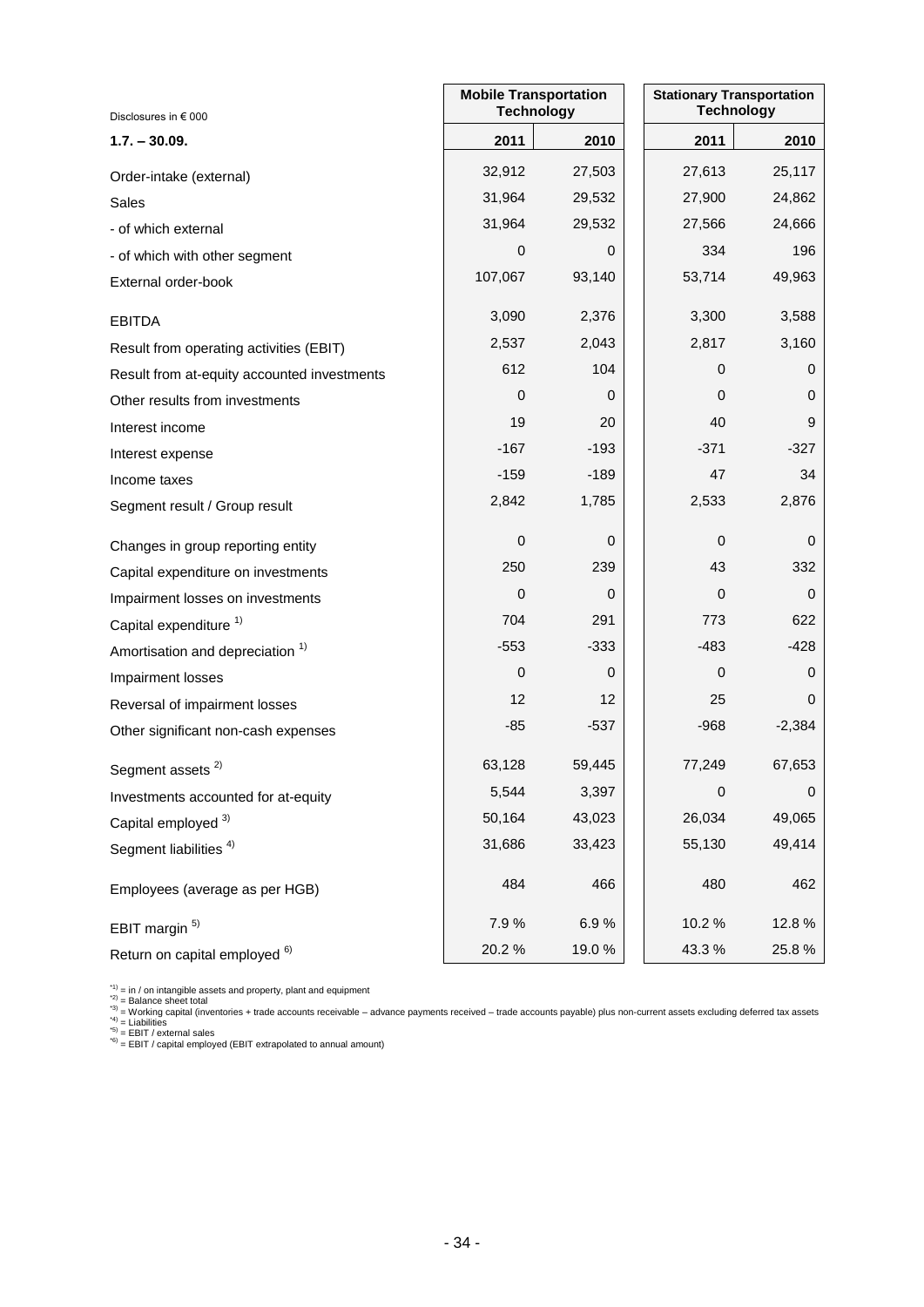|                  | <b>Components</b> |  | Sub-total   |          | Holding,<br><b>Reconciling items</b> |           | <b>Schaltbau Group</b>  |             |
|------------------|-------------------|--|-------------|----------|--------------------------------------|-----------|-------------------------|-------------|
| 2011             | 2010              |  | 2011        | 2010     | 2011                                 | 2010      | 2011                    | 2010        |
| 21,198           | 18,740            |  | 81,723      | 71,360   | 23                                   | 23        | 81,746                  | 71,383      |
| 21,197           | 19,972            |  | 81,061      | 74,366   | 452                                  | 365       |                         |             |
| 21,056           | 19,896            |  | 80,586      | 74,094   | 23                                   | $-93$     | 80,609                  | 74,001      |
| 141              | 76                |  | 475         | 272      | $-475$                               | $-272$    |                         |             |
| 50,088           | 36,812            |  | 210,869     | 179,915  |                                      |           | 210,869                 | 179,915     |
| 3,859            | 3,514             |  | 10,249      | 9,478    | $-1,373$                             | $-972$    | 8,876                   | 8,506       |
| 2,824            | 2,814             |  | 8,178       | 8,017    | $-1,500$                             | $-1,088$  | 6,678                   | 6,929       |
| 0                | 141               |  | 612         | 245      | 0                                    | 0         | 612                     | 245         |
| 720              | 0                 |  | 720         | 0        | $\pmb{0}$                            | 0         | 720                     | $\mathbf 0$ |
| 26               | 5                 |  | 85          | 34       | $-81$                                | $-10$     | $\overline{\mathbf{4}}$ | 24          |
| $-407$           | $-310$            |  | $-945$      | $-830$   | $-296$                               | $-732$    | $-1,241$                | $-1,562$    |
| $-144$           | $-251$            |  | $-256$      | $-406$   | $-730$                               | $-329$    | $-986$                  | $-735$      |
| 3,019            | 2,399             |  | 8,394       | 7,060    | $-2,607$                             | $-2,159$  | 5,787                   | 4,901       |
| $\boldsymbol{0}$ | 0                 |  | $\mathbf 0$ | 0        | $\pmb{0}$                            | 0         | $\pmb{0}$               | $\pmb{0}$   |
| $\boldsymbol{0}$ | 0                 |  | 293         | 571      | 0                                    | 0         | 293                     | 571         |
| $\pmb{0}$        | 0                 |  | $\mathbf 0$ | 0        | 0                                    | 0         | $\mathbf 0$             | $\mathbf 0$ |
| 884              | 565               |  | 2,361       | 1,478    | 181                                  | 143       | 2,542                   | 1,621       |
| $-1,035$         | $-700$            |  | $-2,071$    | $-1,461$ | $-126$                               | $-115$    | $-2,197$                | $-1,576$    |
| $-362$           | $-122$            |  | $-362$      | $-122$   | 0                                    | 0         | $-362$                  | $-122$      |
| $\boldsymbol{0}$ | 33                |  | 37          | 45       | 0                                    | 0         | 37                      | 45          |
| $\boldsymbol{0}$ | $-230$            |  | $-1,053$    | $-3,151$ | $-1,193$                             | $-1,327$  | $-2,246$                | $-4,478$    |
| 89,364           | 69,879            |  | 229,741     | 196,977  | $-11,407$                            | $-9,768$  | 218,334                 | 187,209     |
| $\pmb{0}$        | 849               |  | 5,544       | 4,246    | $\pmb{0}$                            | 0         | 5,544                   | 4,246       |
| 72,460           | 56,361            |  | 148,658     | 148,449  | 12,786                               | $-12,638$ | 161,444                 | 135,811     |
| 53,404           | 43,085            |  | 140,220     | 125,922  | 22,468                               | 32,129    | 162,688                 | 158,051     |
| 541              | 506               |  | 1,504       | 1,434    | $20\,$                               | 17        | 1,524                   | 1,451       |
| 13.4 %           | 14.1%             |  |             |          |                                      |           | 8.3%                    | 9.4%        |
| 15.6%            | 20.0%             |  |             |          |                                      |           | 16.5%                   | 20.4%       |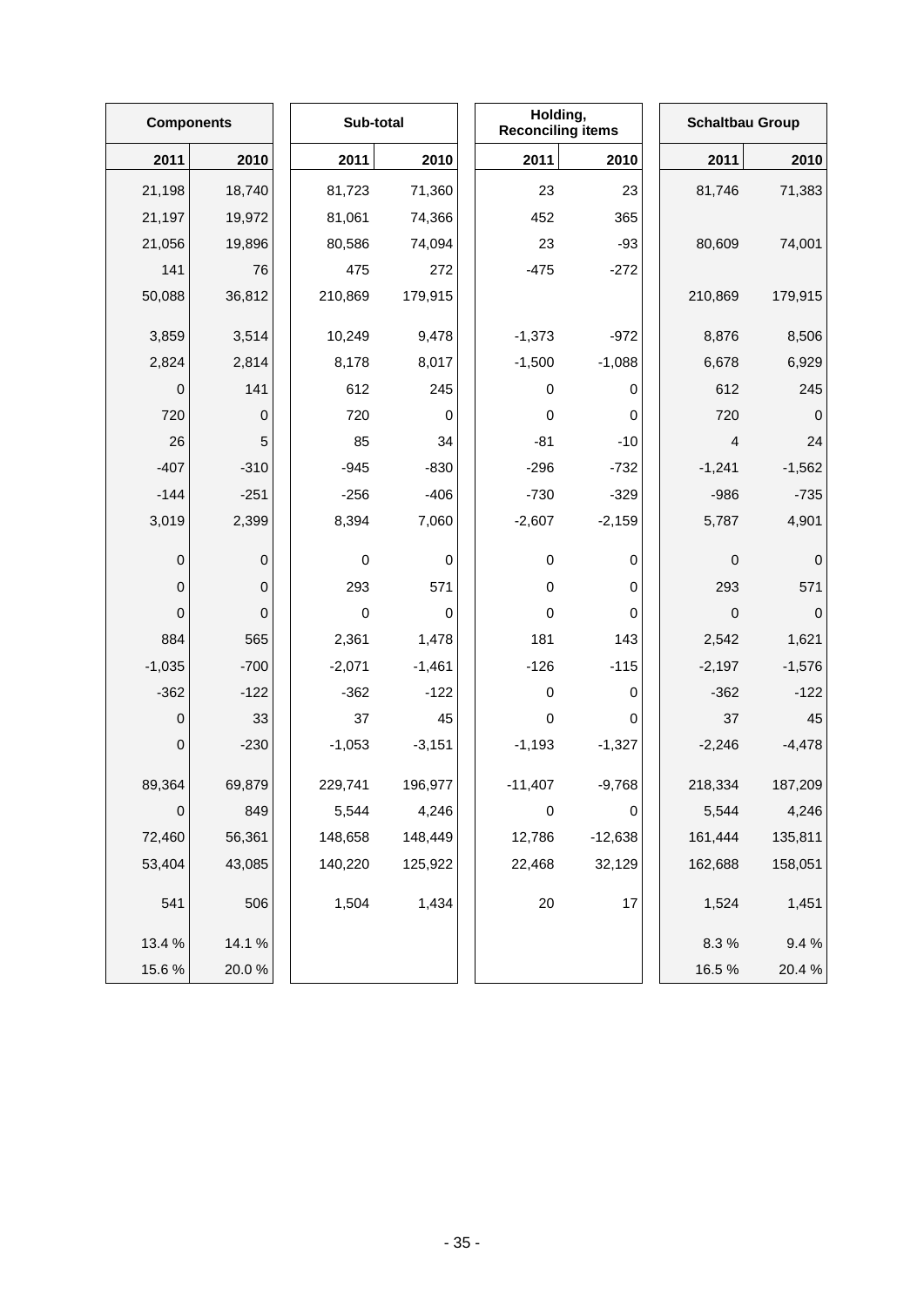#### **OTHER DISCLOSURES**

#### **Contingent liabilities and other financial commitments**

| in € 000                           | 30.09.2011 31.12.2010 |       |
|------------------------------------|-----------------------|-------|
| <b>Other financial obligations</b> |                       |       |
| Rental and lease expenses          | 9.354                 | 9,502 |
| Other commitments                  | 1.468                 | 1.280 |

#### There are no **contingent liabilities**.

The rental and leasing expenses shown under **other financial obligations** have been calculated on the basis of the earliest possible cancellation dates.

Other financial obligations are all of a nature and amount customary for the business.

#### **Related party relationships**

Transactions between fully consolidated companies on the one hand and associated and nonconsolidated companies on the other are disclosed below from the perspective of the fully consolidated companies:

|                            | <b>Volume of services</b> |                | <b>Volume of services</b> |                |  |  |
|----------------------------|---------------------------|----------------|---------------------------|----------------|--|--|
|                            |                           | performed      | received                  |                |  |  |
|                            | 1.1.-30.9.2011            | 1.1.-30.9.2010 | 1.1.-30.9.2011            | 1.1.-30.9.2010 |  |  |
|                            | € 000                     | € 000          | € 000                     | € 000          |  |  |
| Associated companies       |                           |                |                           |                |  |  |
| goods and services         | 3,630                     | 1,939          | 3,764                     | 1,143          |  |  |
| other relationships        | $\blacksquare$            |                |                           | 79             |  |  |
| Non-consolidated companies |                           |                |                           |                |  |  |
| goods and services         | 3,872                     | 5,291          | 1,314                     | 3,290          |  |  |
| other relationships        | 51                        | 40             | 109                       | 53             |  |  |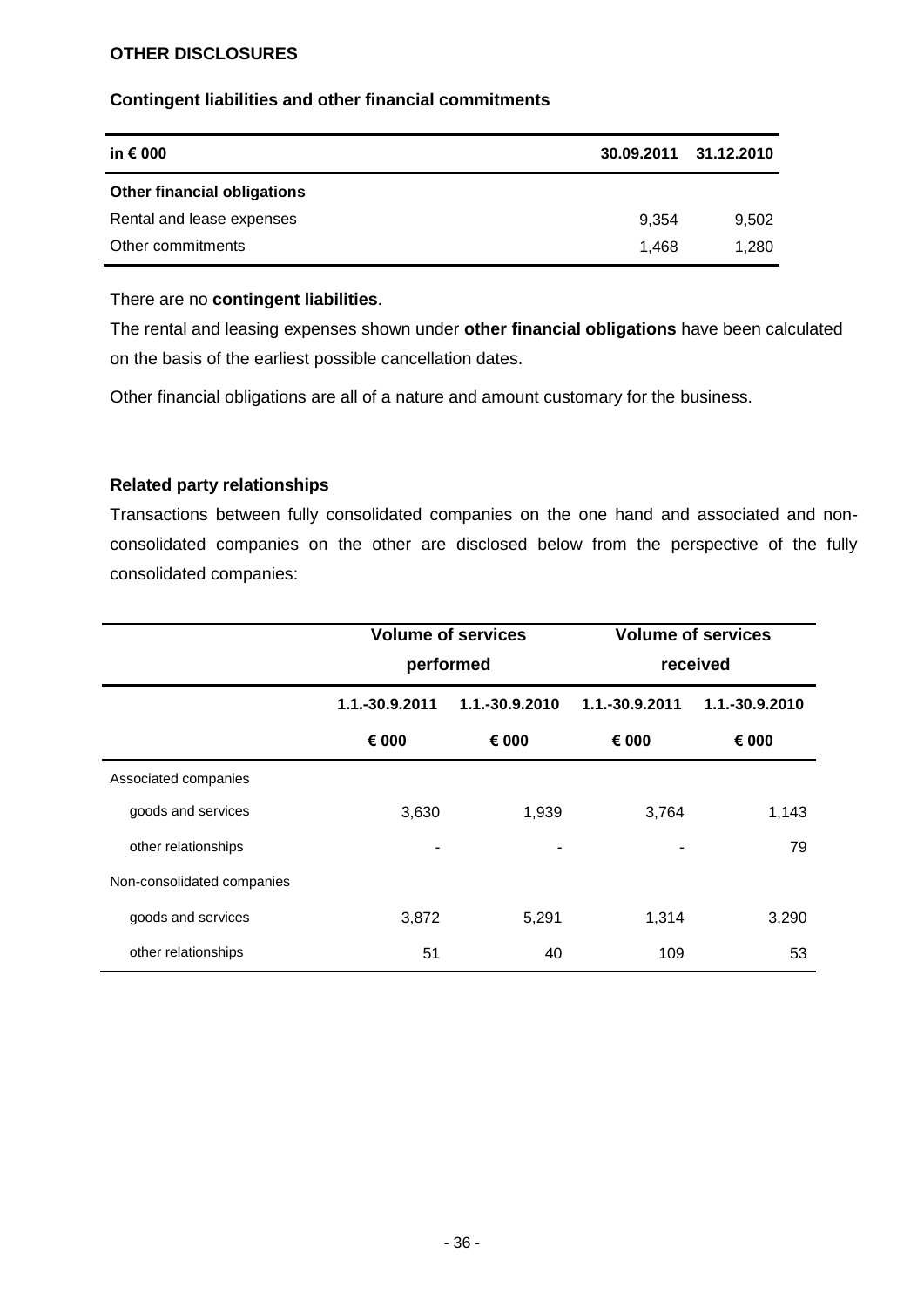The following receivables and payables existed at the balance sheet date from the perspective of the fully consolidated companies (mostly relating to the supply of goods).

|                            | <b>Receivables</b> |            | <b>Payables</b> |            |  |
|----------------------------|--------------------|------------|-----------------|------------|--|
|                            | 30.09.2011         | 31.12.2010 | 30.09.2011      | 31.12.2010 |  |
|                            | € 000              | € 000      | € 000           | € 000      |  |
| Associated companies       | 1,528              | 849        | 319             | 381        |  |
| Non-consolidated companies | 3,129              | 2,612      | 372             | 252        |  |

# **Events after the reporting period**

Gebr. Bode & Co. Beteiligungs GmbH acquired 25.0 % of the shares of Rail Door Solutions Ltd., Milton Keynes, Great Britain*,* in October 2011. Purchase options were also agreed with respect to further shares which would enable the Group to acquire a majority holding in the company. Rail Door Solutions Ltd. is a recognised service partner in the field of construction, modernisation, repair and maintenance of door systems for railway vehicles and, in the future, for buses, primarily for customers in Great Britain and Ireland. The investment will expand and strengthen Schaltbau's position on the British market.

Munich, 28 October 2011 Schaltbau Holding AG The Executive Board

Dr. Jürgen Cammann Hans Gisbert Ulmke

HG. Whike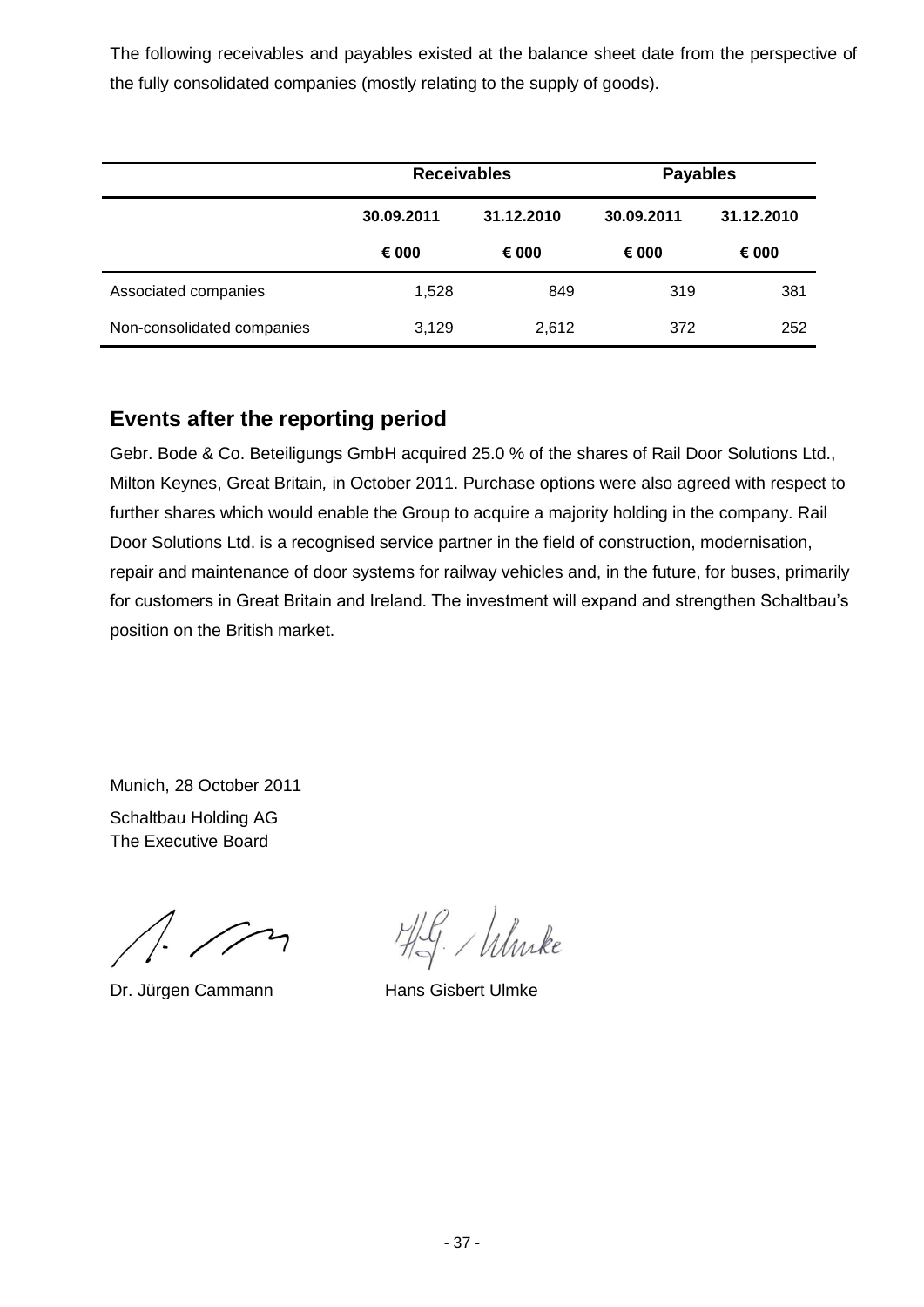# **Disclaimer**

Some of the assertions made in this report may be similar in character to forecasts or may be interpreted as such. The assertions are made to the best of the knowledge and belief of management and apply, in accordance with the nature of such asserts, on the condition that there are no massive contraction of the markets relevant for the Schaltbau Group and in the specific market position of the individual group entities and that the forecasting assumptions turn out to be appropriate, both in terms of scale and timing. The Company does not assume any responsibility for updating forward-looking assertions.

# **Responsibility statement**

"To the best of our knowledge, and in accordance with the applicable reporting principles for interim financial reporting, the interim consolidated financial statements give a true and fair view of the assets, liabilities, financial position and profi.t or loss of the group, and the interim management report of the group includes a fair review of the development and performance of the business and the position of the group, together with a description of the principal opportunities and risks associated with the expected development of the group for the remaining months of the financial year."

Munich, 28 October 2011 Schaltbau Holding AG The Executive Board

Dr. Jürgen Cammann Hans Gisbert Ulmke

HG. Whike

# **Comment on unaudited status**

The Interim Consolidated Financial Statements and Interim Group Management Report as at 30 September 2011 have neither been audited in accordance with § 317 HGB nor subject to a limited review by the group auditor.